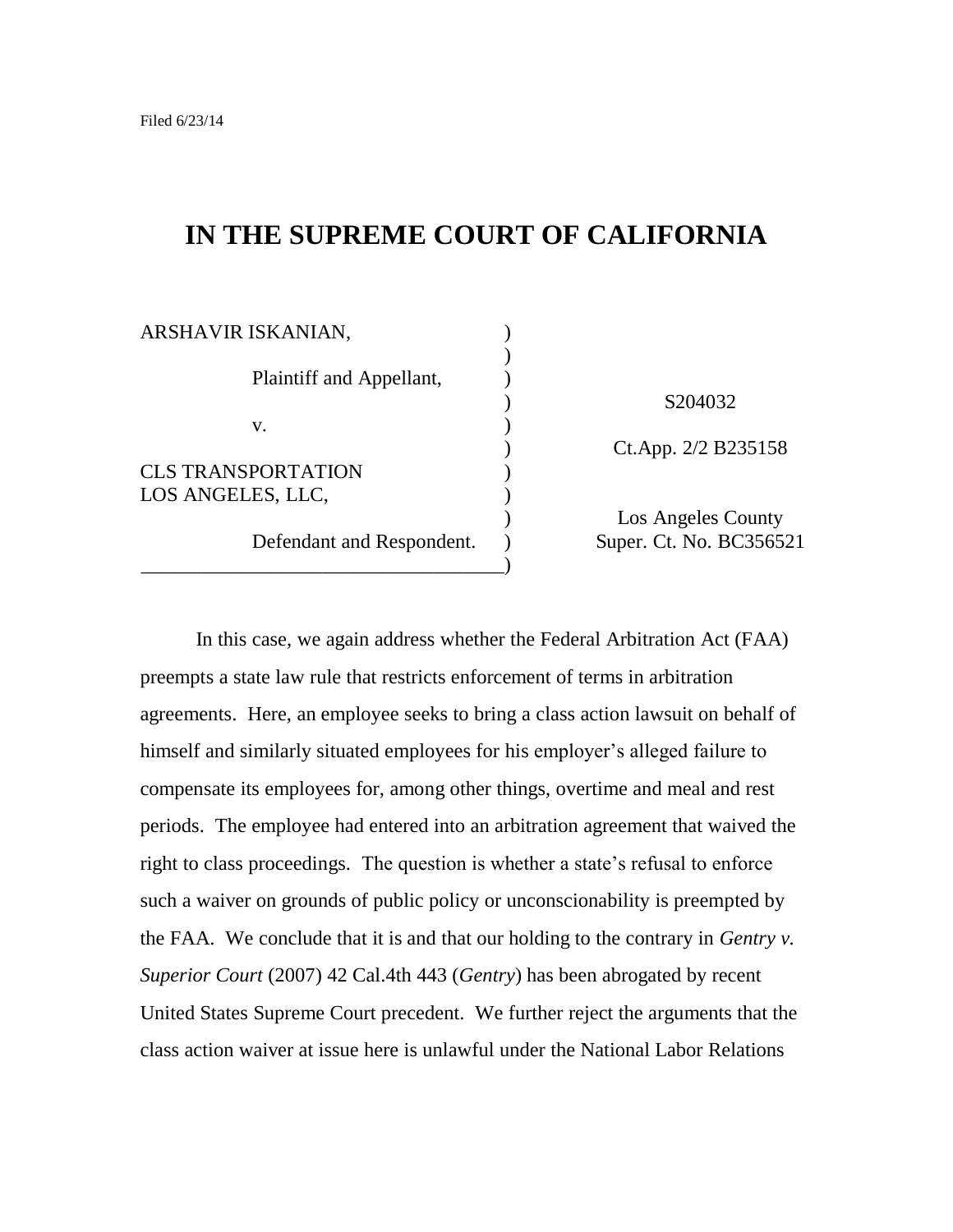Act and that the employer in this case waived its right to arbitrate by withdrawing its motion to compel arbitration after *Gentry*.

The employee also sought to bring a representative action under the Labor Code Private Attorneys General Act of 2004 (PAGA) (Lab. Code, § 2698 et seq.). This statute authorizes an employee to bring an action for civil penalties on behalf of the state against his or her employer for Labor Code violations committed against the employee and fellow employees, with most of the proceeds of that litigation going to the state. As explained below, we conclude that an arbitration agreement requiring an employee as a condition of employment to give up the right to bring representative PAGA actions in any forum is contrary to public policy. In addition, we conclude that the FAA's goal of promoting arbitration as a means of private dispute resolution does not preclude our Legislature from deputizing employees to prosecute Labor Code violations on the state's behalf. Therefore, the FAA does not preempt a state law that prohibits waiver of PAGA representative actions in an employment contract.

Finally, we hold that the PAGA does not violate the principle of separation of powers under the California Constitution.

#### **I.**

Plaintiff Arshavir Iskanian worked as a driver for defendant CLS Transportation Los Angeles, LLC (CLS) from March 2004 to August 2005. In December 2004, Iskanian signed a "Proprietary Information and Arbitration Policy/Agreement" providing that "any and all claims" arising out of his employment were to be submitted to binding arbitration before a neutral arbitrator. The arbitration agreement provided for reasonable discovery, a written award, and judicial review of the award; costs unique to arbitration, such as the arbitrator's fee, would be paid by CLS. The arbitration agreement also contained a class and representative action waiver that said: "[E]xcept as otherwise required under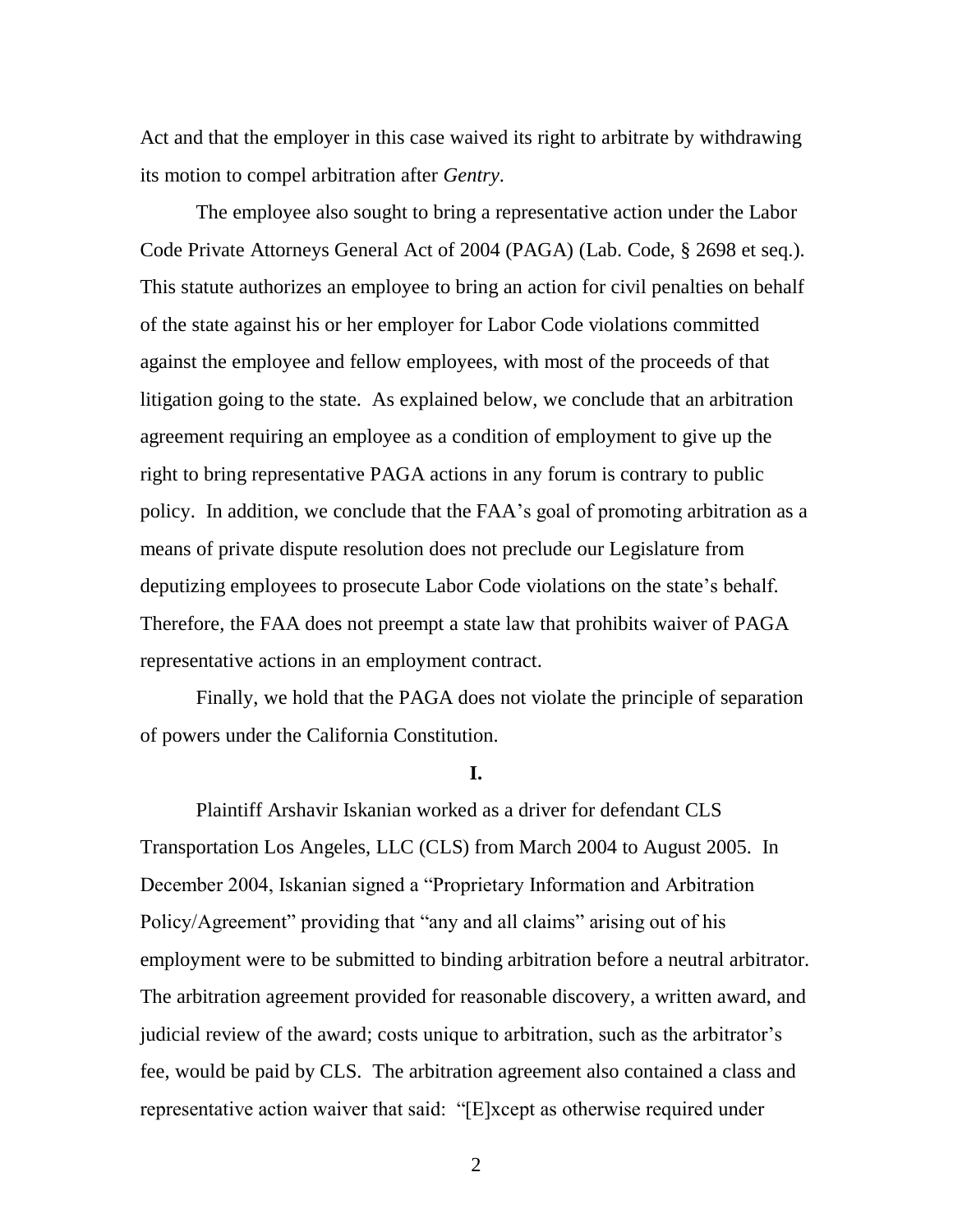applicable law, (1) EMPLOYEE and COMPANY expressly intend and agree that class action and representative action procedures shall not be asserted, nor will they apply, in any arbitration pursuant to this Policy/Agreement; (2) EMPLOYEE and COMPANY agree that each will not assert class action or representative action claims against the other in arbitration or otherwise; and (3) each of EMPLOYEE and COMPANY shall only submit their own, individual claims in arbitration and will not seek to represent the interests of any other person."

On August 4, 2006, Iskanian filed a class action complaint against CLS, alleging that it failed to pay overtime, provide meal and rest breaks, reimburse business expenses, provide accurate and complete wage statements, or pay final wages in a timely manner. In its answer to the complaint, CLS asserted among other defenses that all of plaintiff's claims were subject to binding arbitration. CLS moved to compel arbitration, and in March 2007, the trial court granted CLS's motion. Shortly after the trial court's order but before the Court of Appeal's decision in this matter, we decided in *Gentry* that class action waivers in employment arbitration agreements are invalid under certain circumstances. (*Gentry*, *supra*, 42 Cal.4th at pp. 463–464.) The Court of Appeal issued a writ of mandate directing the superior court to reconsider its ruling in light of *Gentry*.

On remand, CLS voluntarily withdrew its motion to compel arbitration, and the parties proceeded to litigate the case. On September 15, 2008, Iskanian filed a consolidated first amended complaint, alleging seven causes of action for Labor Code violations and an unfair competition law (UCL) claim (Bus. & Prof. Code, § 17200 et seq.). Iskanian brought his claims as an individual and putative class representative seeking damages, and also in a representative capacity under the PAGA seeking civil penalties for Labor Code violations. After conducting discovery, Iskanian moved to certify the class, and CLS opposed the motion. On October 29, 2009, the trial court granted Iskanian's motion.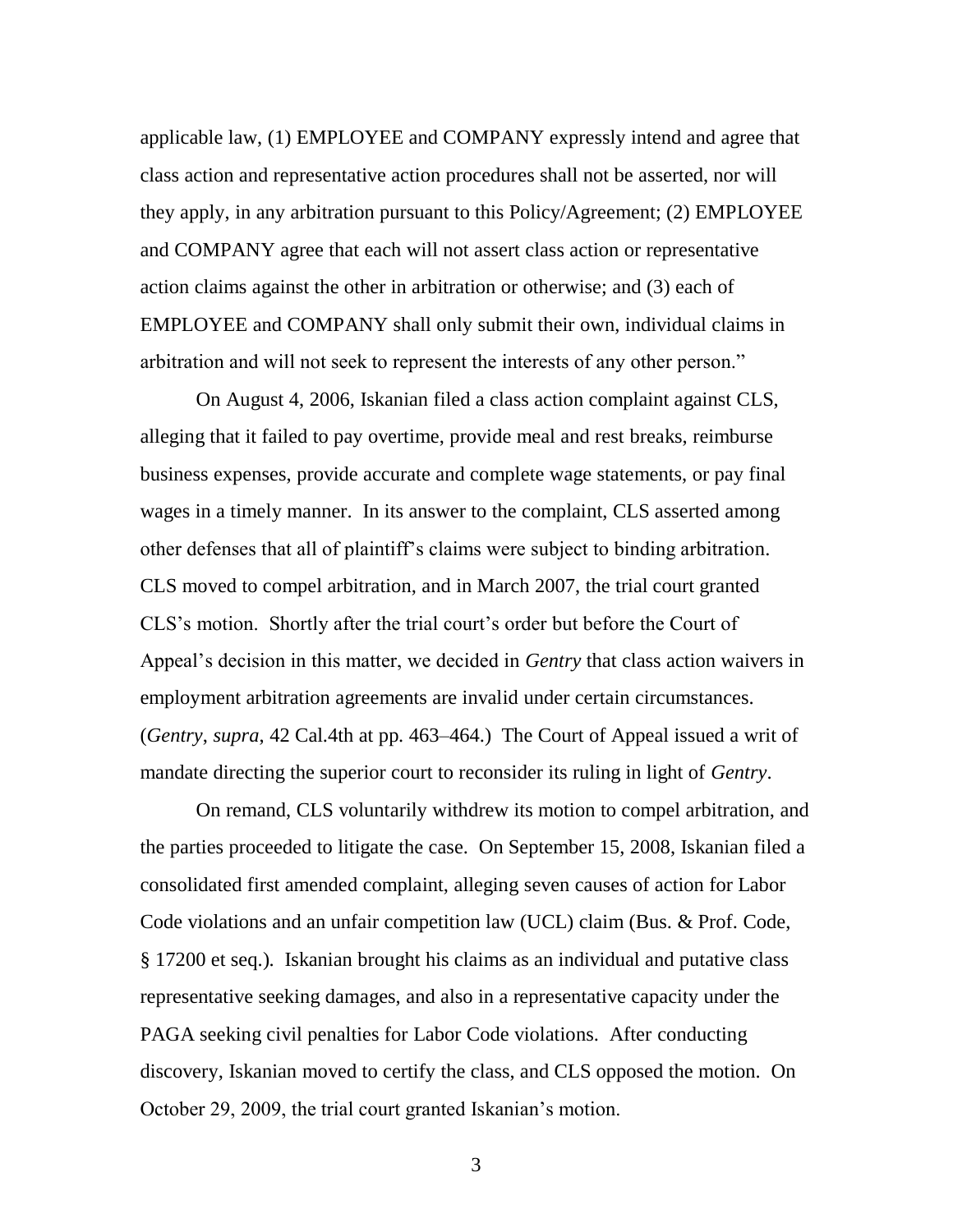On April 27, 2011, the United States Supreme Court issued *AT&T Mobility LLC v. Concepcion* (2011) 563 U.S. \_\_ [131 S.Ct. 1740] (*Concepcion*). *Concepcion* invalidated our decision in *Discover Bank v. Superior Court* (2005) 36 Cal.4th 148 (*Discover Bank*), which had restricted consumer class action waivers in arbitration agreements. Soon after, in May 2011, CLS renewed its motion to compel arbitration and dismiss the class claims, arguing that *Concepcion* also invalidated *Gentry*. Iskanian opposed the motion, arguing among other things that *Gentry* was still good law and, in any event, that CLS had waived its right to seek arbitration by withdrawing the original motion to compel arbitration. The trial court ruled in favor of CLS, ordering the case into individual arbitration and dismissing the class claims with prejudice.

The Court of Appeal affirmed, concluding that *Concepcion* invalidated *Gentry*. The court also declined to follow a National Labor Relations Board ruling that class action waivers in adhesive employment contracts violate the National Labor Relations Act. With respect to the PAGA claim, the court understood Iskanian to be arguing that the PAGA does not allow representative claims to be arbitrated, and it concluded that the FAA precludes states from withdrawing claims from arbitration and that PAGA claims must be argued individually, not in a representative action, according to the terms of the arbitration agreement. Finally, the court upheld the trial court's finding that CLS had not waived its right to compel arbitration. We granted review.

#### **II.**

We first address the validity of the class action waiver at issue here and the viability of *Gentry* in light of *Concepcion*.

In *Discover Bank*, we held that when a class arbitration waiver "is found in a consumer contract of adhesion in a setting in which disputes between the contracting parties predictably involve small amounts of damages, and when it is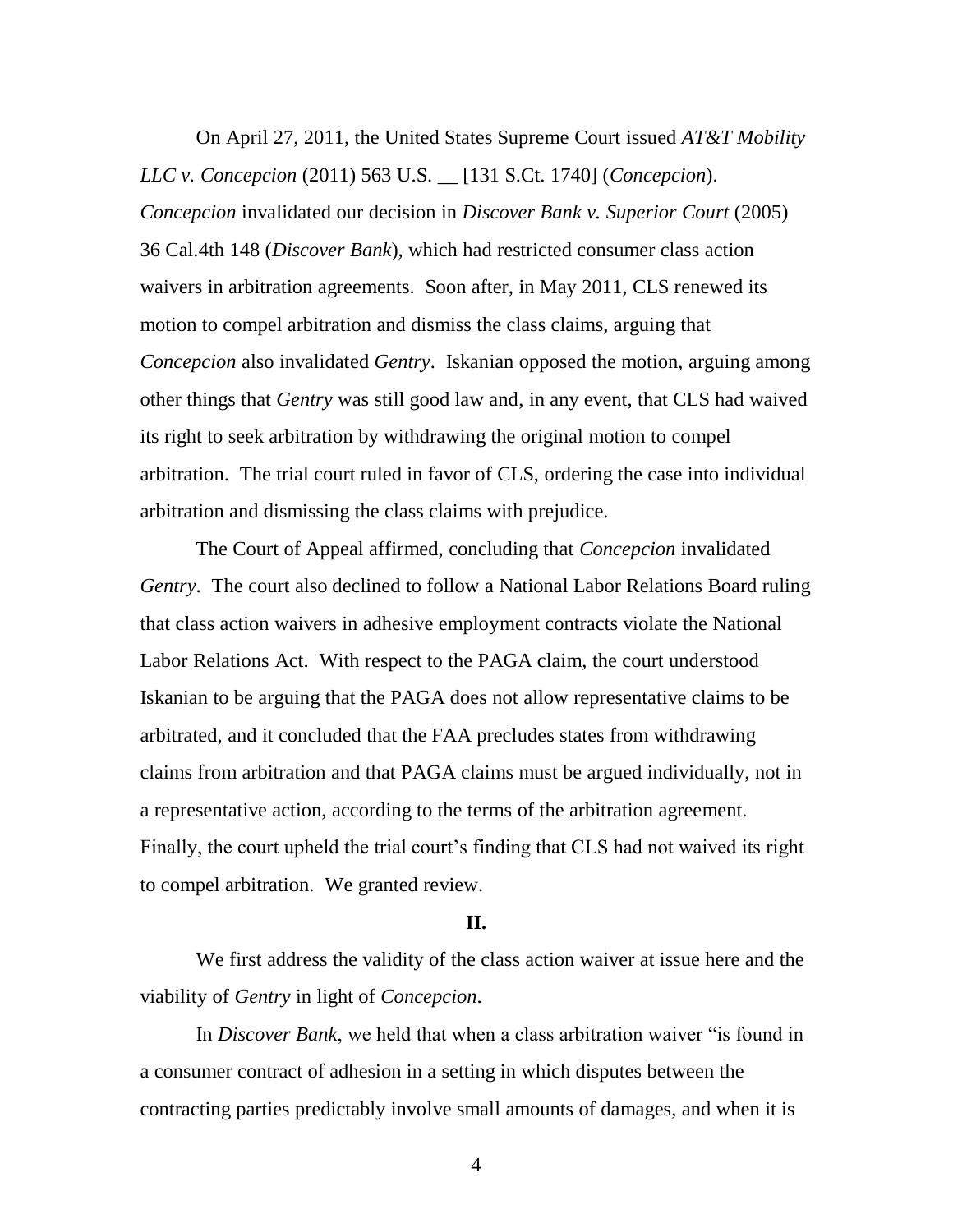alleged that the party with the superior bargaining power has carried out a scheme to deliberately cheat large numbers of consumers out of individually small sums of money, then . . . the waiver becomes in practice the exemption of the party 'from responsibility for [its] own fraud, or willful injury to the person or property of another.' (Civ. Code, § 1668.) Under these circumstances, such waivers are unconscionable under California law and should not be enforced.‖ (*Discover Bank*, *supra*, 36 Cal.4th at pp. 162–163.)

The high court in *Concepcion* invalidated *Discover Bank* and held that ―[r]equiring the availability of classwide arbitration interferes with fundamental attributes of arbitration and thus creates a scheme inconsistent with the FAA." (*Concepcion*, *supra*, 563 U.S. at p. \_\_ [131 S.Ct. at p. 1748].) According to *Concepcion*, classwide arbitration "sacrifices the principal advantage of arbitration — its informality — and makes the process slower, more costly, and more likely to generate procedural morass than final judgment." (*Id.* at p.  $\Box$  [131 S.Ct. at p. 1751].) Class arbitration also "greatly increases risks to defendants" and "is poorly suited to the higher stakes of class litigation" because of the lack of judicial review, "thus rendering arbitration unattractive" to defendants. (*Id.* at p.  $\_\&$ fn. 8 [131 S.Ct. at p. 1752  $\&$  fn. 8].) The court concluded that "[b] ecause it ‗stands as an obstacle to the accomplishment and execution of the full purposes and objectives of Congress,' [citation], California's *Discover Bank* rule is preempted by the FAA." (*Id.* at p.  $\lfloor 131 \text{ S.Ct. at p. } 1753 \rfloor$ .)

In *Gentry*, we considered a class action waiver and an arbitration agreement in an employment contract. The complaint in *Gentry* alleged that the defendant employer had systematically failed to pay overtime wages to a class of employees. Whereas *Discover Bank* concerned the application of the doctrine of unconscionability, *Gentry* focused on whether the class action waiver would "undermine the vindication of the employees' unwaivable statutory rights" to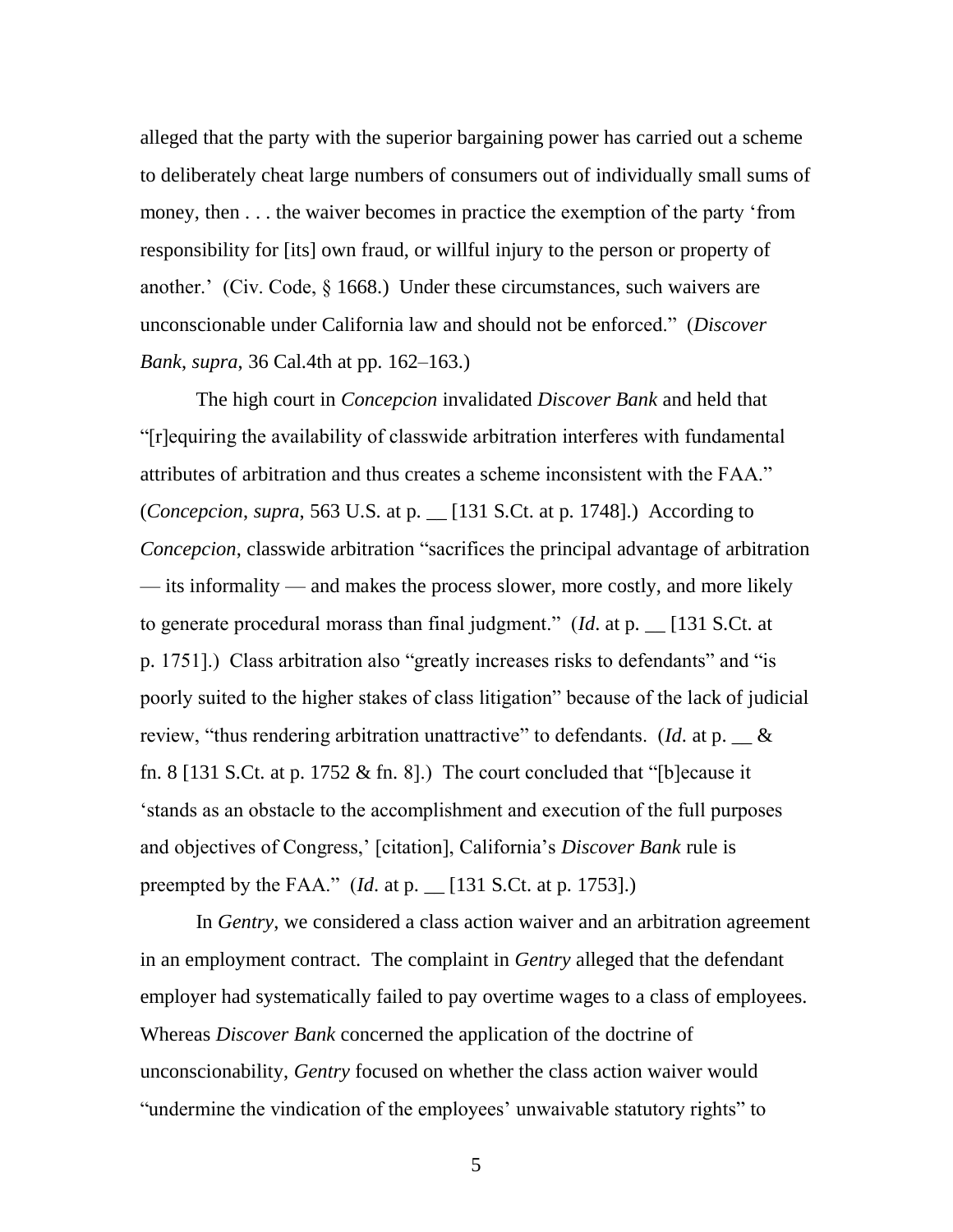overtime pay. (*Gentry*, *supra*, 42 Cal.4th at p. 450.) We concluded that a class action waiver may be unenforceable in some circumstances: "[W]hen it is alleged that an employer has systematically denied proper overtime pay to a class of employees and a class action is requested notwithstanding an arbitration agreement that contains a class arbitration waiver, the trial court must consider the factors discussed above: the modest size of the potential individual recovery, the potential for retaliation against members of the class, the fact that absent members of the class may be ill informed about their rights, and other real world obstacles to the vindication of class members' right to overtime pay through individual arbitration. If it concludes, based on these factors, that a class arbitration is likely to be a significantly more effective practical means of vindicating the rights of the affected employees than individual litigation or arbitration, and finds that the disallowance of the class action will likely lead to a less comprehensive enforcement of overtime laws for the employees alleged to be affected by the employer's violations, it must invalidate the class arbitration waiver to ensure that these employees can 'vindicate [their] unwaivable rights in an arbitration forum.' " (*Id.* at pp. 463–464.)

Iskanian contends that *Gentry* survives *Concepcion*. In his briefing, he argues: ―The Missouri Supreme Court has interpreted *Concepcion* as holding that *Discover Bank* was preempted because 'it required class arbitration even if class arbitration disadvantaged consumers and was unnecessary for the consumer to obtain a remedy.' (*Brewer v. Missouri Title Loans* (Mo. 2012) 364 S.W.3d 486, 489, 494.) Similarly, a recent analysis of *Concepcion* concludes that ‗the unconscionability defense in *Concepcion* "stood as an obstacle," for preemption purposes, because it was a categorical rule that applied to all consumer cases. The sin of the *Discover Bank* rule was that it did not require the claimant to show that the agreement operated as an exculpatory contract on a case-specific basis.'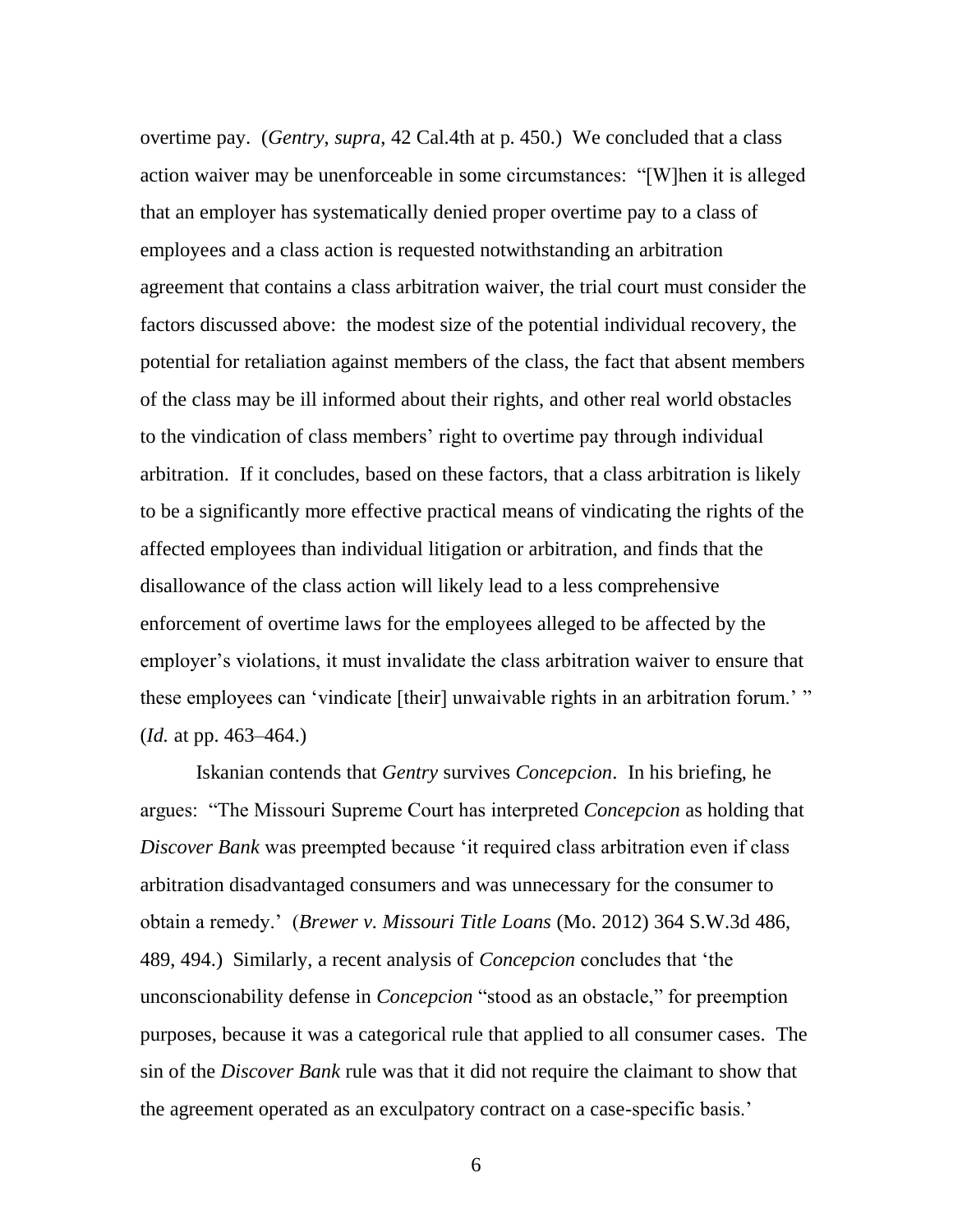# (Gilles & Friedman, *After Class: Aggregate Litigation in the Wake of AT&T Mobility v. Concepcion* (2012) 79 U. Chi. L. Rev. 623, 651.)"

Iskanian also contends: "Gentry, by contrast, 'is not a categorical rule against class action waivers.' [Citation.] *Gentry* explicitly disclaimed any categorical rule . . . . Unlike *Discover Bank*, which held consumer class-action bans ‗generally unconscionable' ([*Gentry*, *supra*, 42 Cal.4th] at p. 453), *Gentry* held only that when a statutory right is unwaivable because of its 'public importance,' *id.* at p. 456, banning class actions would in 'some circumstances' 'lead to a de facto waiver and would impermissibly interfere with employees' ability to vindicate unwaivable rights and to enforce the overtime laws.' (*Id.* at p. 457.)" According to Iskanian, "[t]he Courts of Appeal have interpreted *Gentry* to require an evidentiary showing in which a plaintiff bears the burden of demonstrating, based on the *Gentry* factors, that enforcing a class-action ban would result in a waiver of substantive rights."

Contrary to these contentions, however, the fact that *Gentry*'s rule against class waiver is stated more narrowly than *Discover Bank*'s rule does not save it from FAA preemption under *Concepcion*. The high court in *Concepcion* made clear that even if a state law rule against consumer class waivers were limited to ―class proceedings [that] are necessary to prosecute small-dollar claims that might otherwise slip through the legal system," it would still be preempted because states cannot require a procedure that interferes with fundamental attributes of arbitration "even if it is desirable for unrelated reasons." (*Concepcion*, *supra*, 563 U.S. at p. \_\_ [131 S.Ct. at p. 1753]; see *American Express Co. v. Italian Colors Restaurant* (2013) 570 U.S. \_\_, \_\_ & fn. 5 [133 S.Ct. 2304, 2312 & fn. 5] (*Italian Colors*).) It is thus incorrect to say that the infirmity of *Discover Bank* was that it did not require a case-specific showing that the class waiver was exculpatory. *Concepcion* holds that *even if* a class waiver is exculpatory in a particular case, it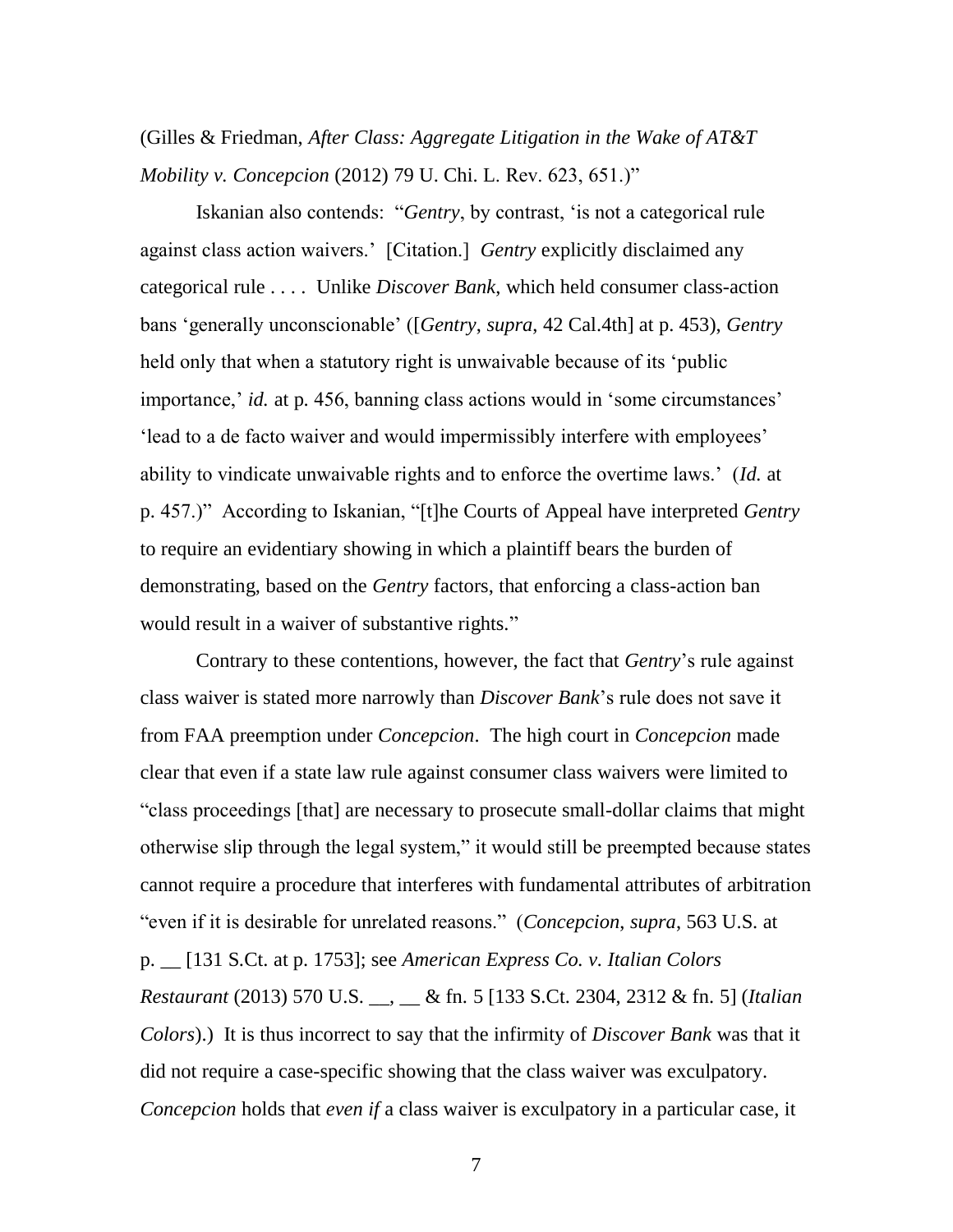is nonetheless preempted by the FAA. Under the logic of *Concepcion*, the FAA preempts *Gentry*'s rule against employment class waivers.

In his briefing and at oral argument, Iskanian further argued that the *Gentry* rule or a modified *Gentry* rule — whereby a class waiver would be invalid if it meant a de facto waiver of rights and if the arbitration agreement failed to provide suitable alternative means for vindicating employee rights — survives *Concepcion* under our reasoning in *Sonic-Calabasas A, Inc. v. Moreno* (2013) 57 Cal.4th 1109 (*Sonic II*). But the *Gentry* rule, whether modified or not, is not analogous to the unconscionability rule set forth in *Sonic II*.

As noted, *Gentry* held that the validity of a class waiver turns on whether "a class arbitration is likely to be a significantly more effective practical means of vindicating the rights of the affected employees than individual litigation or arbitration, and [whether] the disallowance of the class action will likely lead to a less comprehensive enforcement of [labor or employment] laws for the employees alleged to be affected by the employer's violations.‖ (*Gentry*, *supra*, 42 Cal.4th at p. 463.) In other words, if individual arbitration or litigation cannot be designed to approximate the advantages of a class proceeding, then a class waiver is invalid. But *Concepcion* held that because class proceedings interfere with fundamental attributes of arbitration, a class waiver is *not* invalid even if an individual proceeding would be an ineffective means to prosecute certain claims. (See *Concepcion*, *supra*, 563 U.S. at p. \_\_ [131 S.Ct. at p. 1753].)

The Berman waiver addressed in *Sonic II* is different from a class waiver. As *Sonic II* explained, a Berman waiver implicates a host of statutory protections designed to benefit employees with wage claims against their employers. (*Sonic II*, *supra*, 57 Cal.4th at pp. 1127–1130.) One of those protections is a special administrative hearing (a Berman hearing) that we had held unwaivable in *Sonic-Calabasas A, Inc. v. Moreno* (2011) 51 Cal.4th 659 (*Sonic I*). In *Sonic II*, we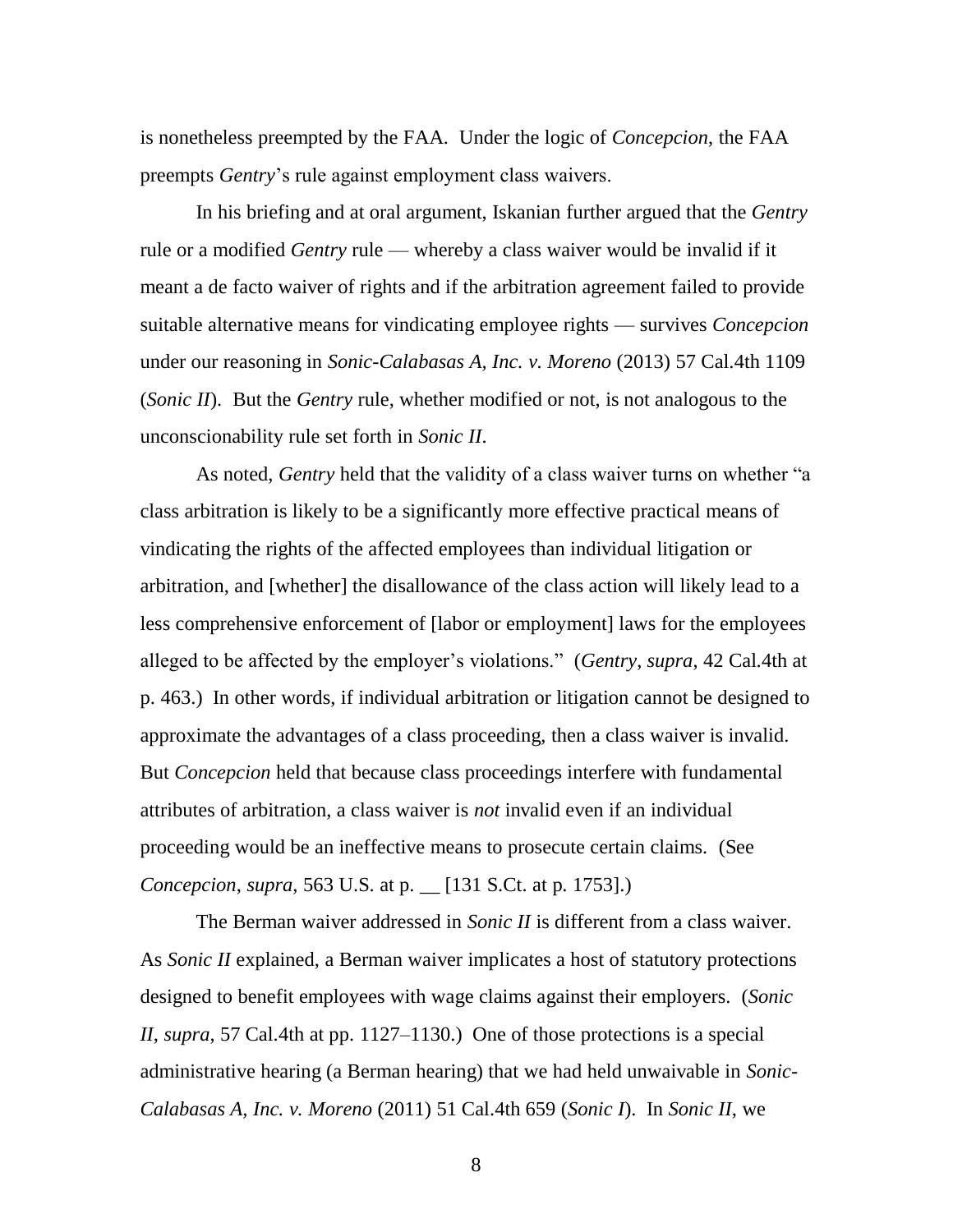overruled *Sonic I* in light of *Concepcion*, reasoning that "[b]ecause a Berman hearing causes arbitration to be substantially delayed, the unwaivability of such a hearing, even if desirable as a matter of contractual fairness or public policy, interferes with a fundamental attribute of arbitration — namely, its objective "to achieve 'streamlined proceedings and expeditious results' " ' " and "is thus preempted by the FAA." (*Sonic II*, *supra*, 57 Cal.4th at p. 1141.) Under the logic of *Sonic II*, which mirrors the logic applied to the *Gentry* rule above, it is clear that because a Berman hearing interferes with fundamental attributes of arbitration, a Berman waiver is not invalid even if the unavailability of a Berman hearing would leave employees with ineffective means to pursue wage claims against their employers.

But *Sonic II* went on to explain that "[t]he fact that the FAA preempts *Sonic I*'s rule requiring arbitration of wage disputes to be preceded by a Berman hearing does not mean that a court applying unconscionability analysis may not consider the value of benefits provided by the Berman statutes, *which go well beyond the hearing itself*.‖ (*Sonic II*, *supra*, 57 Cal.4th at p. 1149, italics added.) The Berman statutes, we observed, provide for fee shifting, mandatory undertaking, and several other protections to assist wage claimants should the wage dispute proceed to litigation. (*Id.* at p. 1146.) "Many of the Berman protections are situated no differently than state laws concerning attorney fee shifting, assistance of counsel, or other rights designed to benefit one or both parties in civil litigation." (*Id.* at p. 1150; see, e.g., Lab. Code, § 1194, subd. (a) [one-way fee shifting for plaintiffs asserting minimum wage and overtime claims].) The value of these protections does not derive from the fact that they exist in the context of a pre-arbitration administrative hearing. Instead, as *Sonic II* made clear, the value of these protections may be realized in "potentially many ways" through arbitration designed in a manner "consistent with its fundamental attributes." (*Sonic II*, at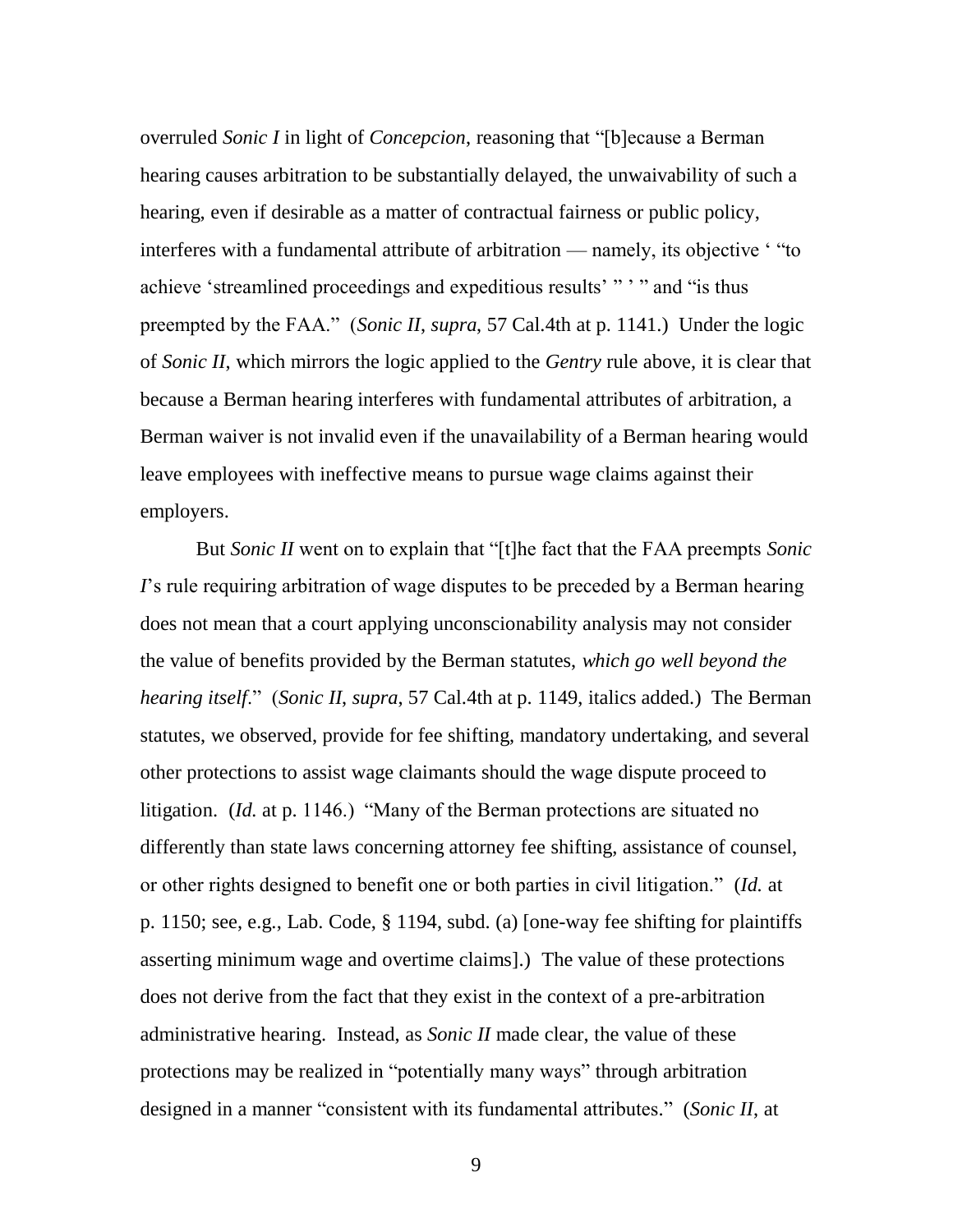p. 1149; see *ibid*. ["Our rule contemplates that arbitration, no less than an administrative hearing, can be designed to achieved speedy, informal, and affordable resolution of wage claims . . . .‖].)

*Sonic II* thus established an unconscionability rule that considers whether arbitration is an effective dispute resolution mechanism for wage claimants without regard to any advantage inherent to a procedural device (a Berman hearing) that interferes with fundamental attributes of arbitration. By contrast, the *Gentry* rule considers whether individual arbitration is an effective dispute resolution mechanism for employees *by direct comparison* to the advantages of a procedural device (a class action) that interferes with fundamental attributes of arbitration. *Gentry*, unlike *Sonic II*, cannot be squared with *Concepcion*.

In practice, *Gentry*'s rule prohibiting class waivers if "a class arbitration is likely to be a significantly more effective practical means of vindicating the rights of the affected employees than individual litigation or arbitration‖ (*Gentry*, *supra*, 42 Cal.4th at p. 463) regularly resulted in invalidation of class waivers, at least prior to *Concepcion*. (See, e.g., *Olvera v. El Pollo Loco, Inc.* (2009) 173 Cal.App.4th 447, 457; *Sanchez v. Western Pizza Enterprises, Inc.* (2009) 172 Cal.App.4th 154, 170–171; *Franco v. Athens Disposal Co.* (2009) 171 Cal.App.4th 1277, 1298–1299; *Murphy v. Check N' Go of California, Inc.* (2007) 156 Cal.App.4th 138, 148–149; *Jackson v. S.A.W. Entertainment Ltd.* (N.D.Cal. 2009) 629 F.Supp.2d 1018, 1027–1028.) These results are unsurprising since it is unlikely that an individual action could be designed to approximate the inherent leverage that a class proceeding provides to employees with claims against a defendant employer. (See *Concepcion*, *supra*, 563 U.S. at p. \_\_ [131 S.Ct. at p. 1752].) By contrast, *Sonic II* addressed individual wage claims, not class actions, and there is no reason to think that the value of Berman protections distinct from a Berman hearing itself cannot be achieved by designing an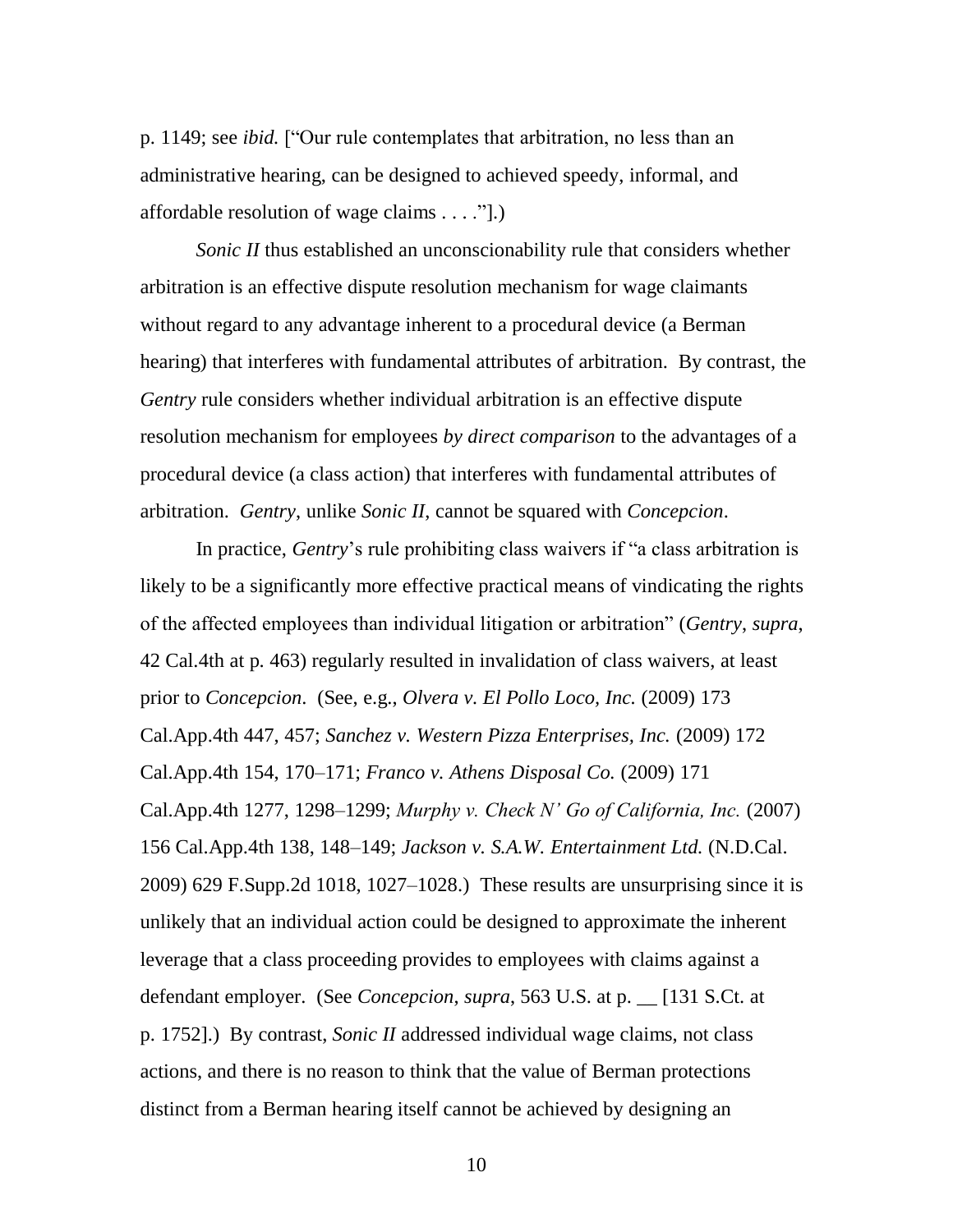arbitration process that is accessible, affordable, and consistent with fundamental attributes of arbitration. (See *Sonic II*, *supra*, 57 Cal.4th at p. 1147 ["There are potentially many ways to structure arbitration, without replicating the Berman protections, so that it facilitates accessible, affordable resolution of wage disputes. We see no reason to believe that the specific elements of the Berman statutes are the only way to achieve this goal or that employees will be unable to pursue their claims effectively without initial resort to an administrative hearing as opposed to an adequate arbitral forum.".)

In sum, *Sonic II* recognized that the FAA does not prevent states through legislative or judicial rules from addressing the problems of affordability and accessibility of arbitration. But *Concepcion* held that the FAA does prevent states from mandating or promoting procedures incompatible with arbitration. The *Gentry* rule runs afoul of this latter principle. We thus conclude in light of *Concepcion* that the FAA preempts the *Gentry* rule.

#### **III.**

Iskanian contends that even if the FAA preempts *Gentry*, the class action waiver in this case is invalid under the National Labor Relations Act (NLRA). Iskanian adopts the position of the National Labor Relations Board (Board) in *D.R. Horton Inc. & Cuda* (2012) 357 NLRB No. 184 [2012 WL 36274] (*Horton I*) that the NLRA generally prohibits contracts that compel employees to waive their right to participate in class proceedings to resolve wage claims. The Fifth Circuit recently refused to enforce that portion of the NLRB's opinion. (*D.R. Horton, Inc. v. NLRB* (5th Cir. 2013) 737 F.3d 344 (*Horton II*).) We consider below the Board's position and the Fifth Circuit's reasons for rejecting it.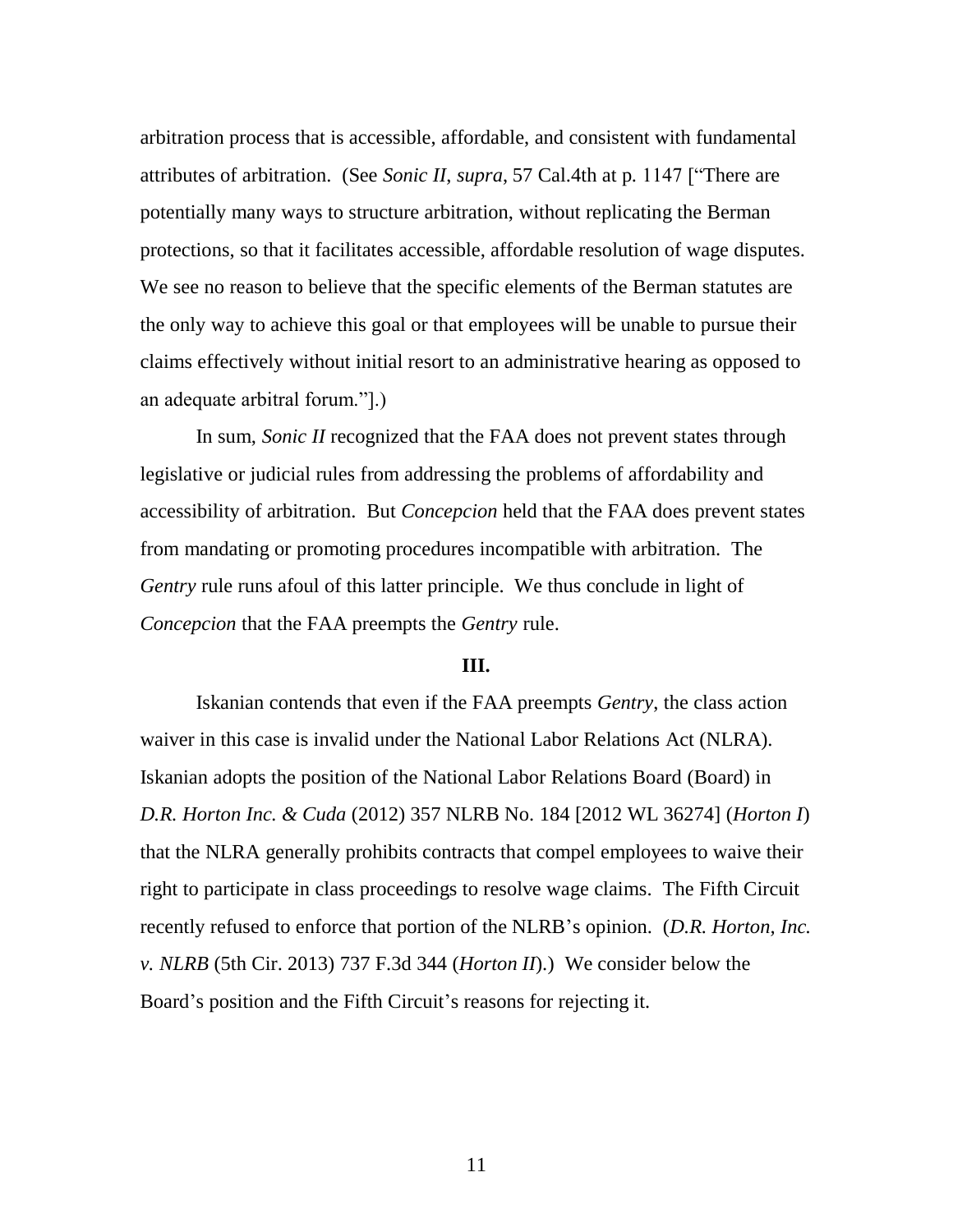**A.**

In *Horton I*, the employee, Michael Cuda, a superintendent at Horton, claimed he had been misclassified as exempt from statutory overtime protections under the Fair Labor Standards Act (FLSA). He sought to initiate a nationwide class arbitration of similarly situated superintendents working for Horton. Horton asserted that the mutual arbitration agreement (MAA) barred arbitration of collective claims. Cuda then filed an unfair labor practice charge, and the Board's general counsel issued a complaint. The complaint alleged that Horton violated section  $8(a)(1)$  of the NLRA by maintaining the MAA provision that said the arbitrator " 'may hear only Employee's individual claims and does not have the authority to fashion a proceeding as a class or collective action or to award relief to a group or class of employees in one arbitration proceeding.' " (*Horton I*, *supra*, 357 NLRB No. 184, p. 1.) The complaint further alleged that Horton violated NLRA section 8(a)(1) and (4) by maintaining arbitration agreements that required employees, as a condition of employment, " 'to submit all employment related disputes and claims to arbitration . . . , thus interfering with employee access to the [Board].' " (*Horton I*, at p. 2.) An administrative law judge agreed that the latter but not the former is an unfair labor practice.

On appeal, the Board concluded that (1) the joining together of employees to bring a class proceeding to address wage violations is a form of concerted activity under section 7 of the NLRA (29 U.S.C. § 157); (2) an agreement compelling an employee to waive the right to engage in that activity as a condition of employment is an unfair labor practice under section 8 of the NLRA (*id.*, § 158); and (3) this rule is not precluded by the FAA because it is consistent with the FAA's savings clause (9 U.S.C. § 2) and because the later enacted NLRA prevails over the earlier enacted FAA to the extent there is a conflict.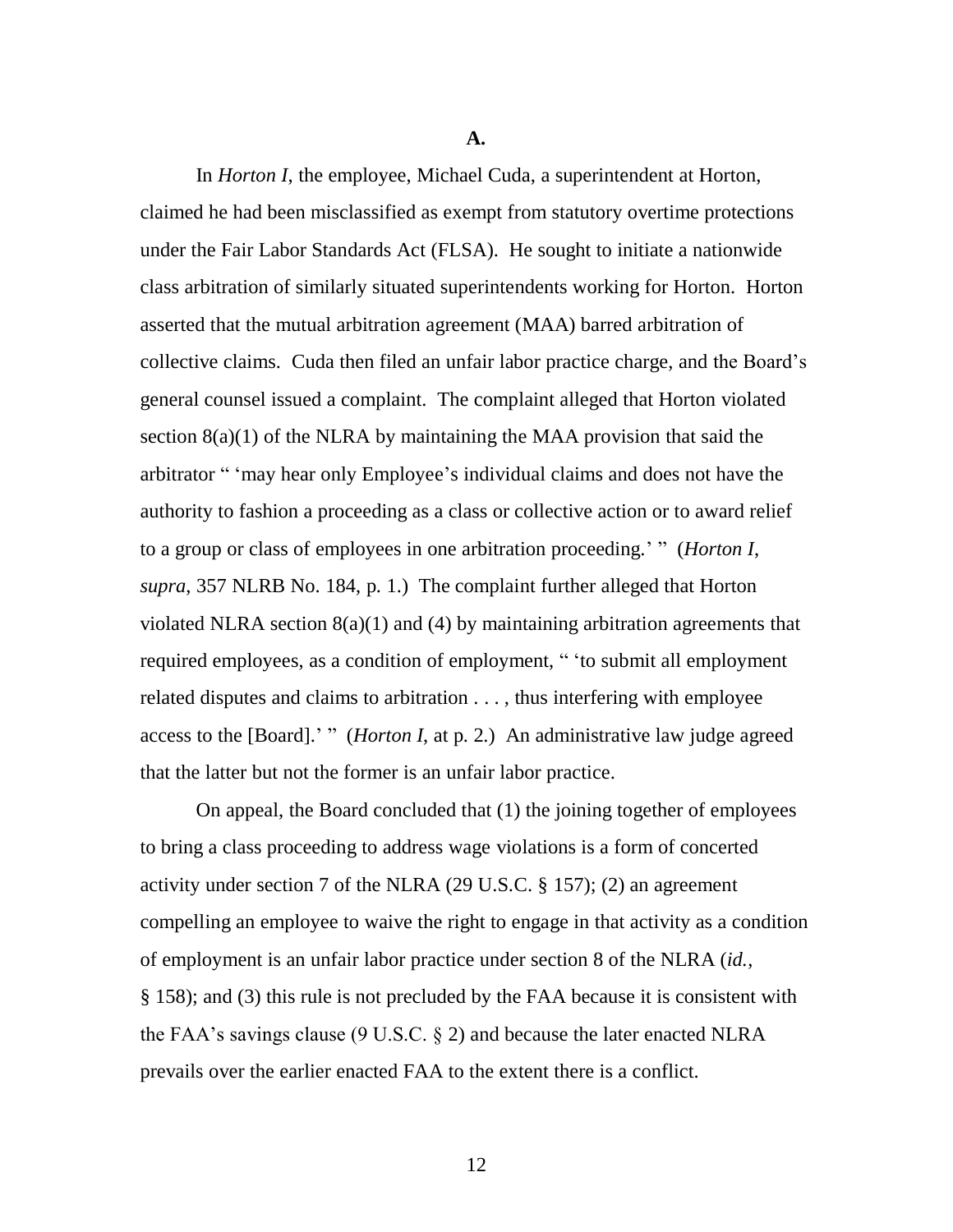The Board began its analysis with section 7 of the NLRA, which states that ―[e]mployees shall have the right to self-organization, to form, join, or assist labor organizations, to bargain collectively through representatives of their own choosing, and *to engage in other concerted activities* for the purpose of collective bargaining *or other mutual aid or protection*, and shall also have the right to refrain from any or all of such activities except to the extent that such right may be affected by an agreement requiring membership in a labor organization as a condition of employment as authorized in section  $158(a)(3)$  of this title." (29) U.S.C. § 157, italics added.)

The Board commented: "It is well settled that 'mutual aid or protection' includes employees' efforts to 'improve terms and conditions of employment or otherwise improve their lot as employees through channels outside the immediate employee-employer relationship.' *Eastex, Inc. v. NLRB*, 437 U.S. 556, 565–566 (1978). The Supreme Court specifically stated in *Eastex* that Section 7 ‗protects employees from retaliation by their employer when they seek to improve their working conditions through resort to administrative and judicial forums.' *Id.* at 565–566. The same is equally true of resort to arbitration. [¶] The Board has long held, with uniform judicial approval, that the NLRA protects employees' ability to join together to pursue workplace grievances, including through litigation.‖ (*Horton I*, *supra*, 357 NLRB No. 184, p. 2 [2012 WL 36274 at p. \*2].)

The Board then turned to section  $8(a)(1)$  of the NLRA, which says it is an unfair labor practice for an employer "to interfere with, restrain, or coerce employees in the exercise of the rights guaranteed in" section 7. (29 U.S.C.)  $§ 158(a)(1)$ .) The Board found, based on the previous discussion, "that the MAA expressly restricts protected activity." (*Horton I, supra,* 357 NLRB No. 184, p. 4 [2012 WL 36274 at p.  $*5$ ].) "That this restriction on the exercise of Section 7 rights is imposed in the form of an agreement between the employee and the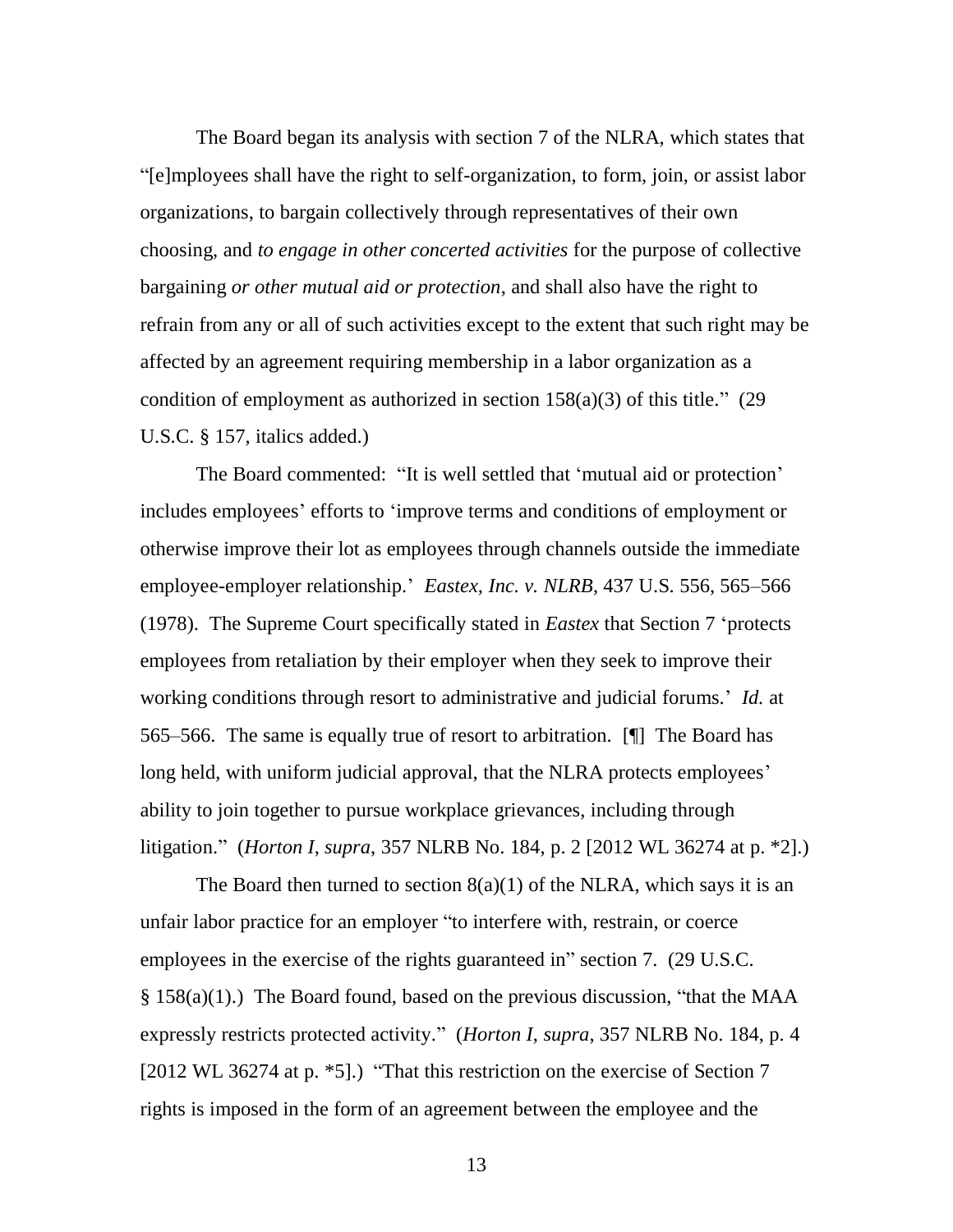employer makes no difference. From its earliest days, the Board, again with uniform judicial approval, has found unlawful employer-imposed, individual agreements that purport to restrict Section 7 rights––including, notably, agreements that employees will pursue claims against their employer only individually." (*Ibid.*)

The Board buttressed this conclusion by reviewing a statute that preceded the NLRA, the Norris LaGuardia Act, which among other things limited the power of federal courts to issue injunctions enforcing "yellow dog" contracts prohibiting employees from joining labor unions. (*Horton I*, *supra*, 357 NLRB No. 184, p. 5 [2012 WL 36274 at p.  $*7$ ].) The types of activity, "whether undertaken 'singly or in concert,' " that may not be limited by restraining orders or injunctions include " 'aiding any person participating or interested in any labor dispute who  $\dots$  is *prosecuting, any action or suit* in any court of the United States or of any State.' 29 U.S.C. § 104(d) (emphasis added).‖ (*Id*. at pp. 5–6 [2012 WL 36274 at p. \*7], fn. omitted.) " The law has long been clear that all variations of the venerable "yellow dog contract" are invalid as a matter of law.' Barrow Utilities & Electric, 308 NLRB 4, 11, fn. 5 (1992).‖ (*Id*. at p. 6 [2012 WL 36274 at p. \*8].)

The Board concluded its analysis by finding no conflict between the NLRA and the FAA. Relying on the FAA's savings clause (see 9 U.S.C. § 2 [arbitration agreements are to be enforced "save upon such grounds as exist at law or in equity for the revocation of any contract"]), the Board explained that "[t]he purpose of the FAA was to prevent courts from treating arbitration agreements less favorably than other private contracts. The Supreme Court . . . has made clear that ‗[w]herever private contracts conflict with [the] functions' of the National Labor Relations Act, 'they obviously must yield or the Act would be reduced to a futility.' *J. I. Case Co.* [(1944)] 321 U.S. [332,] 337. To find that an arbitration agreement must yield to the NLRA is to treat it no worse than any other private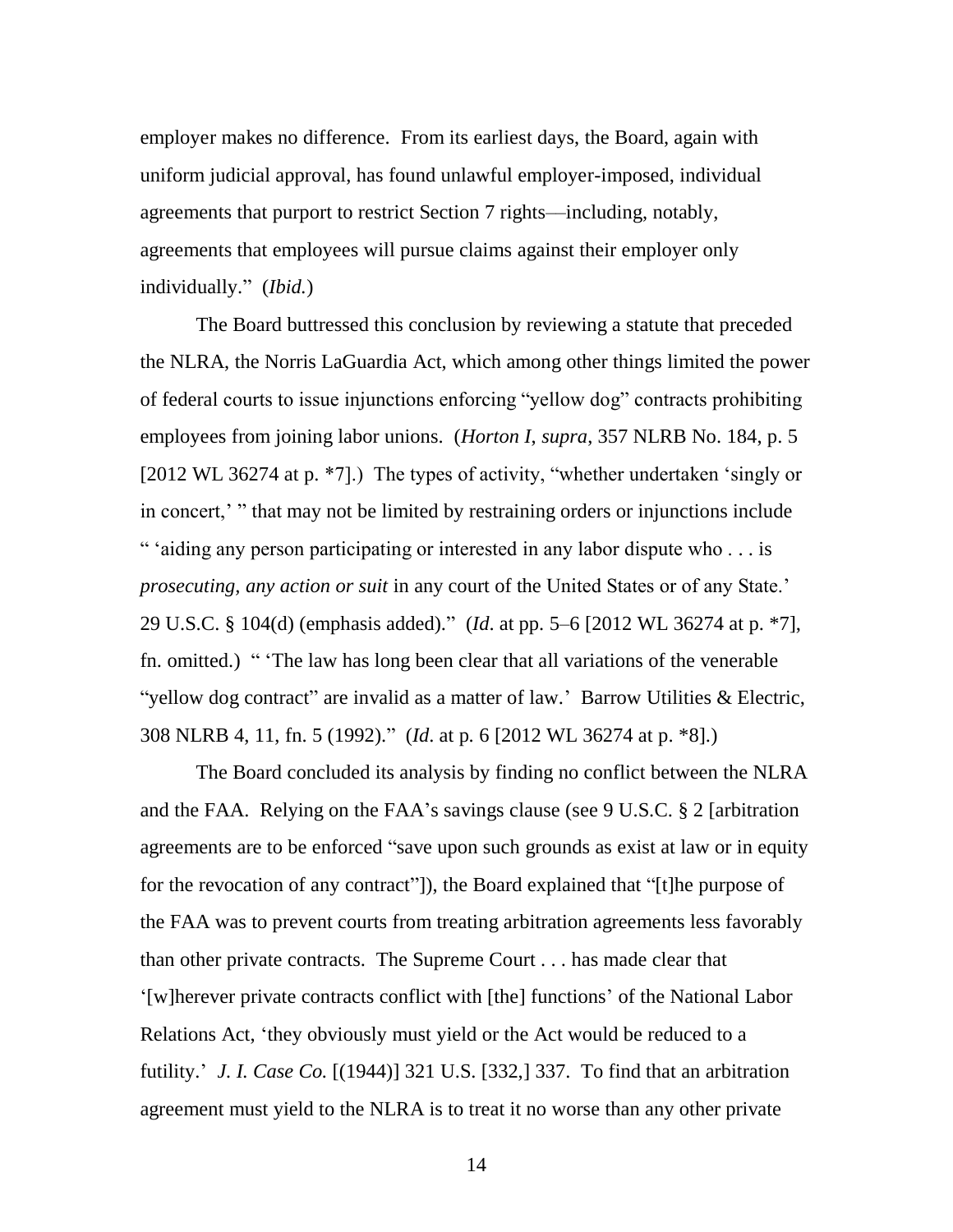contract that conflicts with Federal labor law. The MAA would equally violate the NLRA if it said nothing about arbitration, but merely required employees, as a condition of employment, to agree to pursue any claims in court against the Respondent solely on an individual basis.‖ (*Horton I*, *supra*, 357 NLRB No. 184, p. 9 [2012 WL 36274 at p. \*11].)

The Board also invoked the principle that arbitration agreements may not require a party to " 'forgo the substantive rights afforded by the statute.' " (*Horton I*, *supra*, 357 NLRB No. 184, p. 9, quoting *Gilmer v. Interstate/Johnson Lane Corp.* (1991) 500 U.S. 20, 26 (*Gilmer*).) The Board clarified that "[t]he question presented in this case is *not* whether employees can effectively vindicate their statutory rights under the Fair Labor Standards Act in an arbitral forum. [Citation.] Rather, the issue here is whether the MAA's categorical prohibition of joint, class, or collective federal, state or employment law claims in any forum directly violates the substantive rights vested in employees by Section 7 of the NLRA.‖ (*Horton*, *supra*, 357 NLRB No. 184, p. 9, fn. omitted [2012 WL 36274 at p.  $*11$ ].)

The Board recognized a tension between its ruling and *Concepcion*'s statements that the "overarching purpose of the  $FAA \dots$  is to ensure the enforcement of arbitration agreements according to their terms so as to facilitate streamlined proceedings" and that the "switch from bilateral to class arbitration sacrifices the principal advantage of arbitration—its informality." (*Concepcion*, *supra*, 563 U.S. at pp. \_\_, \_\_ [131 S.Ct. at pp. 1748, 1751].) But in the Board's view, "the weight of this countervailing consideration was considerably greater in the context of [*Concepcion*] than it is here for several reasons. [*Concepcion*] involved the claim that a class-action waiver in an arbitration clause of any contract of adhesion in the State of California was unconscionable. Here, in contrast, only agreements between employers and their own employees are at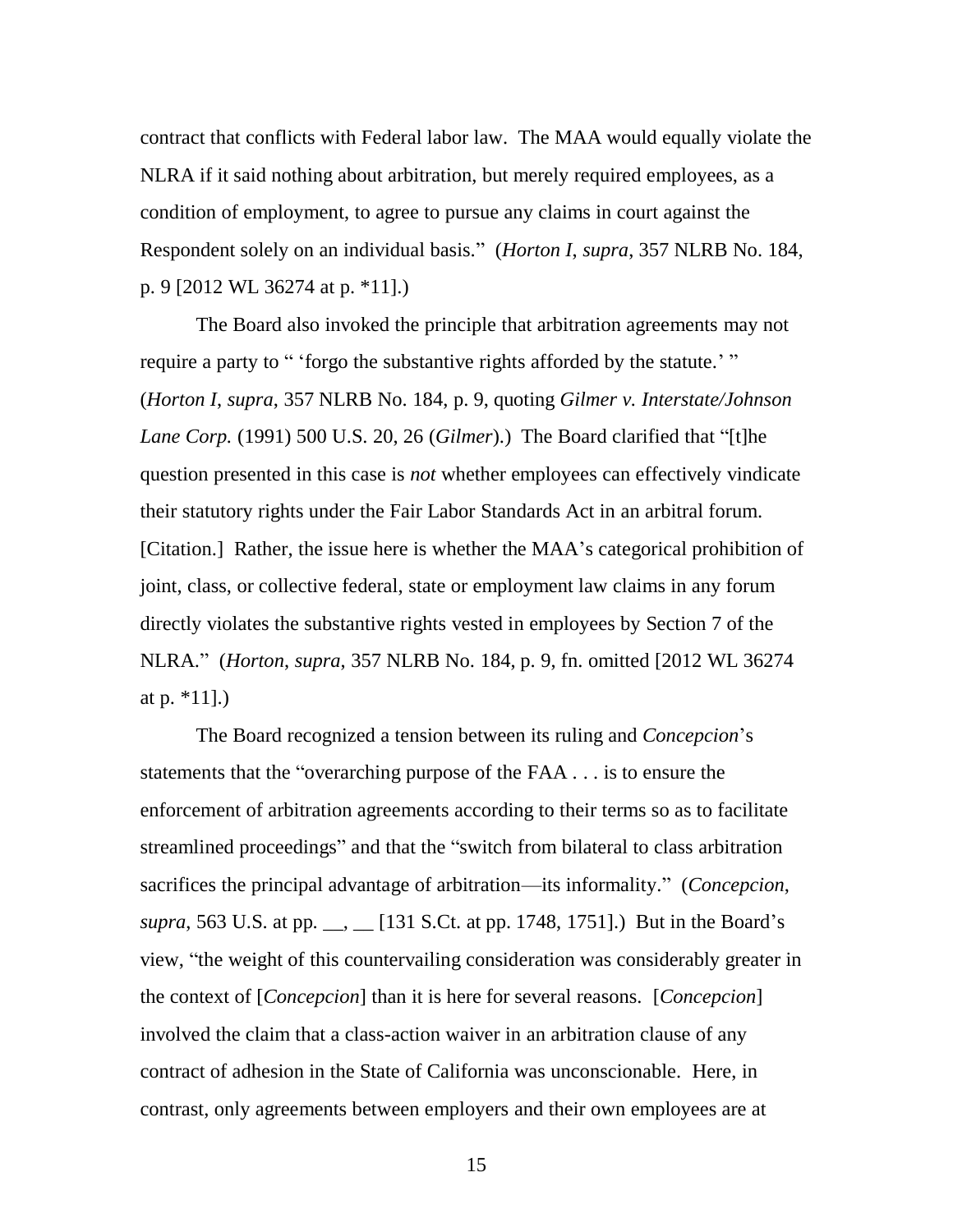stake. As the Court pointed out in [*Concepcion*], such contracts of adhesion in the retail and services industries might cover 'tens of thousands of potential claimants.' Id. at 1752. The average number of employees employed by a single employer, in contrast, is 20, and most class-wide employment litigation, like the case at issue here, involves only a specific subset of an employer's employees. A class-wide arbitration is thus far less cumbersome and more akin to an individual arbitration proceeding along each of the dimensions considered by the Court in [*Concepcion*]—speed, cost, informality, and risk—when the class is so limited in size. 131 S.Ct. at 1751–1752. Moreover, the holding in this case covers only one type of contract, that between an employer and its covered employees, in contrast to the broad rule adopted by the California Supreme Court at issue in [*Concepcion*]. Accordingly, any intrusion on the policies underlying the FAA is similarly limited." (*Horton I, supra,* 357 NLRB No. 184, pp. 11–12, fn. omitted [2012 WL 36274 at p. \*15, fn. omitted].)

"Finally," the Board said, "even if there were a conflict between the NLRA and the FAA, there are strong indications that the FAA would have to yield under the terms of the Norris-LaGuardia Act. As explained above, under the Norris-LaGuardia Act, a private agreement that seeks to prohibit a 'lawful means [of] aiding any person participating or interested in' a lawsuit arising out of a labor dispute (as broadly defined) is unenforceable, as contrary to the public policy protecting employees' ‗concerted activities for . . . mutual aid or protection.' To the extent that the FAA requires giving effect to such an agreement, it would conflict with the Norris-LaGuardia Act. The Norris-LaGuardia Act, in turn passed 7 years *after* the FAA,—repealed '[a]ll acts and parts of acts in conflict' with the later statute (Section 15)." (*Horton I, supra, 357 NLRB No. 184, p. 12,* fn. omitted [2012 WL 36274 at p. \*16, fn. omitted].)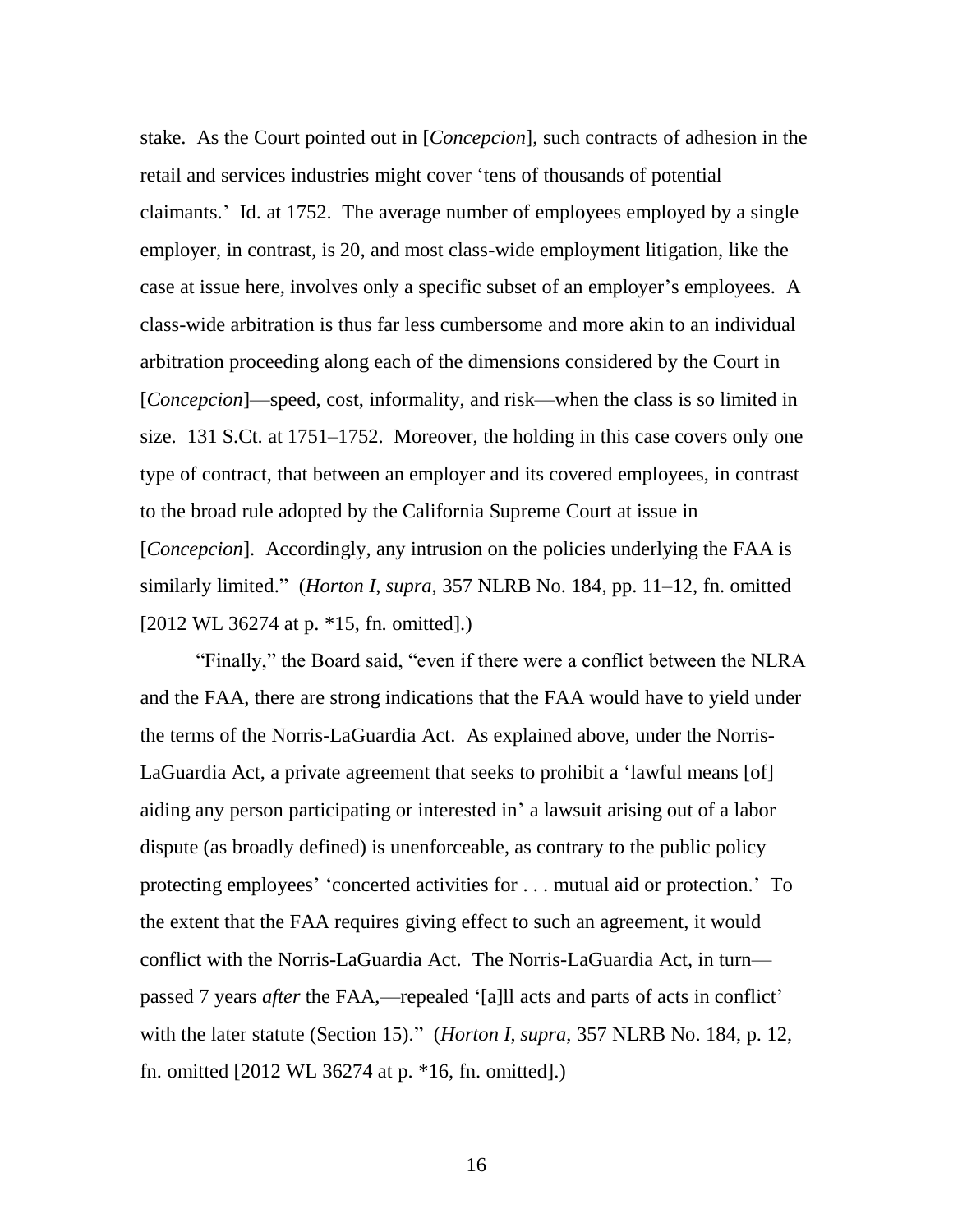**B.**

In *Horton II*, the Fifth Circuit disagreed with the Board's ruling that the class action waiver in the MAA was an unfair labor practice. The court recognized precedent holding that " 'the filing of a civil action by employees is protected activity . . . [and] by joining together to file the lawsuit [the employees] engaged in concerted activity.' *127 Rest. Corp.*, 331 NLRB 269, 275–76 (2000). ‗[A] lawsuit filed in good faith by a group of employees to achieve more favorable terms or conditions of employment is "concerted activity" under Section 7' of the NLRA. *Brady v. Nat'l Football League*, 644 F.3d 661, 673 (8th Cir. 2011)." (*Horton II*, *supra*, 737 F.3d at p. 356.) However, the Fifth Circuit reasoned, "The [FAA] has equal importance in our review. Caselaw under the FAA points us in a different direction than the course taken by the Board." (*Id.* at p. 357.)

Relying on *Concepcion*, the Fifth Circuit rejected the argument that the Board's rule fell within the savings clause of the FAA. A rule that is neutral on its face but is "applied in a fashion that disfavors arbitration" is not a ground that exists "for the revocation of any contract" within the meaning of the savings clause. (*Concepcion*, *supra*, 563 U.S. at p. \_\_ [131 S.Ct. at p. 1747].) The Fifth Circuit concluded that the Board's rule, like the rule in *Discover Bank*, was not arbitration neutral. Rather, by substituting class proceedings for individual arbitration, the rule would significantly undermine arbitration's fundamental attributes by requiring procedural formality and complexity, and by creating greater risks to defendants. (*Horton II*, *supra*, 737 F.3d at p. 359, citing *Concepcion*, *supra*, 563 U.S. at pp. \_\_–\_\_ [131 S.Ct. at pp. 1750–1752].)

The court then considered whether "the FAA's mandate has been ‗overridden by a contrary congressional command.' ‖ (*CompuCredit v. Greenwood* (2012) 565 U.S. \_\_, \_\_ [132 S.Ct. 665, 669]; see *Italian Colors*, *supra*, 570 U.S. at p. \_\_ [133 S.Ct. at p. 2309].) "If such a command exists, it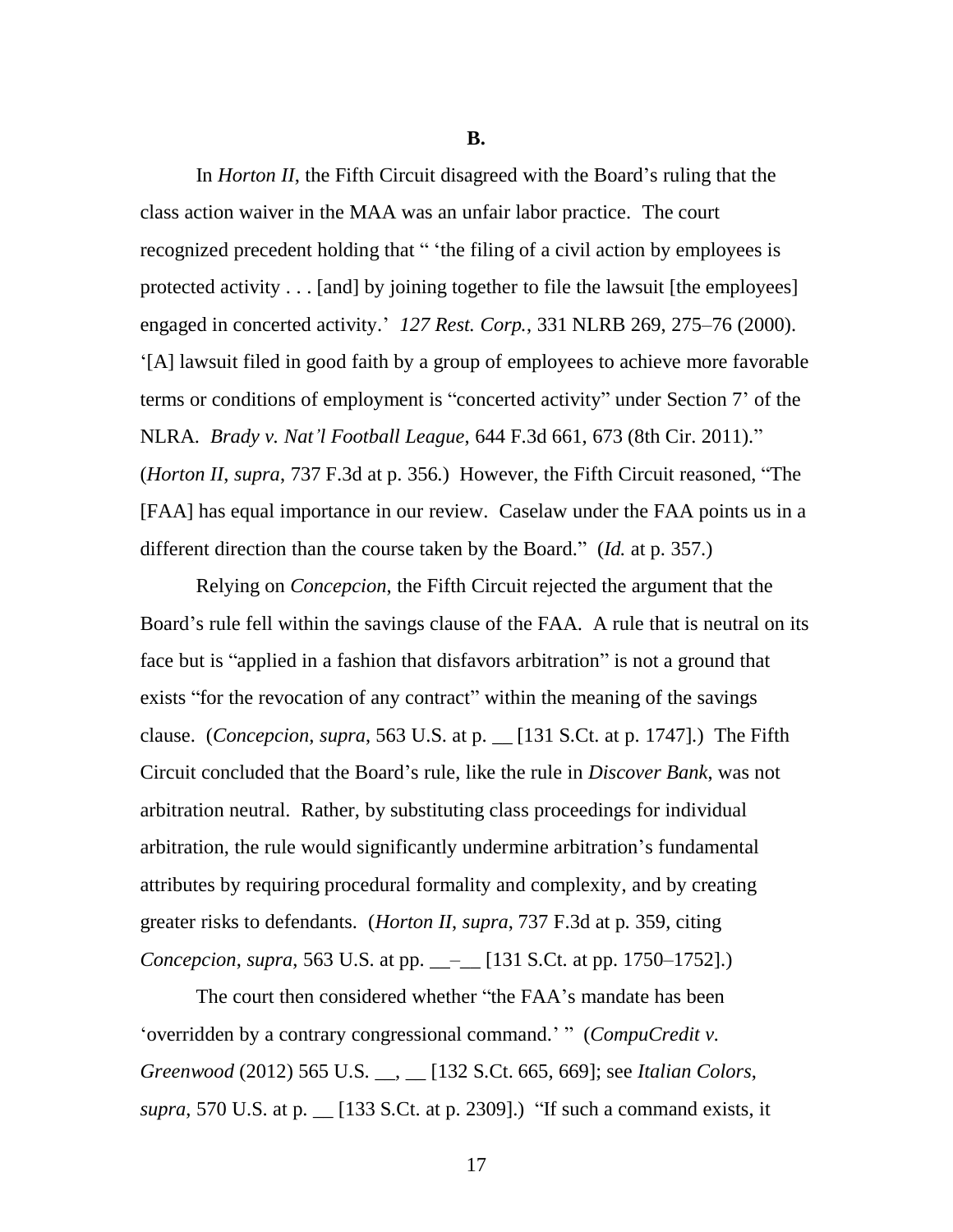'will be discoverable in the text,' the statute's 'legislative history,' or 'an "inherent" conflict" between arbitration and the [statute's] underlying purposes.' . . . '[T]he relevant inquiry [remains] whether Congress . . . precluded "arbitration or other nonjudicial resolution" of claims.' " (*Horton II, supra, 737 F.3d at p. 360, quoting Gilmer*, *supra*, 500 U.S. at pp. 26, 28.) The court found that neither the NLRA's language nor its legislative history showed any indication of prohibiting a class action waiver in an arbitration agreement. (*Horton II*, at pp. 360–361.)

Next, the Fifth Circuit considered whether there is "an inherent conflict" between the FAA and the NLRA. (*Horton II*, *supra*, 737 F.3d at p. 361.) It noted that NLRA policy itself "favors arbitration" and permits unions to waive the right of employees to litigate statutory employment claims in favor of arbitration. (*Ibid.*) The court also noted that "the right to proceed collectively cannot protect vindication of employees' statutory rights under the ADEA or FLSA because a substantive right to proceed collectively has been foreclosed by prior decisions." (*Ibid.*, citing *Gilmer*, *supra*, 500 U.S. at p. 32 and *Carter v. Countrywide Credit Industries, Inc.* (5th Cir. 2004) 362 F.3d 294, 298.) "The right to collective action also cannot be successfully defended on the policy ground that it provides employees with greater bargaining power. ‗Mere inequality in bargaining power . . . is not a sufficient reason to hold that arbitration agreements are never enforceable in the employment context.' *Gilmer*, 500 U.S. at 33. The end result is that the Board's decision creates either a right that is hollow or one premised on an already-rejected justification." (*Horton II*, at p. 361.)

Further, the court observed that "the NLRA was enacted and reenacted prior to the advent in 1966 of modern class action practice. [Citation.] We find limited force to the argument that there is an inherent conflict between the FAA and NLRA when the NLRA would have to be protecting a right of access to a procedure that did not exist when the NLRA was (re)enacted.‖ (*Horton II*, *supra*,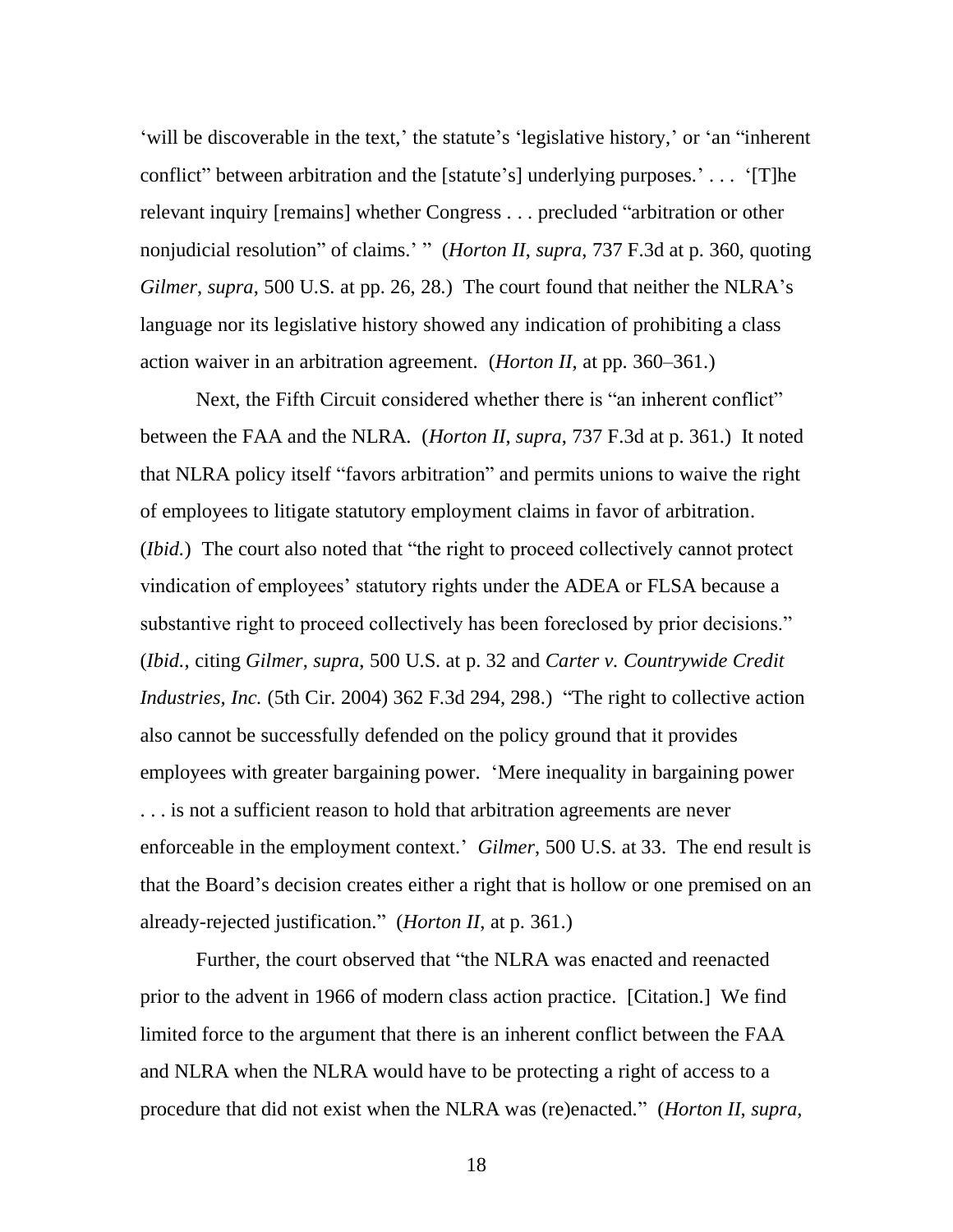737 F.3d at p. 362, fn. omitted*.*) For the reasons above, the court held that the NLRA does not foreclose enforcement of a class action waiver in an arbitration agreement. (*Horton II*, at p. 363.)

### **C.**

We agree with the Fifth Circuit that, in light of *Concepcion*, the Board's rule is not covered by the FAA's savings clause. *Concepcion* makes clear that even if a rule against class waivers applies equally to arbitration and nonarbitration agreements, it nonetheless interferes with fundamental attributes of arbitration and, for that reason, disfavors arbitration in practice. (*Concepcion*, *supra*, 563 U.S. at pp.  $\_\_$ [131 S.Ct. at pp. 1750–1752].) Thus, if the Board's rule is not precluded by the FAA, it must be because the NLRA conflicts with and takes precedence over the FAA with respect to the enforceability of class action waivers in employment arbitration agreements. As the Fifth Circuit explained, neither the NLRA's text nor its legislative history contains a congressional command prohibiting such waivers. (*Horton II*, *supra*, 737 F.3d at pp. 360–361.)

We also agree that there is no inherent conflict between the FAA and the NLRA as that term is understood by the United States Supreme Court. It is significant that "the NLRA was enacted and reenacted prior to the advent in 1966 of modern class action practice.‖ (*Horton II*, *supra*, 737 F.3d at p. 362.) To be sure, "the task of defining the scope of  $\S 7$  'is for the Board to perform in the first instance as it considers the wide variety of cases that come before it' " (*NLRB v. City Disposal Systems Inc.* (1984) 465 U.S. 822, 829), and the forms of concerted activity protected by the NLRA are not necessarily limited to those that existed when the NLRA was enacted in 1935 or reenacted in 1947. However, in *Italian Colors*, where the high court held that federal antitrust laws do not preclude enforcement of a class action waiver in an arbitration agreement, the high court found it significant that "[t]he Sherman and Clayton Acts make no mention of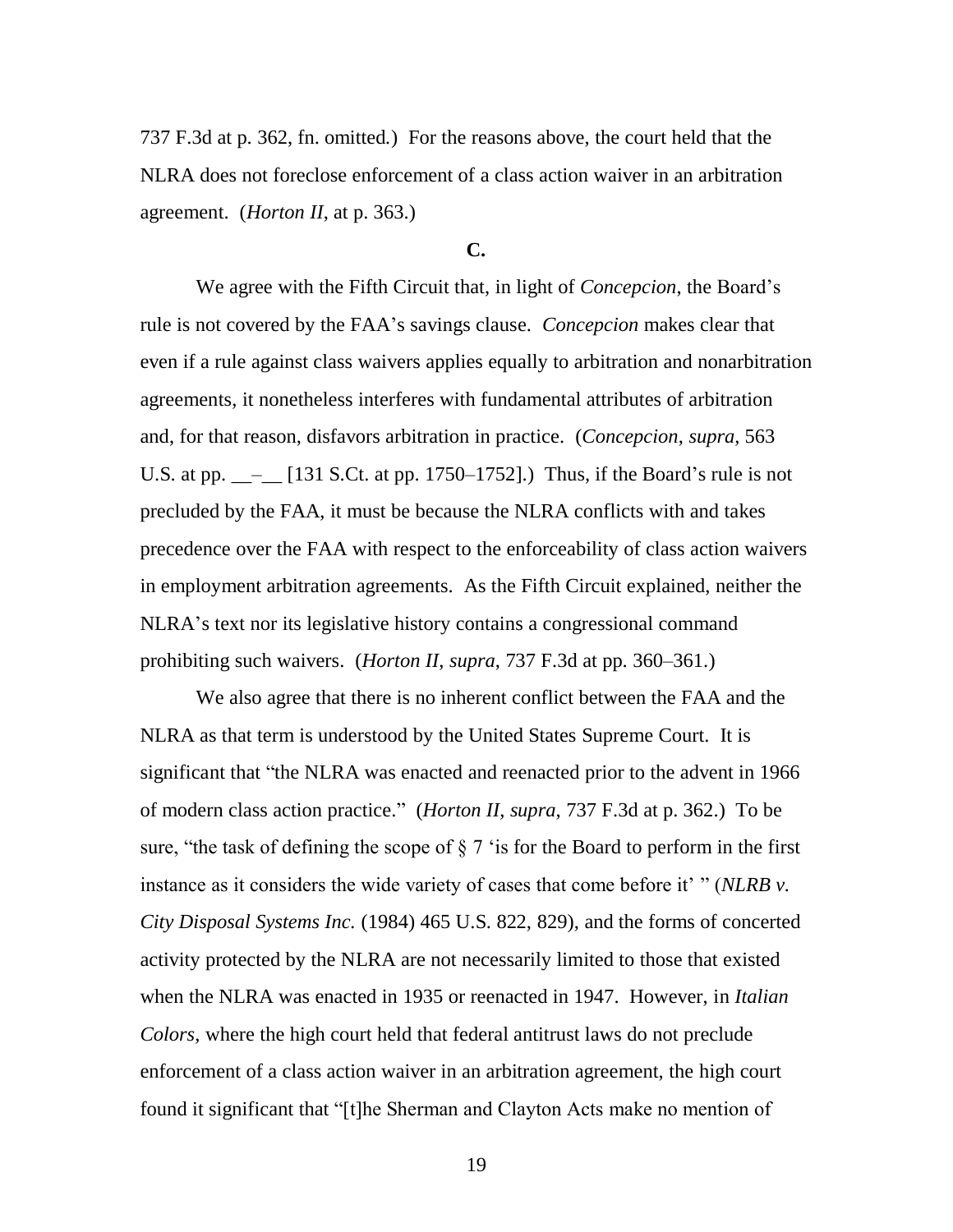class actions. In fact, they were enacted decades before the advent of Federal Rule of Civil Procedure 23 . . . ." (*Italian Colors*, *supra*, 570 U.S. at p.  $\quad$  [133 S.Ct. at p. 2309].) Here as well, like the Fifth Circuit, "[w]e find limited force to the argument that there is an inherent conflict between the FAA and NLRA when the NLRA would have to be protecting a right of access to a procedure that did not exist when the NLRA was (re)enacted." (*Horton II*, at p. 362, fn. omitted.)

Furthermore, as the high court stated in *Italian Colors*: "In *Gilmer*, *supra*, we had no qualms in enforcing a class waiver in an arbitration agreement even though the federal statute at issue, the Age Discrimination in Employment Act, expressly permitted collective actions. We said that statutory permission did ‗ ―not mean that individual attempts at conciliation were intended to be barred." <sup>'</sup>" *Italian Colors*, *supra*, 570 U.S. at p. \_\_ [133 S.Ct. at p. 2311].) Thus, the high court has held that the explicit authorization of class actions in the Age Discrimination in Employment Act (see 29 U.S.C. § 626(b), referencing, for purposes of enforcement 29 U.S.C. § 216 [providing for employee class actions as a remedy for Fair Labor Standard Act violations]) does not bar enforcement of a class waiver in an arbitration agreement. This holding reinforces our doubt that the NLRA's general protection of concerted activity, which makes no reference to class actions, may be construed as an implied bar to a class action waiver.

We do not find persuasive the Board's attempt to distinguish its rule from *Discover Bank* on the basis that employment arbitration class actions tend to be smaller than consumer class actions and thus "far less cumbersome and more akin to an individual arbitration proceeding.‖ (*Horton I*, *supra*, 357 NLRB No. 184, p. 12 [2012 WL 36274 at p. \*15].) Nothing in *Concepcion* suggests that its rule upholding class action waivers, which relied significantly on the incompatibility between the formality of class proceedings and the informality of arbitration (*Concepcion*, *supra*, 563 U.S. at p. \_\_ [131 S.Ct. at p. 1751]), depends on the size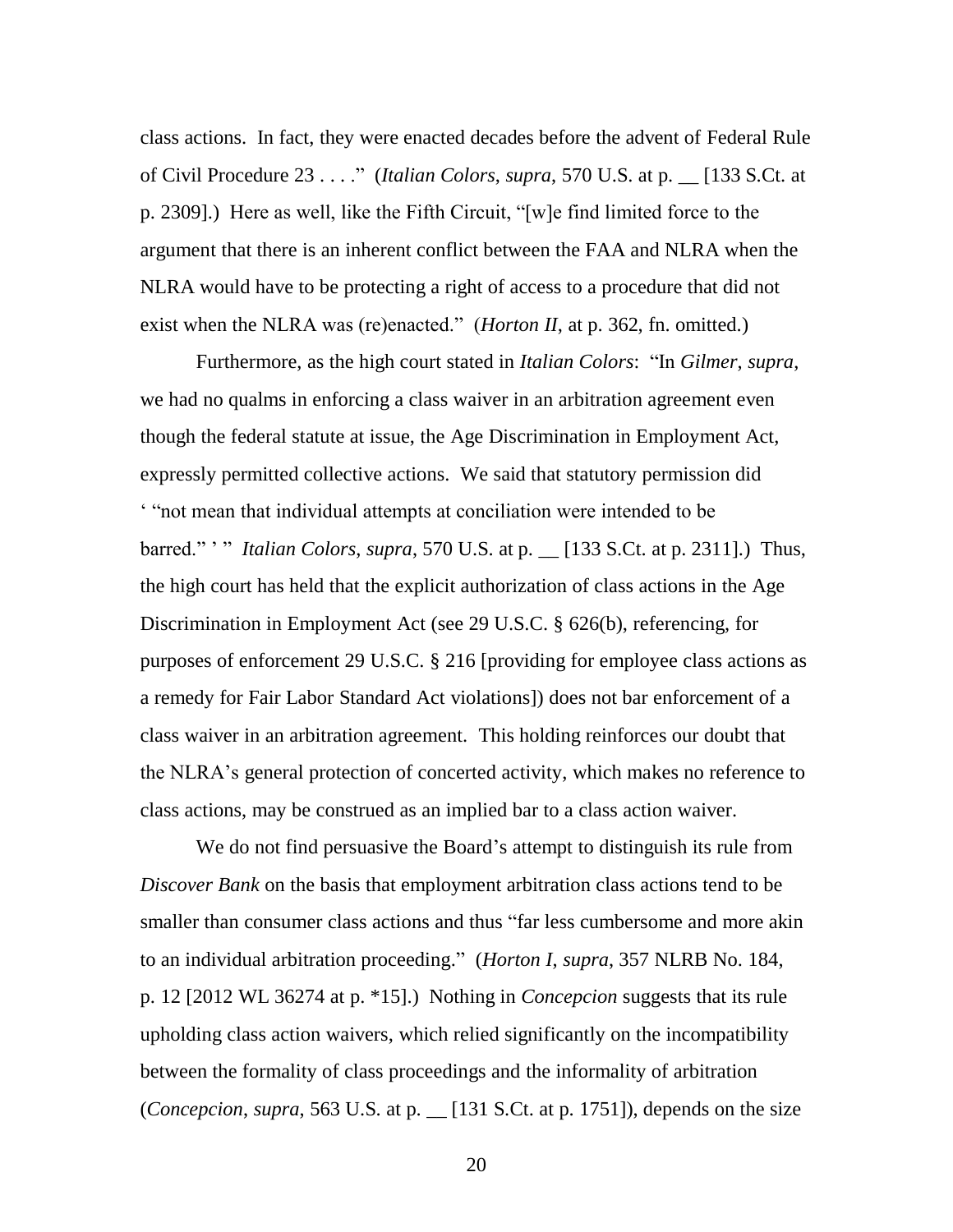of the class involved. Nor does the limitation of a class action waiver to disputes between employers and employees mitigate the conflict between the Board's rule and the FAA under the reasoning of *Concepcion*.

We thus conclude, in light of the FAA's "'liberal federal policy favoring arbitration' " (*Concepcion, supra,* 563 U.S. at p. 1131 S.Ct. at p. 1745]), that sections 7 and 8 the NLRA do not represent "a contrary congressional command‖ ' overriding the FAA's mandate. (*CompuCredit v. Greenwood*, *supra*, 565 U.S. at p. \_\_ [132 S.Ct. at p. 669.) This conclusion is consistent with the judgment of all the federal circuit courts and most of the federal district courts that have considered the issue. (See *Sutherland v. Ernst & Young, LLP* (2d Cir. 2013) 726 F.3d 290, 297 fn. 8; *Owen v. Bristol Care, Inc.* (8th Cir. 2013) 702 F.3d 1050, 1053–1055; *Delock v. Securitas Sec. Servs. USA, Inc.* (E.D.Ark. 2012) 883 F.Supp.2d 784, 789–790; *Morvant v. P.F. Chang's China Bistro, Inc.* (N.D.Cal. 2012) 870 F.Supp.2d 831, 844–845; *Jasso v. Money Mart Express, Inc.* (N.D.Cal. 2012) 879 F.Supp.2d 1038, 1048–1049; but see *Herrington v. Waterstone Mortg. Corp.* (W.D.Wis. Mar. 16, 2012) No. 11-cv-779-bbc [2012 WL 1242318, at p. \*5] [defendant advances no persuasive argument that the Board interpreted the NLRA incorrectly].)

Our conclusion does not mean that the NLRA imposes no limits on the enforceability of arbitration agreements. Notably, while upholding the class waiver in *Horton II*, the Fifth Circuit affirmed the Board's determination that the arbitration agreement at issue violated section  $8(a)(1)$  and (4) of the NLRA insofar as it contained language that would lead employees to reasonably believe they were prohibited from filing unfair labor practice charges with the Board. (*Horton II*, *supra*, 737 F.3d at pp. 363–364.) Moreover, the arbitration agreement in the present case, apart from the class waiver, still permits a broad range of collective activity to vindicate wage claims. CLS points out that the agreement here is less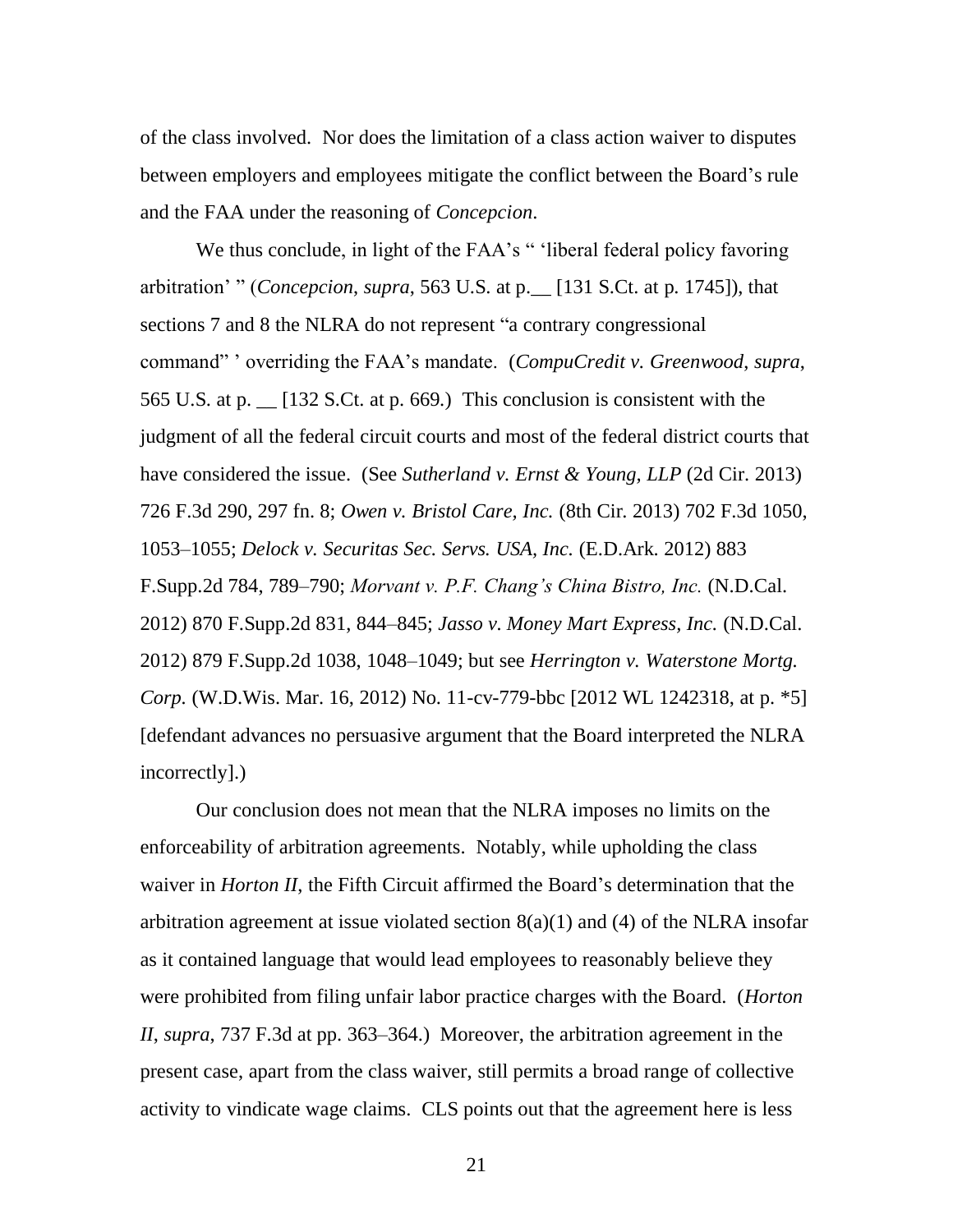restrictive than the one considered in *Horton*: The arbitration agreement does not prohibit employees from filing joint claims in arbitration, does not preclude the arbitrator from consolidating the claims of multiple employees, and does not prohibit the arbitrator from awarding relief to a group of employees. The agreement does not restrict the capacity of employees to "discuss their claims with one another, pool their resources to hire a lawyer, seek advice and litigation support from a union, solicit support from other employees, and file similar or coordinated individual claims.‖ (*Horton I*, *supra*, 357 NLRB No. 184, p. 6 [2012 WL 36274 at p. \*8]; cf. *Italian Colors*, *supra*, 570 U.S. at p. \_\_, fn. 4 [133 S. Ct. at p. 2311, fn. 4 [making clear that its holding applies only to class action waivers and not to provisions barring "other forms of cost sharing".) We have no occasion to decide whether an arbitration agreement that more broadly restricts collective activity would run afoul of section 7.

#### **IV.**

Code of Civil Procedure section 1281.2 provides that one ground for denying a petition to compel arbitration is that "[t]he right to compel arbitration has been waived by the petitioner." Iskanian contends that CLS waived its right to arbitration by failing to diligently pursue arbitration. We disagree.

"As our decisions explain, the term 'waiver' has a number of meanings in statute and case law. [Citation.] While 'waiver' generally denotes the voluntary relinquishment of a known right, it can also refer to the loss of a right as a result of a party's failure to perform an act it is required to perform, regardless of the party's intent to relinquish the right. [Citations.] In the arbitration context, '[t]he term "waiver" has also been used as a shorthand statement for the conclusion that a contractual right to arbitration has been lost.' [Citation.]" (*St. Agnes Medical*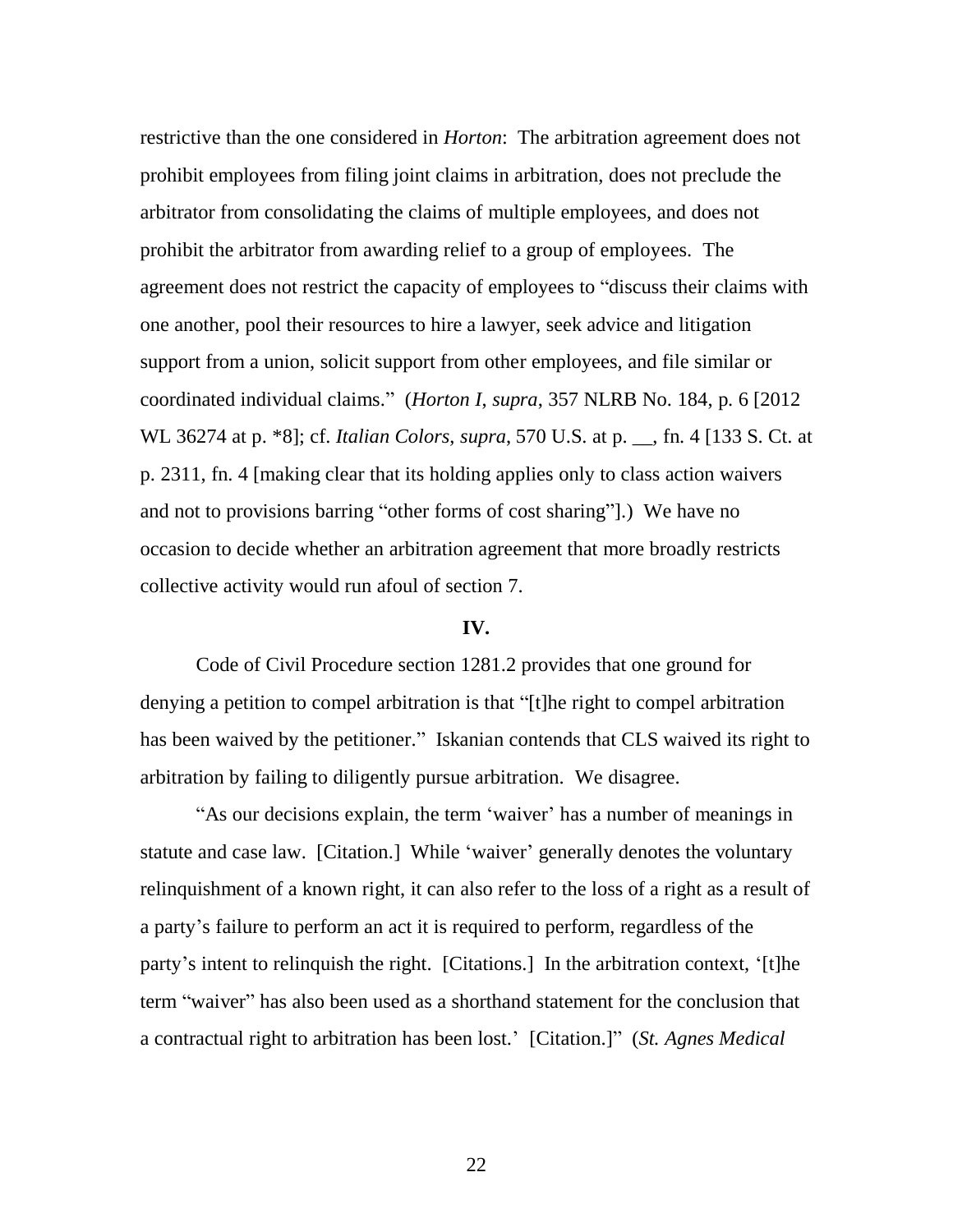## *Center v. PacifiCare of California* (2003) 31 Cal.4th 1187, 1195, fn. 4 (*St. Agnes Medical Center*).)

―California courts have found a waiver of the right to demand arbitration in a variety of contexts, ranging from situations in which the party seeking to compel arbitration has previously taken steps inconsistent with an intent to invoke arbitration [citations] to instances in which the petitioning party has unreasonably delayed in undertaking the procedure. [Citations.] The decisions likewise hold that the 'bad faith' or 'willful misconduct' of a party may constitute a waiver and thus justify a refusal to compel arbitration. [Citation.]" (*Davis v. Blue Cross of Northern California* (1979) 25 Cal.3d 418, 425–426.) The fact that the party petitioning for arbitration has participated in litigation, short of a determination on the merits, does not by itself constitute a waiver. (*St. Agnes Medical Center*, *supra*, 31 Cal.4th at p. 1203.)

We have said the following factors are relevant to the waiver inquiry:  $\cdots$   $\cdots$  (1) whether the party's actions are inconsistent with the right to arbitrate; (2) whether 'the litigation machinery has been substantially invoked' and the parties ‗were well into preparation of a lawsuit' before the party notified the opposing party of an intent to arbitrate; (3) whether a party either requested arbitration enforcement close to the trial date or delayed for a long period before seeking a stay; (4) whether a defendant seeking arbitration filed a counterclaim without asking for a stay of the proceedings; (5) 'whether important intervening steps [e.g., taking advantage of judicial discovery procedures not available in arbitration] had taken place'; and (6) whether the delay ‗affected, misled, or prejudiced' the opposing party." '" (*St. Agnes Medical Center*, *supra*, 31 Cal.4th at p. 1196.)

In light of the policy in favor of arbitration, "waivers are not to be lightly inferred and the party seeking to establish a waiver bears a heavy burden of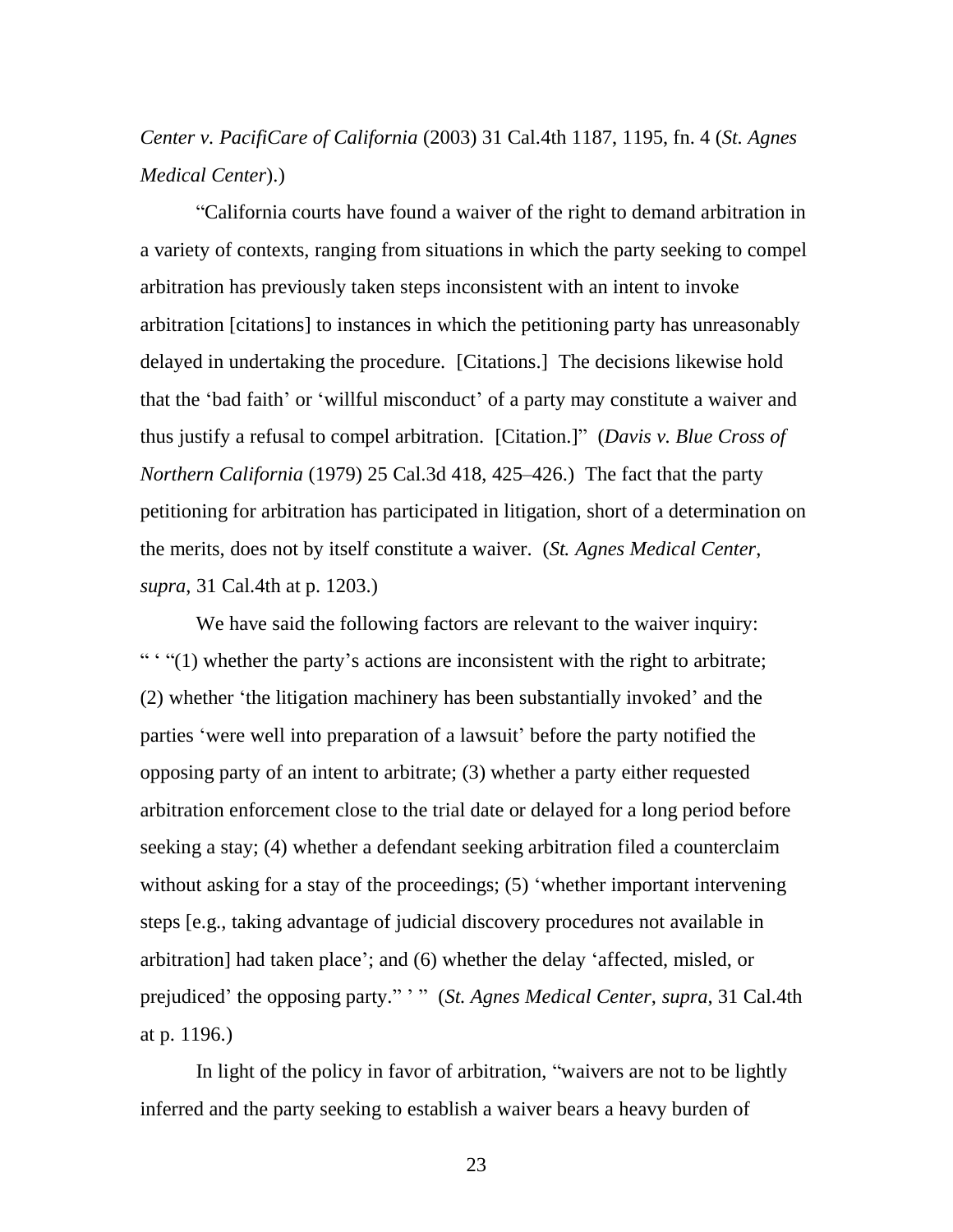proof." (*St. Agnes Medical Center, supra, 31 Cal.4th at p. 1195.)* "Generally, the determination of waiver is a question of fact, and the trial court's finding, if supported by sufficient evidence, is binding on the appellate court. [Citation.] ‗When, however, the facts are undisputed and only one inference may reasonably be drawn, the issue is one of law and the reviewing court is not bound by the trial court's ruling.' " (*Id.*at p. 1196.)

In the present case, CLS initially filed a timely petition to compel arbitration in response to Iskanian's complaint, which included class action claims. After the trial court granted the petition, this court issued *Gentry*, which restricted the enforceability of class waivers, and the Court of Appeal remanded the matter to the trial court to determine whether *Gentry* affected the ruling. Rather than further litigate the petition to compel arbitration, CLS withdrew the petition and proceeded to litigate the claim and resist Iskanian's move to certify a class. The parties engaged in discovery, both as to the merits and on the class certification issue. In October of 2009, the trial court granted Iskanian's motion to certify the class. In May of 2011, shortly after the Supreme Court filed *Concepcion*, which cast *Gentry* into doubt, CLS renewed its petition to compel arbitration. The trial court granted the petition.

CLS contends that it has never acted inconsistently with its right to arbitrate. It initially petitioned to compel arbitration and then abandoned arbitration only when *Gentry* made clear that further petition would be futile. It moved to compel arbitration again as soon as a change in the law made clear the motion had a chance of succeeding. In response, Iskanian contends that California law does not recognize futility as a legitimate ground for delaying the assertion of the right to arbitration and that even if there were such an exception, it should not apply here because even after *Gentry*, CLS's petition to compel arbitration had some chance of success.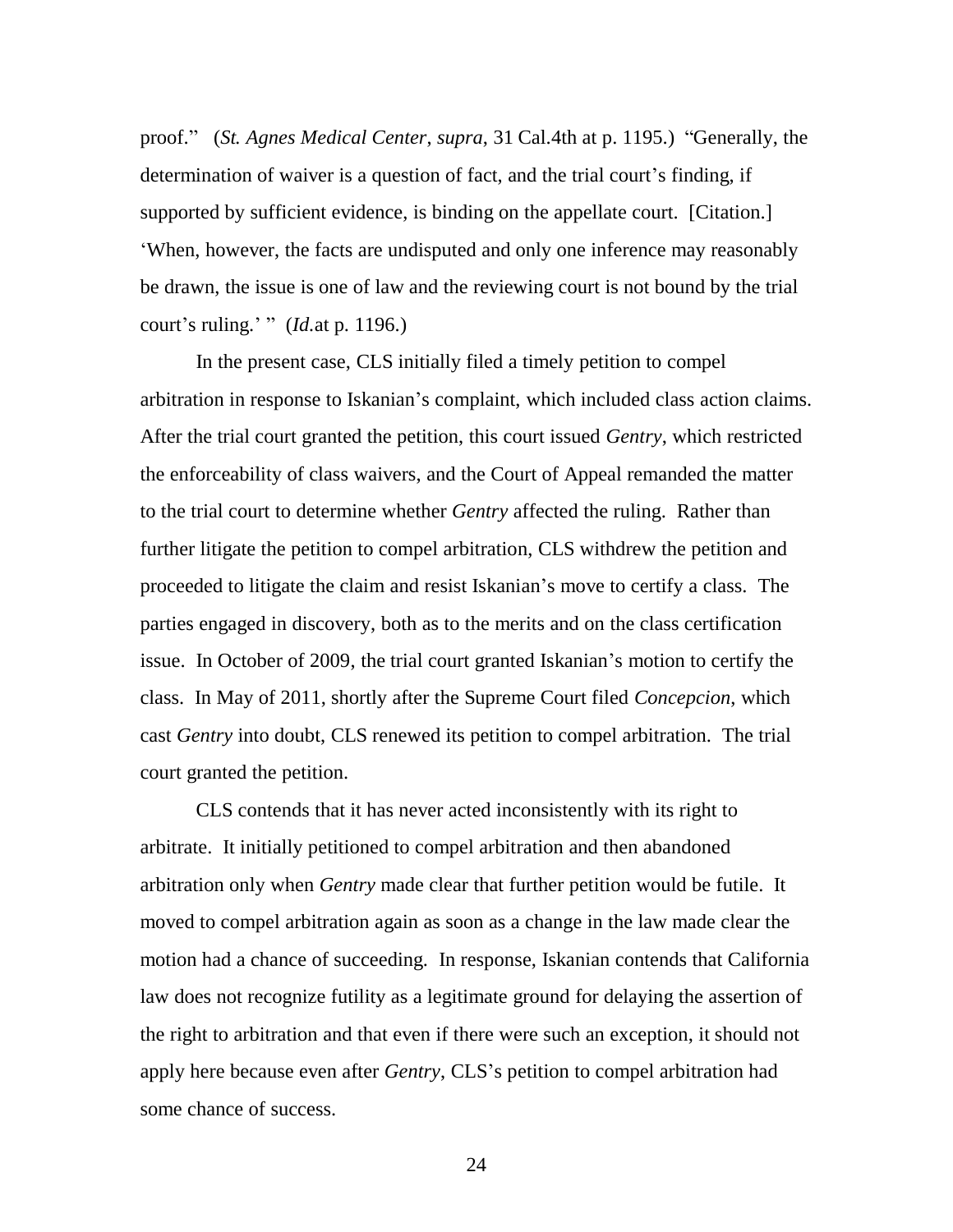This court has not explicitly recognized futility as a ground for delaying a petition to compel arbitration. (Compare *Fisher v. A.G. Becker Paribas Inc.* (9th Cir. 1986) 791 F.2d 691, 697 [delay in asserting arbitration rights excusable when prevailing "intertwining doctrine" made such an assertion futile until Supreme Court rejected the doctrine].) But futility as grounds for delaying arbitration is implicit in the general waiver principles we have endorsed. A factor relevant to the waiver inquiry is whether the party asserting arbitration has acted inconsistently with the right to arbitrate (see *St. Agnes Medical Center*, *supra*, 31 Cal.4th at p. 1196) or whether a delay was "unreasonable" (*Lewis v. Fletcher Jones Motor Cars, Inc.* (2012) 205 Cal.App.4th 436, 446 (*Fletcher Jones*)). The fact that a party initially successfully moved to compel arbitration and abandoned that motion only after a change in the law made the motion highly unlikely to succeed weighs in favor of finding that the party has not waived its right to arbitrate.

Iskanian points out that *Gentry* did not purport to invalidate all class waivers in wage and hour cases, but only in those instances when a class action or arbitration "is likely to be a significantly more effective practical means of vindicating the rights of the affected employees than individual litigation or arbitration.‖ (*Gentry*, *supra*, 42 Cal.4th at p. 463.) In this case, however, neither party has ever disputed that the class action waiver at issue would not have survived *Gentry*. This case is therefore distinguishable from cases finding unexcused delay where the party asserting arbitration had some real chance of succeeding in compelling individual arbitration under extant law applicable to class waivers. (See *Fletcher Jones*, *supra*, 205 Cal.App.4th at p. 448 [*Discover Bank*'s holding that consumer class action waivers are prohibited in the case of small damages claims did not preclude class waiver where plaintiff sought \$19,000 in damages].)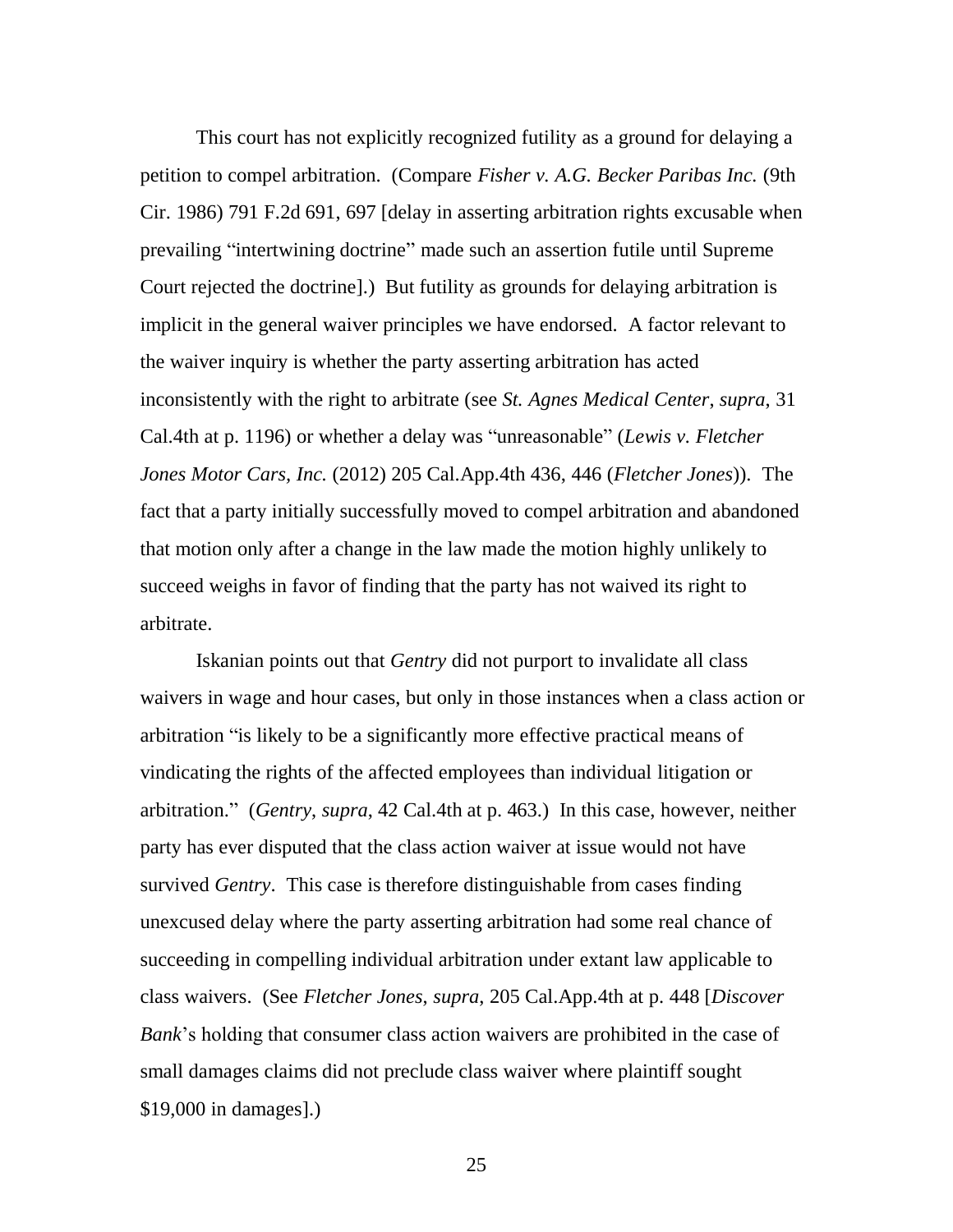Iskanian contends that because he spent three years attempting to obtain class certification, including considerable effort and expense on discovery, waiver should be found on the ground that the delay in the start of arbitration prejudiced him. We have said that "prejudice . . . is critical in waiver determinations." (*St. Agnes Medical Center, supra,* 31 Cal.4th at p. 1203.) But "[b]ecause merely participating in litigation, by itself, does not result in . . . waiver, courts will not find prejudice where the party opposing arbitration shows only that it incurred court costs and legal expenses." *(Ibid.)* "Prejudice typically is found only where the petitioning party's conduct has substantially undermined this important public policy or substantially impaired the other side's ability to take advantage of the benefits and efficiencies of arbitration. [¶] For example, courts have found prejudice where the petitioning party used the judicial discovery processes to gain information about the other side's case that could not have been gained in arbitration [citations]; where a party unduly delayed and waited until the eve of trial to seek arbitration [citation]; or where the lengthy nature of the delays associated with the petitioning party's attempts to litigate resulted in lost evidence [citation].‖ (*Id.* at p. 1204.)

Some courts have interpreted *St. Agnes Medical Center* to allow consideration of the expenditure of time and money in determining prejudice where the delay is unreasonable. In *Burton v. Cruise* (2010) 190 Cal.App.4th 939, for example, the court reasoned that "a petitioning party's conduct in stretching out the litigation process itself may cause prejudice by depriving the other party of the advantages of arbitration as an ‗expedient, efficient and cost-effective method to resolve disputes.' [Citation.] Arbitration loses much, if not all, of its value if undue time and money is lost in the litigation process preceding a last-minute petition to compel." (*Id.* at p. 948.) Other courts have likewise found that unjustified delay, combined with substantial expenditure of time and money,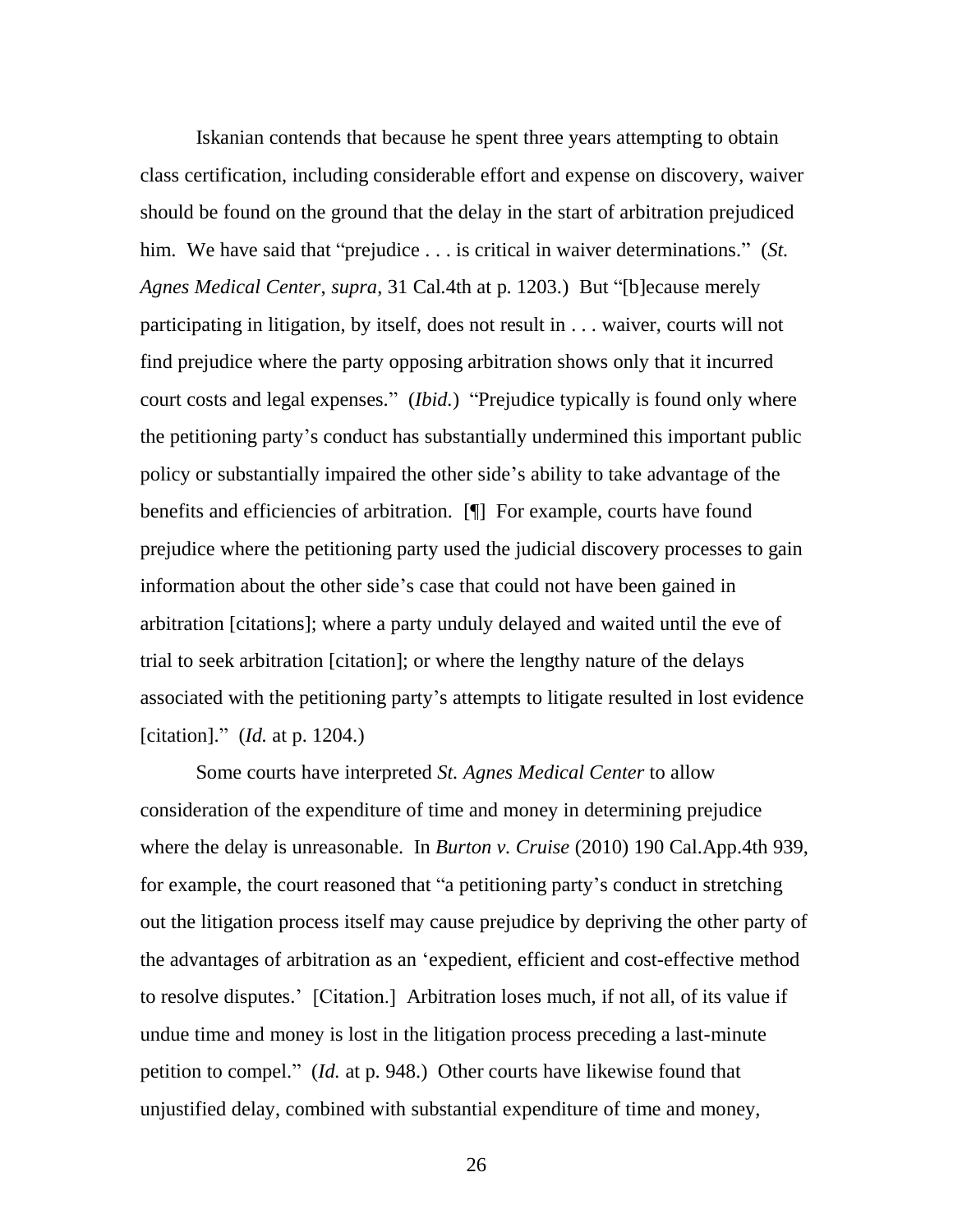deprived the parties of the benefits of arbitration and was sufficiently prejudicial to support a finding of waiver to arbitrate. (See, e.g., *Hoover v. American Income Life Ins. Co.* (2012) 206 Cal.App.4th 1193, 1205; *Roberts v. El Cajon Motors, Inc.* (2011) 200 Cal.App.4th 832, 845–846; *Adolph v. Coastal Auto Sales, Inc.* (2010) 184 Cal.App.4th 1443, 1451; *Guess? Inc. v. Superior Court* (2000) 79 Cal.App.4th 553, 558; *Sobremonte v. Superior Court* (1998) 61 Cal.App.4th 980, 996; but see *Groom v. Health Net* (2000) 82 Cal.App.4th 1189, 1197 [excluding time and expense from the calculus of prejudice].)

These cases, however, do not support Iskanian's position. In each of them, substantial expense and delay were caused by the *unreasonable* or *unjustified* conduct of the party seeking arbitration. In this case, the delay was reasonable in light of the state of the law at the time and Iskanian's own opposition to arbitration. Where, as here, a party promptly initiates arbitration and then abandons arbitration because it is resisted by the opposing party and foreclosed by existing law, the mere fact that the parties then proceed to engage in various forms of pretrial litigation does not compel the conclusion that the party has waived its right to arbitrate when a later change in the law permits arbitration.

Moreover, the case before us is not one where "the petitioning party used the judicial discovery processes to gain information about the other side's case that could not have been gained in arbitration" or "where the lengthy nature of the delays associated with the petitioning party's attempts to litigate resulted in lost evidence.‖ (*St. Agnes Medical Center*, *supra*, 31 Cal.4th at p. 1204.) No such prejudice has been shown here. As CLS points out, without contradiction by Iskanian, the discovery it obtained while the case was in court consisted of Iskanian's deposition and 77 pages of documents pertaining to his individual wage claim. Because the arbitration agreement itself provides for "reasonable" discovery," there is no indication that CLS obtained any material information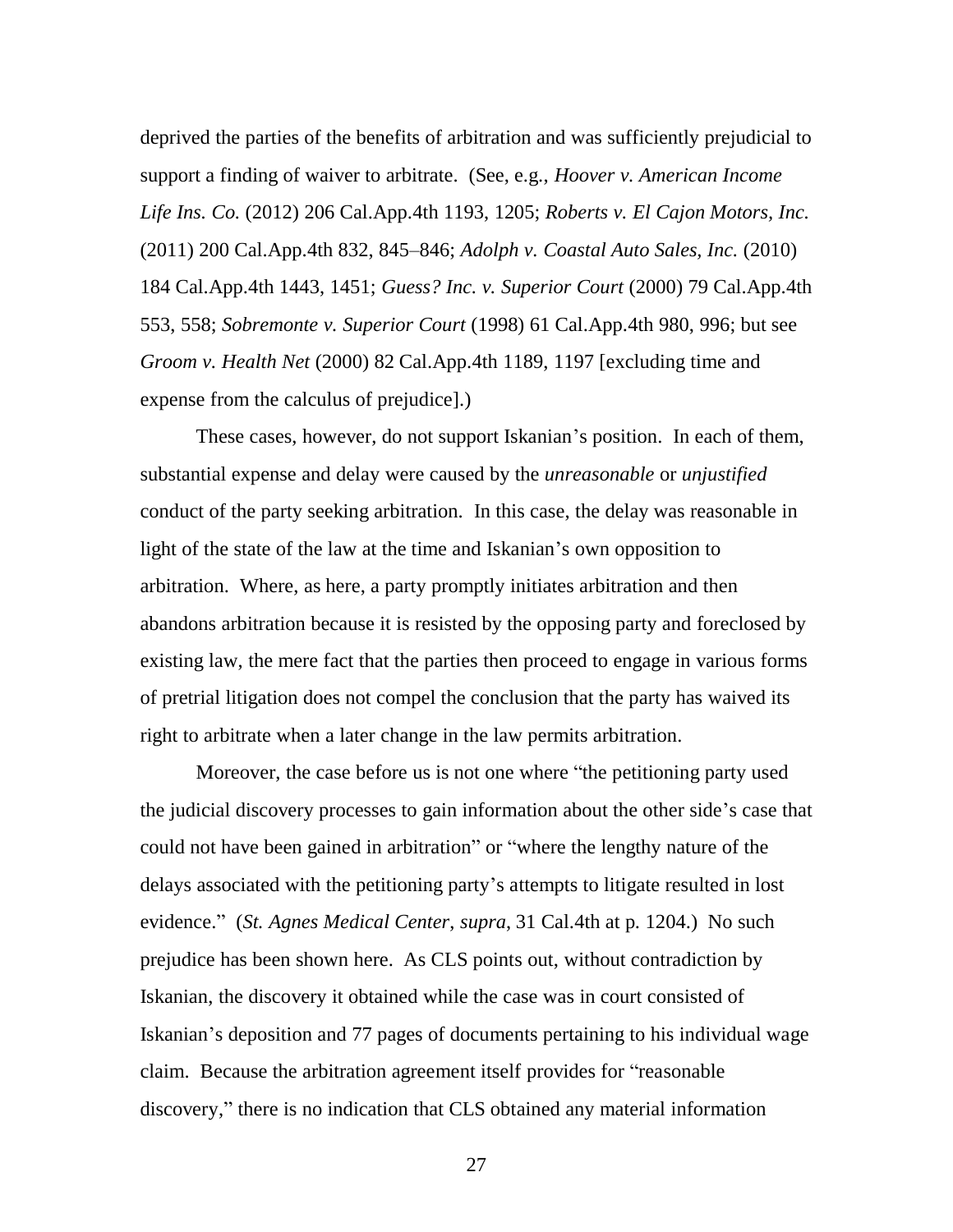through pretrial discovery that it could not have obtained through arbitral discovery.

In sum, Iskanian does not demonstrate that CLS's delay in pursuing arbitration was unreasonable or that pretrial proceedings have resulted in cognizable prejudice. We conclude that CLS has not waived its right to arbitrate.

#### **V.**

As noted, the arbitration agreement requires the waiver not only of class actions but of "representative actions." There is no dispute that the contract's term ―representative actions‖ covers representative actions brought under the Private Attorneys General Act. (Lab. Code, § 2968 et seq.; all subsequent undesignated statutory references are to this code.) We must decide whether such waivers are permissible under state law and, if not, whether the FAA preempts a state law rule prohibiting such waivers.

#### **A.**

Before enactment of the PAGA in 2004, several statutes provided civil penalties for violations of the Labor Code. The Labor Commissioner could bring an action to obtain such penalties, with the money going into the general fund or into a fund created by the Labor and Workforce Development Agency (Agency) for educating employers. (See § 210 [civil penalties for violating various statutes related to the timing and manner in which wages are to be paid]; § 225.5 [civil penalties for violating various statutes related to withholding wages due]; Stats. 1983, ch. 1096.) Some Labor Code violations were criminal misdemeanors. (See §§ 215, 216, 218.)

The PAGA addressed two problems. First, the bill sponsors observed that ―many Labor Code provisions are unenforced because they are punishable only as criminal misdemeanors, with no civil penalty or other sanction attached. Since district attorneys tend to direct their resources to violent crimes and other public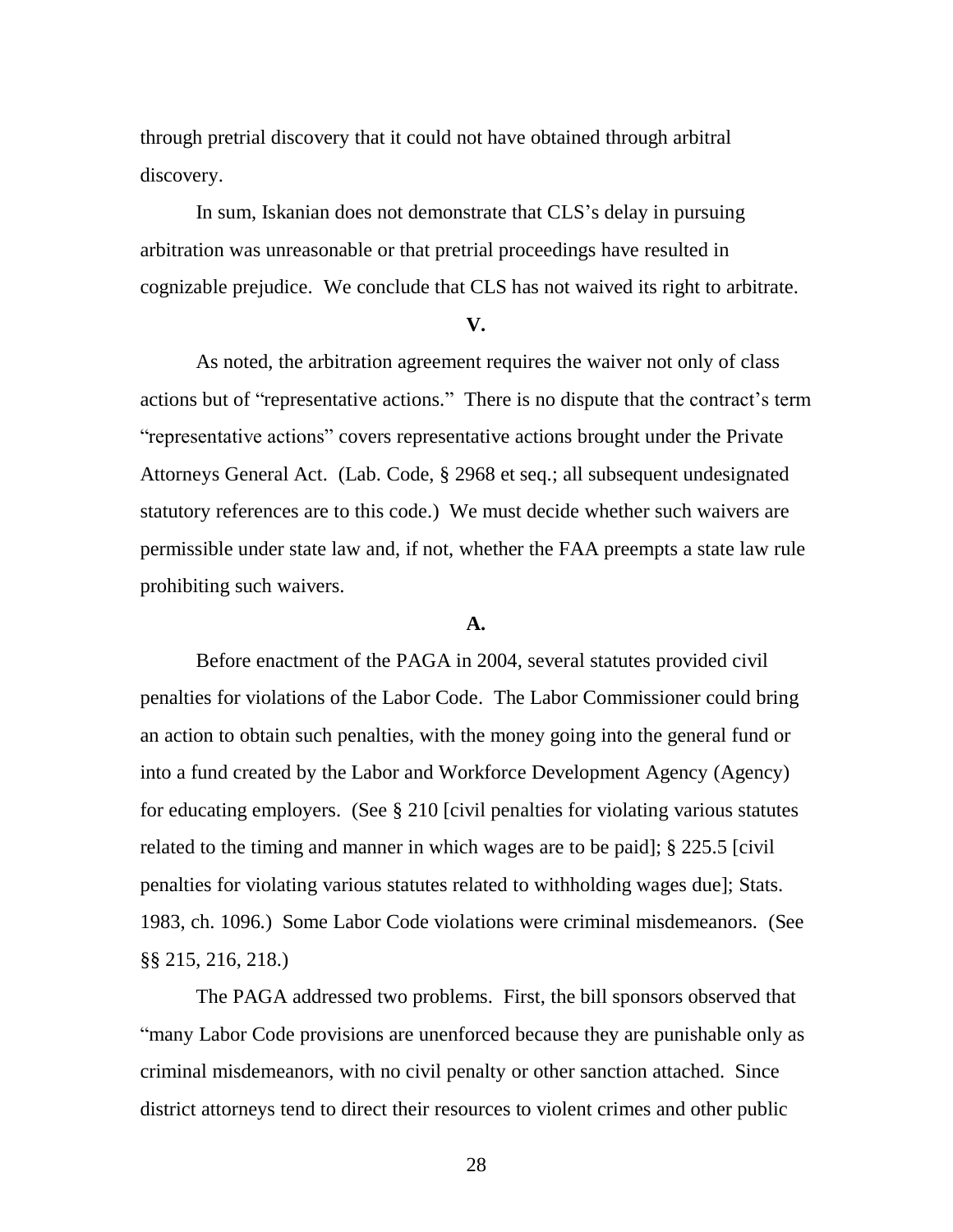priorities, Labor Code violations rarely result in criminal investigations and prosecutions.‖ (Sen. Judiciary Com., Analysis of Sen. Bill No. 796 (Reg. Sess. 2003–2004) as amended Apr. 22, 2003, p. 5.) The solution was to enact civil penalties for Labor Code violations "significant enough to deter violations." (*Ibid.*) For Labor Code violations for which no penalty is provided, the PAGA provides that the penalties are generally \$100 for each aggrieved employee per pay period for the initial violation and \$200 per pay period for each subsequent violation. (§ 2699, subd. (f)(2).)

The second problem was that even when statutes specified civil penalties, there was a shortage of government resources to pursue enforcement. The legislative history discussed this problem at length. Evidence gathered by the Assembly Committee on Labor and Employment indicated that the Department of Industrial Relations (DIR) "was failing to effectively enforce labor law violations. Estimates of the size of California's 'underground economy' — businesses operating outside the state's tax and licensing requirements –– ranged from 60 to 140 billion dollars a year, representing a tax loss to the state of three to six billion dollars annually. Further, a U.S. Department of Labor study of the garment industry in Los Angeles, which employs over 100,000 workers, estimated the existence of over 33,000 serious and ongoing wage violations by the city's garment industry employers, but that DIR was issuing fewer than 100 wage citations per year for all industries throughout the state. [¶] Moreover, evidence demonstrates that the resources dedicated to labor law enforcement have not kept pace with the growth of the economy in California." (Assembly Com. on Labor and Employment, Analysis of Sen. Bill No. 796 (Reg. Sess. 2003–2004) as amended July 2, 2003, p. 4.)

We summarized the Legislature's response to this problem in *Arias v. Superior Court* (2009) 46 Cal.4th 969, 980–981 (*Arias*): "In September 2003, the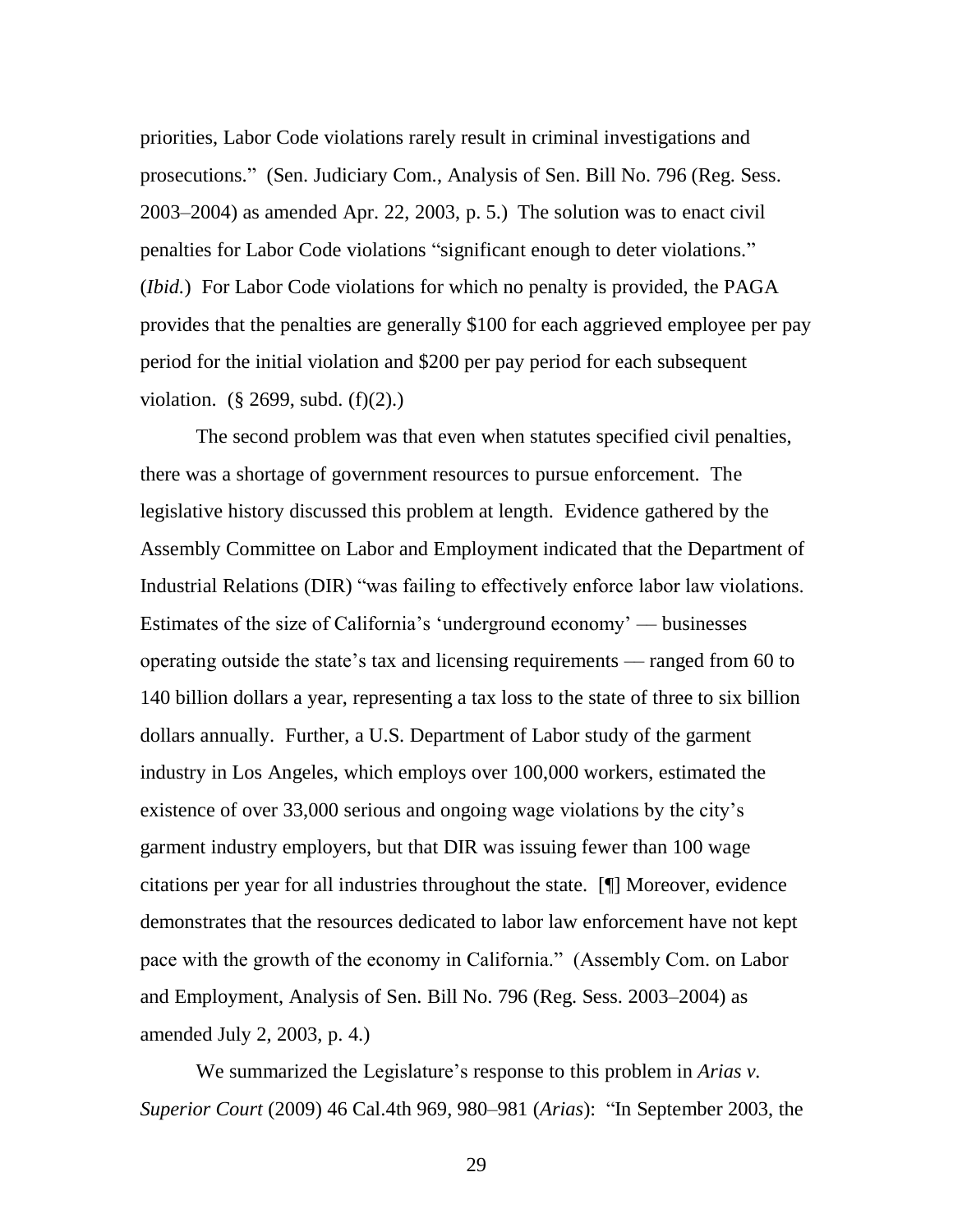Legislature enacted the Labor Code Private Attorneys General Act of 2004 [citations]. The Legislature declared that adequate financing of labor law enforcement was necessary to achieve maximum compliance with state labor laws, that staffing levels for labor law enforcement agencies had declined and were unlikely to keep pace with the future growth of the labor market, and that it was therefore in the public interest to allow aggrieved employees, acting as private attorneys general, to recover civil penalties for Labor Code violations, with the understanding that labor law enforcement agencies were to retain primacy over private enforcement efforts. (Stats. 2003, ch. 906, § 1.)

"Under this legislation, an 'aggrieved employee' may bring a civil action personally and on behalf of other current or former employees to recover civil penalties for Labor Code violations. (Lab. Code, § 2699, subd. (a).) Of the civil penalties recovered, 75 percent goes to the Labor and Workforce Development Agency, leaving the remaining 25 percent for the 'aggrieved employees.' (*Id.*, § 2699, subd. (i).)

―Before bringing a civil action for statutory penalties, an employee must comply with Labor Code section 2699.3. (Lab. Code, § 2699, subd. (a).) That statute requires the employee to give written notice of the alleged Labor Code violation to both the employer and the Labor and Workforce Development Agency, and the notice must describe facts and theories supporting the violation. (*Id.*, § 2699.3, subd. (a).) If the agency notifies the employee and the employer that it does not intend to investigate . . . , or if the agency fails to respond within 33 days, the employee may then bring a civil action against the employer. (*Id*., § 2699.3, subd. (a)(2)(A).) If the agency decides to investigate, it then has 120 days to do so. If the agency decides not to issue a citation, or does not issue a citation within 158 days after the postmark date of the employee's notice, the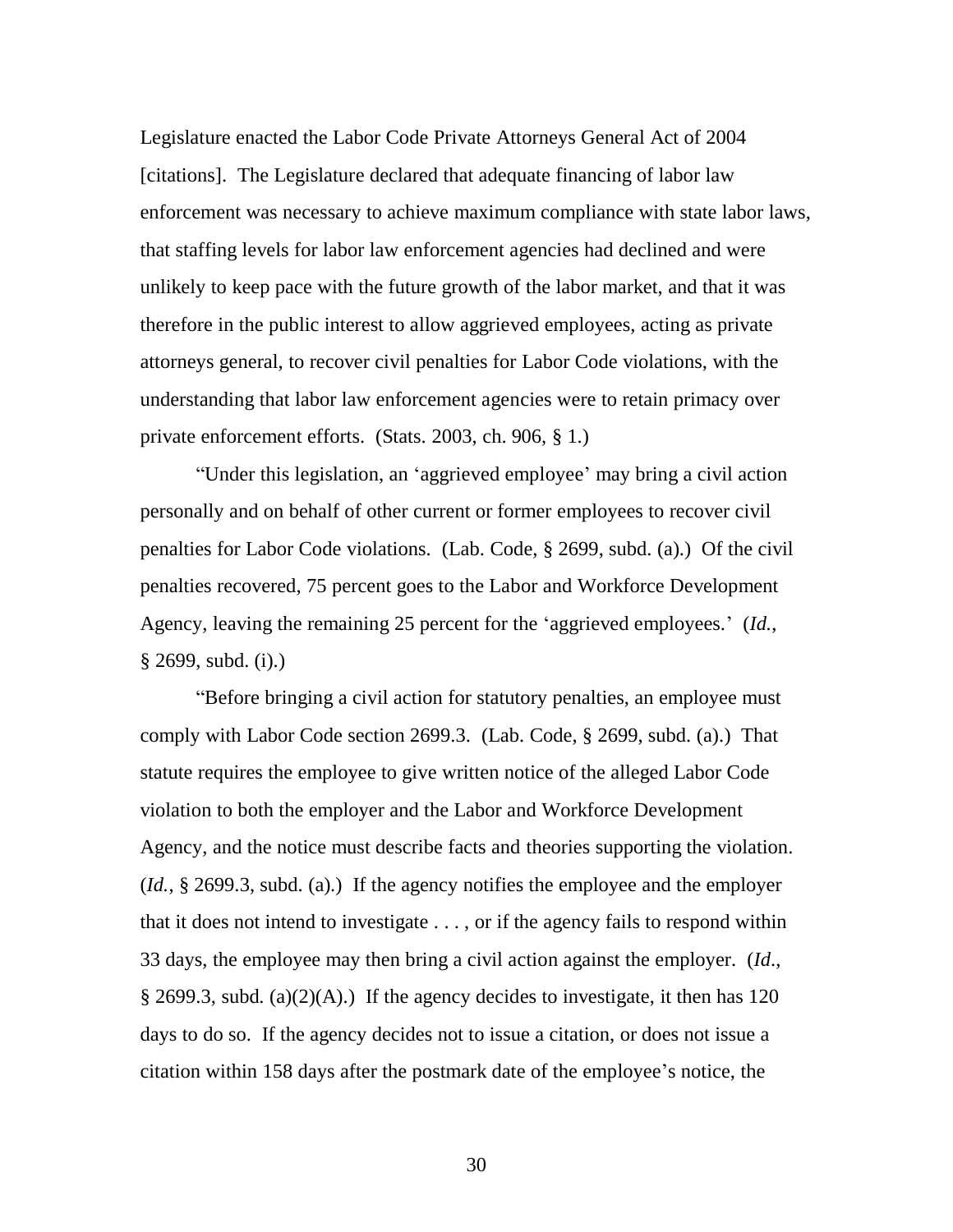employee may commence a civil action.  $(Id, \S 2699.3, subd. (a)(2)(B).)'$  (*Arias*, *supra*, 46 Cal.4th at pp. 980–981, fn. omitted.)

In *Arias*, the defendants argued that if the PAGA were not "construed as requiring representative actions under the act to be brought as class actions," then a defendant could be subjected to lawsuits by multiple plaintiffs raising a common claim, none of whom would be bound by a prior judgment in the defendant's favor because they were not parties to a prior lawsuit. (*Arias*, *supra*, 46 Cal.4th at p. 985.) We rejected this due process concern on the ground that "the judgment in [a PAGA representative] action is binding not only on the named employee plaintiff but also on government agencies and any aggrieved employee not a party to the proceeding.‖ (*Ibid.*) We reached this conclusion by elucidating the legal characteristics of a PAGA representative action: "An employee plaintiff suing . . . under the [PAGA] does so as the proxy or agent of the state's labor law enforcement agencies. . . . In a lawsuit brought under the act, the employee plaintiff represents the same legal right and interest as state labor law enforcement agencies — namely, recovery of civil penalties that otherwise would have been assessed and collected by the Labor Workforce Development Agency. [Citations.] . . . . Because collateral estoppel applies not only against a party to the prior action in which the issue was determined, but also against those for whom the party acted as an agent or proxy [citations], a judgment in an employee's action under the act binds not only that employee but also the state labor law enforcement agencies.

―Because an aggrieved employee's action under the [PAGA] functions as a substitute for an action brought by the government itself, a judgment in that action binds all those, including nonparty aggrieved employees, who would be bound by a judgment in an action brought by the government. The act authorizes a representative action only for the purpose of seeking statutory penalties for Labor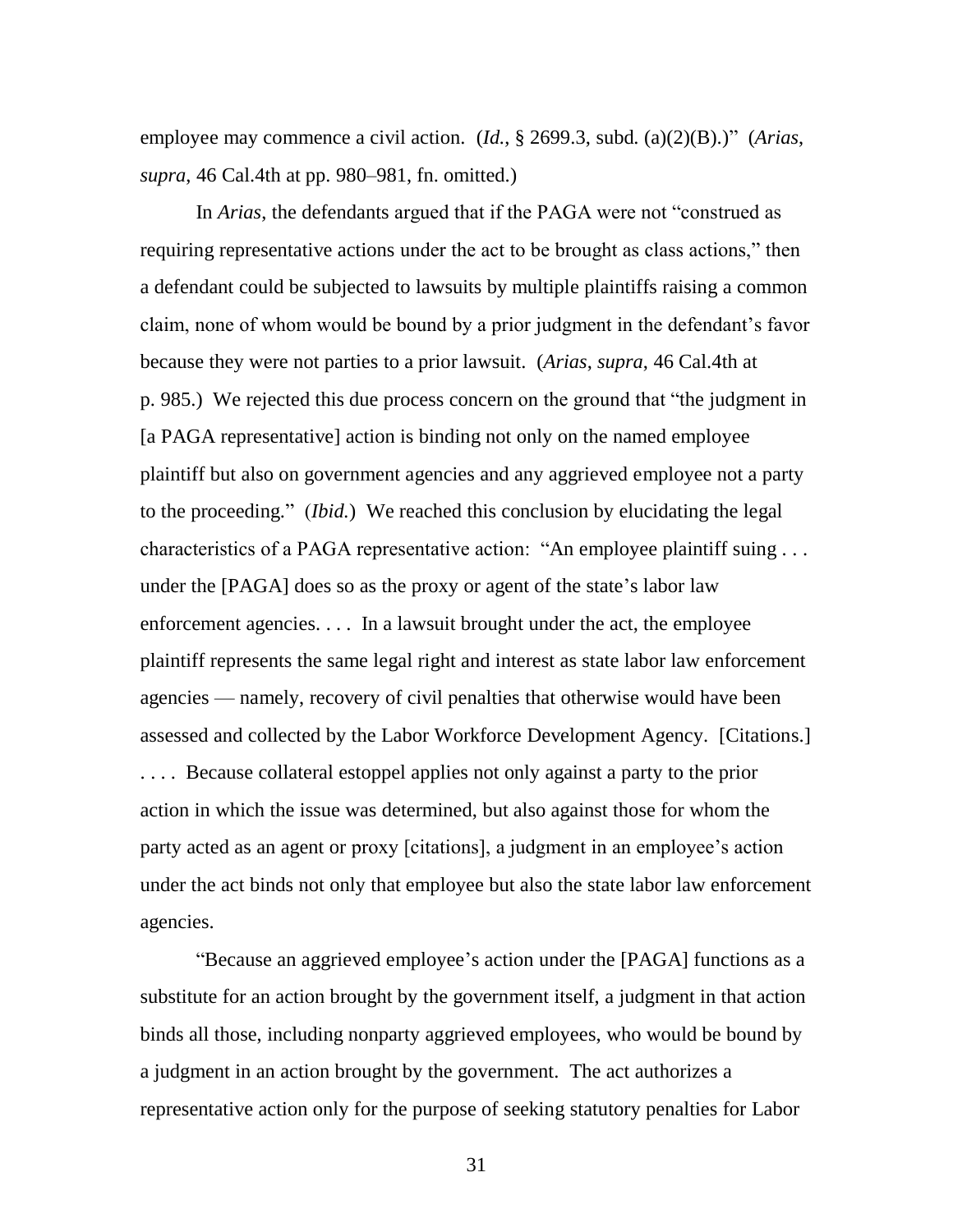Code violations (Lab. Code, § 2699, subds. (a), (g)), and an action to recover civil penalties ‗is fundamentally a law enforcement action designed to protect the public and not to benefit private parties' (*People v. Pacific Land Research Co.* (1977) 20 Cal.3d 10, 17). When a government agency is authorized to bring an action on behalf of an individual or in the public interest, and a private person lacks an independent legal right to bring the action, a person who is not a party but who is represented by the agency is bound by the judgment as though the person were a party. (Rest.2d Judgments,  $\S 41$ , subd. (1)(d), com. d, p. 397.) Accordingly, with respect to the recovery of civil penalties, nonparty employees as well as the government are bound by the judgment in an action brought under the act, and therefore defendants' due process concerns are to that extent unfounded." (*Arias*, *supra*, 46 Cal.4th at p. 986.)

The civil penalties recovered on behalf of the state under the PAGA are distinct from the statutory damages to which employees may be entitled in their individual capacities. Case law has clarified the distinction "between a request for statutory penalties provided by the Labor Code for employer wage-and-hour violations, which were recoverable directly by employees well before the [PAGA] became part of the Labor Code, and a demand for 'civil penalties,' previously enforceable only by the state's labor law enforcement agencies. An example of the former is section 203, which obligates an employer that willfully fails to pay wages due an employee who is discharged or quits to pay the employee, in addition to the unpaid wages, a penalty equal to the employee's daily wages for each day, not exceeding 30 days, that the wages are unpaid. [Citation.] Examples of the latter are section 225.5, which provides, in addition to any other penalty that may be assessed, an employer that unlawfully withholds wages in violation of certain specified provisions of the Labor Code is subject to a civil penalty in an enforcement action initiated by the Labor Commissioner in the sum of \$100 per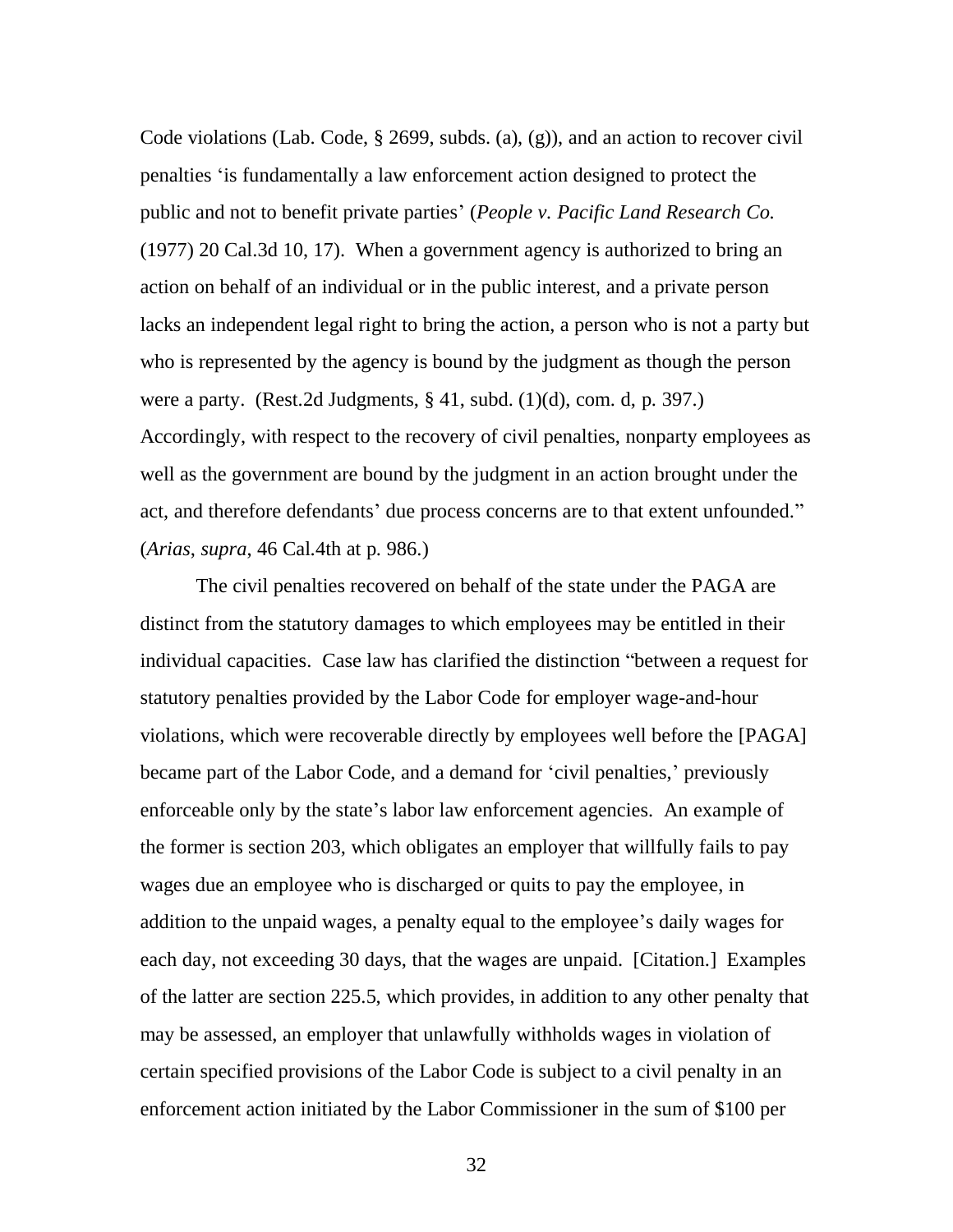employee for the initial violation and \$200 per employee for subsequent or willful violations, and section 256, which authorizes the Labor Commissioner to ‗impose a civil penalty in an amount not exceeding 30 days [*sic*] pay as waiting time under the terms of Section 203.' " (*Caliber Bodyworks, Inc. v. Superior Court* (2005) 134 Cal.App.4th 365, 377–378, fns. omitted; see *Murphy v. Kenneth Cole Productions, Inc.* (2007) 40 Cal.4th 1094, 1114 [distinguishing premium pay under section 226.7 from a civil penalty in determining the applicable statute of limitations].)

A PAGA representative action is therefore a type of *qui tam* action. ―Traditionally, the requirements for enforcement by a citizen in a qui tam action have been (1) that the statute exacts a penalty; (2) that part of the penalty be paid to the informer; and (3) that, in some way, the informer be authorized to bring suit to recover the penalty.‖ (*Sanders v. Pacific Gas & Elec. Co.* (1975) 53 Cal.App.3d 661, 671 (*Sanders*).) The PAGA conforms to these traditional criteria, except that a portion of the penalty goes not only to the citizen bringing the suit but to all employees affected by the Labor Code violation. The government entity on whose behalf the plaintiff files suit is always the real party in interest in the suit. (See *In re Marriage of Biddle* (1997) 52 Cal.App.4th 396, 399.)

Although the PAGA was enacted relatively recently, the use of qui tam actions is venerable, dating back to colonial times, and several such statutes were enacted by the First Congress. (See *Vermont Agency of Natural Resources v. United States ex rel. Stevens* (2000) 529 U.S. 765, 776–777.) The Federal False Claims Act, allowing individuals to share the recovery achieved by the reporting of false claims, originated during the Civil War. (See *United States ex rel. Marcus v. Hess* (1943) 317 U.S. 537, 539–540; 31 U.S.C § 3730.) The qui tam plaintiff under the Federal False Claims Act has standing in federal court under article III of the United States Constitution, even though the plaintiff has suffered no injury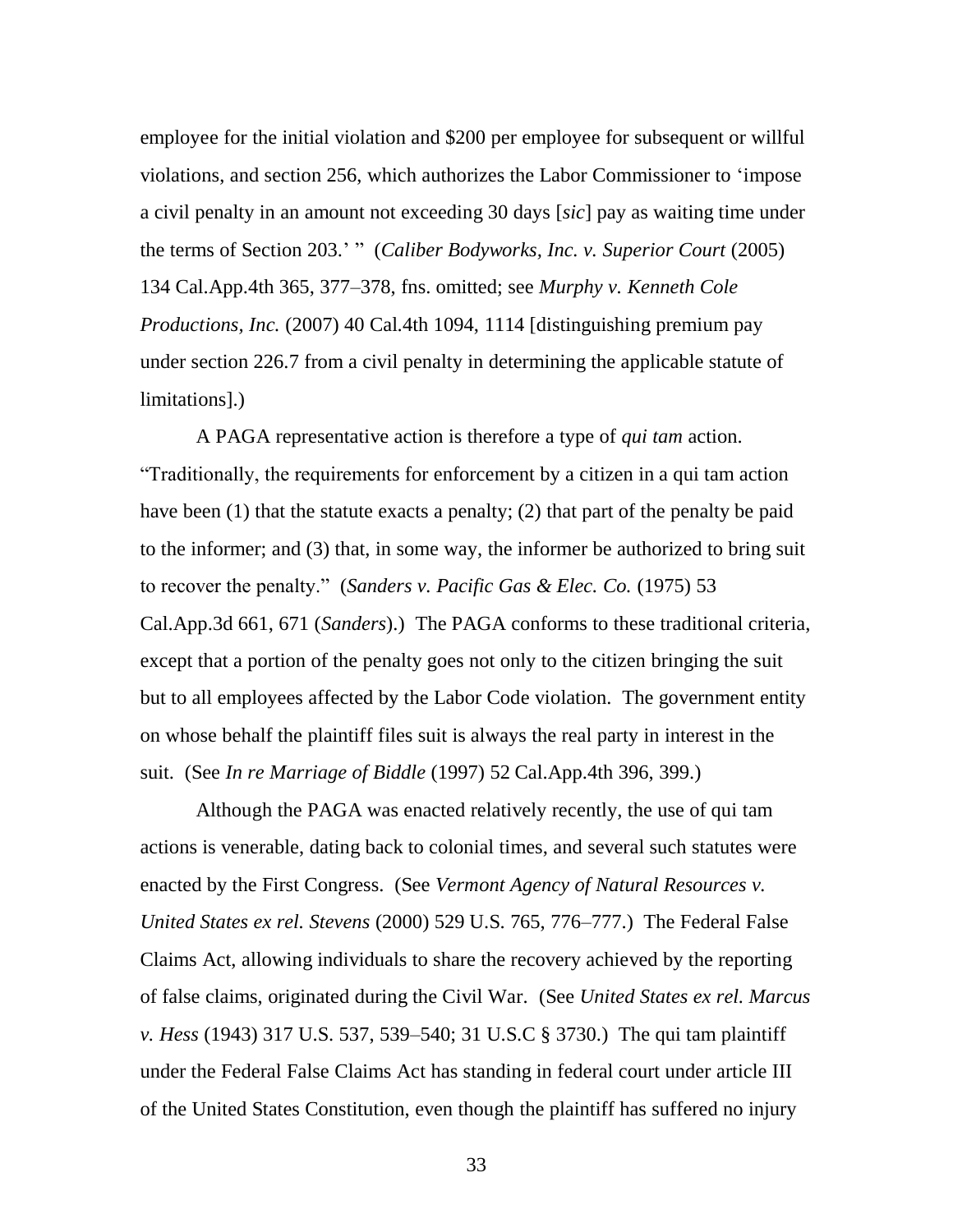in fact, because that statute "can reasonably be regarded as effecting a partial assignment of the Government's damages claim.‖ (*Stevens*, at p. 773.) California has more recently authorized qui tam actions for the recovery of false claims against the state treasury. (Gov. Code, § 12652, subd. (c), added by Stats. 1987, ch. 1420, § 1, p. 5239.) In addition, there are earlier examples of qui tam actions under California law. (See, e.g., *Sanders*, *supra*, 53 Cal.App.3d at p. 671 [noting qui tam provision in Political Reform Act of 1974].)

### **B.**

With this background, we first examine whether an employee's right to bring a PAGA action is waivable. The unwaivability of certain statutory rights ―derives from two statutes that are themselves derived from public policy. First, Civil Code section 1668 states: ‗All contracts which have for their object, directly or indirectly, to exempt anyone from responsibility for his own fraud, or willful injury to the person or property of another, or violation of law, whether willful or negligent, are against the policy of the law.' 'Agreements whose object, directly or indirectly, is to exempt [their] parties from violation of the law are against public policy and may not be enforced.' (*In re Marriage of Fell* (1997) 55 Cal.App.4th 1058, 1065.) Second, Civil Code section 3513 states, ‗Anyone may waive the advantage of a law intended solely for his benefit. But a law established for a public reason cannot be contravened by a private agreement.' " (*Armendariz v. Foundation Health Psychcare Services, Inc.* (2000) 24 Cal.4th 83, 100 (*Armendariz*).)

These statutes compel the conclusion that an employee's right to bring a PAGA action is unwaivable. Section 2699, subdivision (a) states: ―Notwithstanding any other provision of law, any provision of this code that provides for a civil penalty to be assessed and collected by the Labor and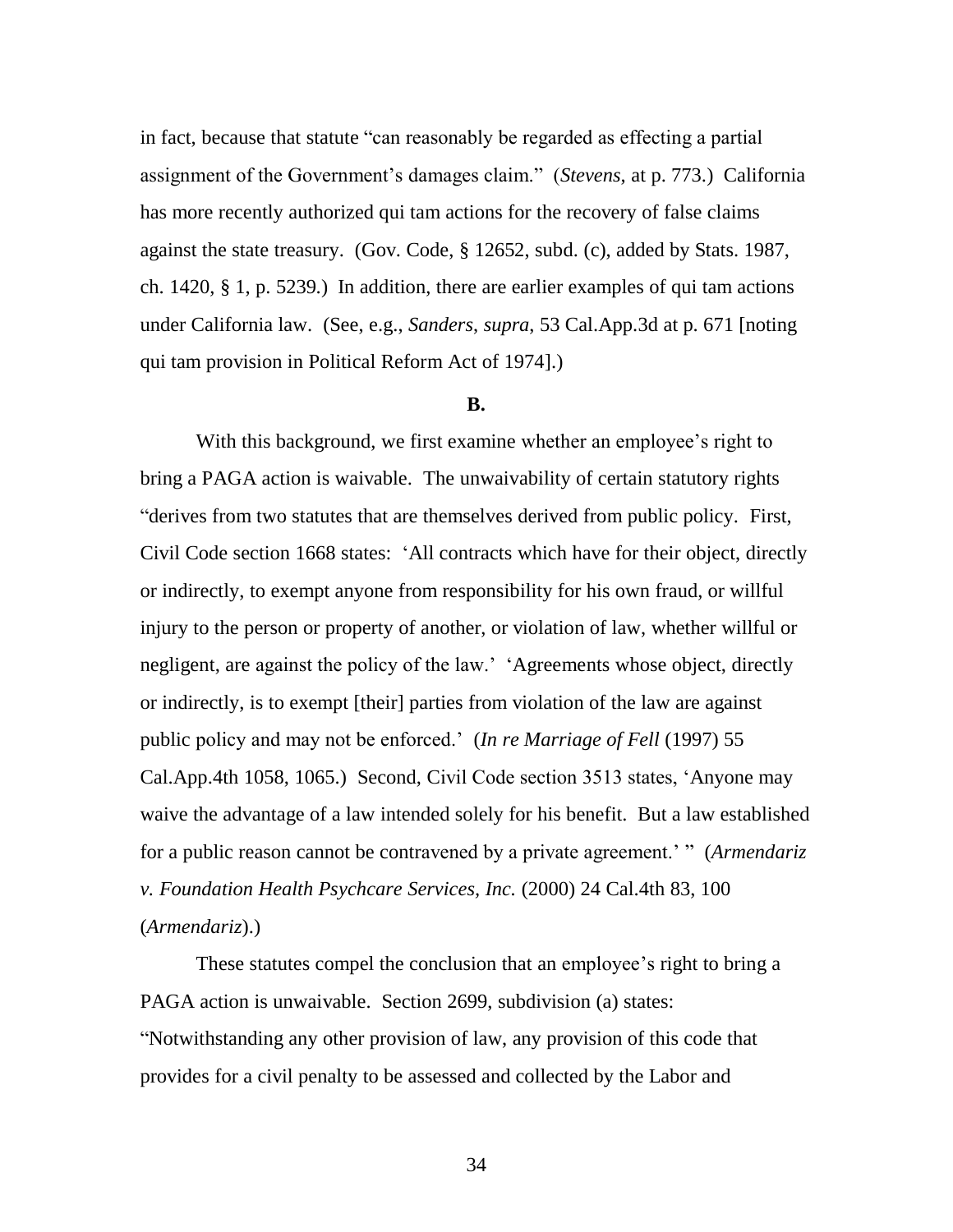Workforce Development Agency . . . for a violation of this code, may, as an alternative, be recovered through a civil action brought by an aggrieved employee on behalf of himself or herself and other current or former employees pursuant to the procedures specified in Section 2699.3." As noted, the Legislature's purpose in enacting the PAGA was to augment the limited enforcement capability of the Labor and Workforce Development Agency by empowering employees to enforce the Labor Code as representatives of the Agency. Thus, an agreement by employees to waive their right to bring a PAGA action serves to disable one of the primary mechanisms for enforcing the Labor Code. Because such an agreement has as its "object,  $\ldots$  indirectly, to exempt [the employer] from responsibility for [its] own  $\dots$  violation of law," it is against public policy and may not be enforced. (Civ. Code, § 1668.).)

Such an agreement also violates Civil Code section 3513's injunction that ―a law established for a public reason cannot be contravened by a private agreement." The PAGA was clearly established for a public reason, and agreements requiring the waiver of PAGA rights would harm the state's interests in enforcing the Labor Code and in receiving the proceeds of civil penalties used to deter violations. Of course, employees are free to choose whether or not to bring PAGA actions when they are aware of Labor Code violations. (See *Armendariz*, *supra*, 24 Cal.4th at p. 103, fn. 8 [waivers freely made after a dispute has arisen are not necessarily contrary to public policy].) But it is contrary to public policy for an employment agreement to eliminate this choice altogether by requiring employees to waive the right to bring a PAGA action before any dispute arises.

CLS argues that the arbitration agreement at issue here prohibits only representative claims, not individual PAGA claims for Labor Code violations that an employee suffered. Iskanian contends that the PAGA, which authorizes an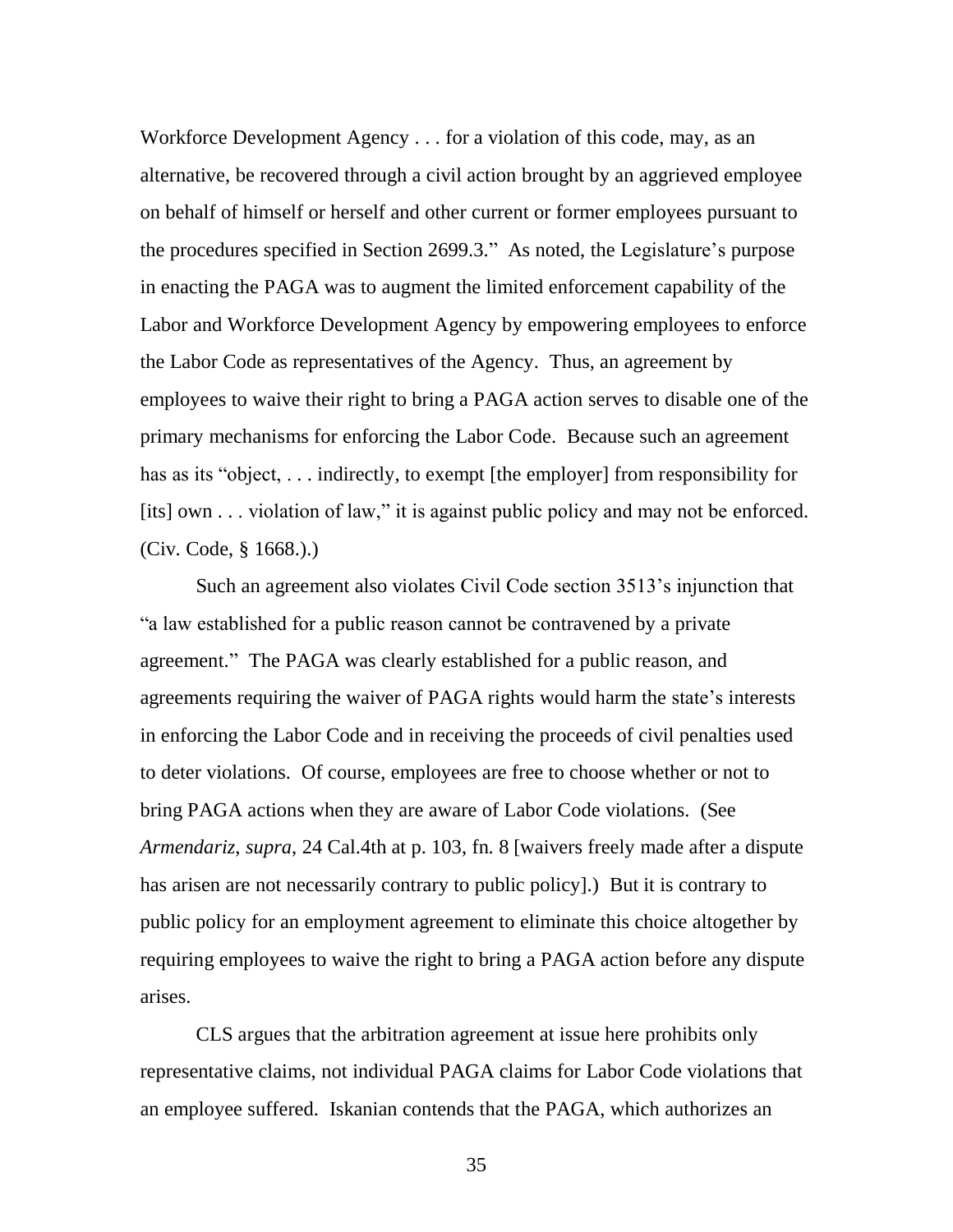aggrieved employee to file a claim "on behalf of himself or herself *and* other current or former employees" ( $\S$  2699, subd. (a), italics added), does not permit an employee to file an individual claim. (Compare *Reyes v. Macy's, Inc.* (2011) 202 Cal.App.4th 1119, 1123–1124 [agreeing with Iskanian's position] with *Quevedo v. Macy's, Inc.* (C.D.Cal. 2011) 798 F.Supp.2d 1122, 1141–1142 [an employee may bring an individual PAGA action and waive the right to bring it on behalf of other employees].) But whether or not an individual claim is permissible under the PAGA, a prohibition of *representative* claims frustrates the PAGA's objectives. As one Court of Appeal has observed: "[A]ssuming it is authorized, a singleclaimant arbitration under the PAGA for individual penalties will not result in the penalties contemplated under the PAGA to punish and deter employer practices that violate the rights of numerous employees under the Labor Code. That plaintiff and other employees might be able to bring individual claims for Labor Code violations in separate arbitrations does not serve the purpose of the PAGA, even if an individual claim has collateral estoppel effects. (*Arias*, *supra*, 46 Cal.4th at pp. 985–987.) Other employees would still have to assert their claims in individual proceedings.‖ (*Brown v. Ralphs Grocery Co.* (2011) 197 Cal.App.4th 489, 502, fn. omitted.)

We conclude that where, as here, an employment agreement compels the waiver of representative claims under the PAGA, it is contrary to public policy and unenforceable as a matter of state law.

### **C.**

Notwithstanding the analysis above, a state law rule, however laudable, may not be enforced if it is preempted by the FAA. As *Concepcion* made clear, a state law rule may be preempted when it "stands as an obstacle to the accomplishment of the FAA's objectives.‖ (*Concepcion*, *supra*, 563 U.S. at p. \_\_ [131 S.Ct. at p. 1748].) We conclude that the rule against PAGA waivers does not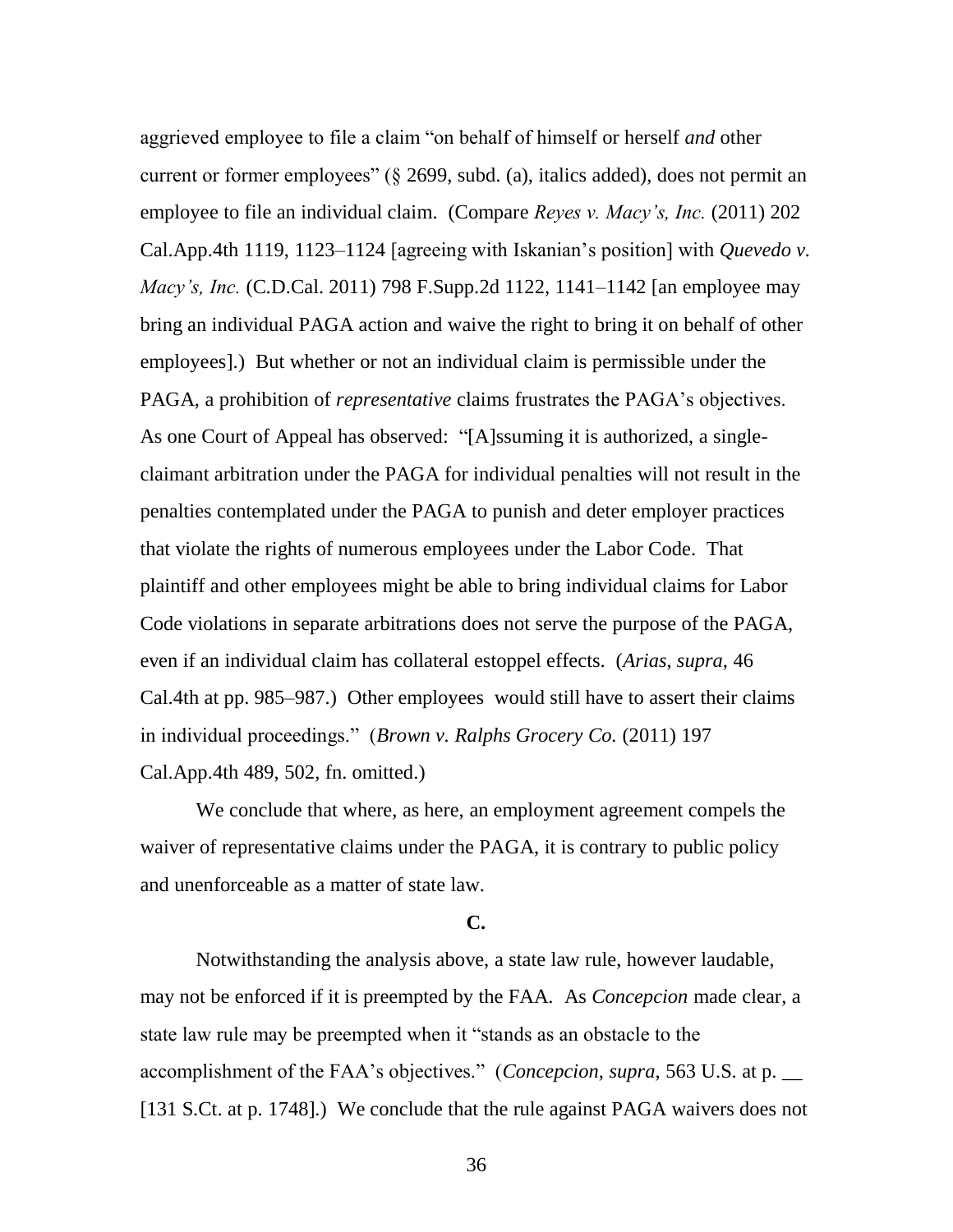frustrate the FAA's objectives because, as explained below, the FAA aims to ensure an efficient forum for the resolution of *private* disputes, whereas a PAGA action is a dispute between an employer and the state Labor and Workforce Development Agency.

The FAA's focus on private disputes finds expression in the statute's text: ―A written provision in any maritime transaction or a contract evidencing a transaction involving commerce *to settle by arbitration a controversy thereafter arising out of such contract or transaction* . . . shall be valid, irrevocable, and enforceable, save upon such grounds as exist at law or in equity for the revocation of any contract*.*‖ (9 U.S.C. § 2, italics added.) Although the italicized language may be read to indicate that the FAA applies only to disputes about contractual rights, not statutory rights (see Friedman, *The Lost Controversy Limitation of the Federal Arbitration Act* (2012) 46 U.Rich. L.Rev. 1005, 1037–1045), the high court has found the FAA applicable to statutory claims between parties to an arbitration agreement (see, e.g., *Mitsubishi Motors v. Soler Chrysler-Plymouth*   $(1985)$  473 U.S. 614, 635–637). Even so, however, the statutory phrase "a controversy thereafter arising out of such contract or transaction" is most naturally read to mean a dispute about the respective rights and obligations of parties in a contractual relationship.

The FAA's focus on private disputes is further revealed in its legislative history, which shows that the FAA's primary object was the settlement of ordinary commercial disputes. (See J. Hearings on Sen. Bill No. 1005 and H.Res. No. 646 before the Subcommittees of the Committees on the Judiciary, 68th Cong., 1st Sess., 15 (1924) at p. 29 [testimony of FAA drafter Julius Henry Cohen that the act will merely make enforceable the customs of trade associations to arbitrate disputes]; *id.* at p. 7 [testimony of Charles Bernheimer, Chairman of Com. on Arbitration, N.Y. State Chamber of Commerce, that FAA is designed to resolve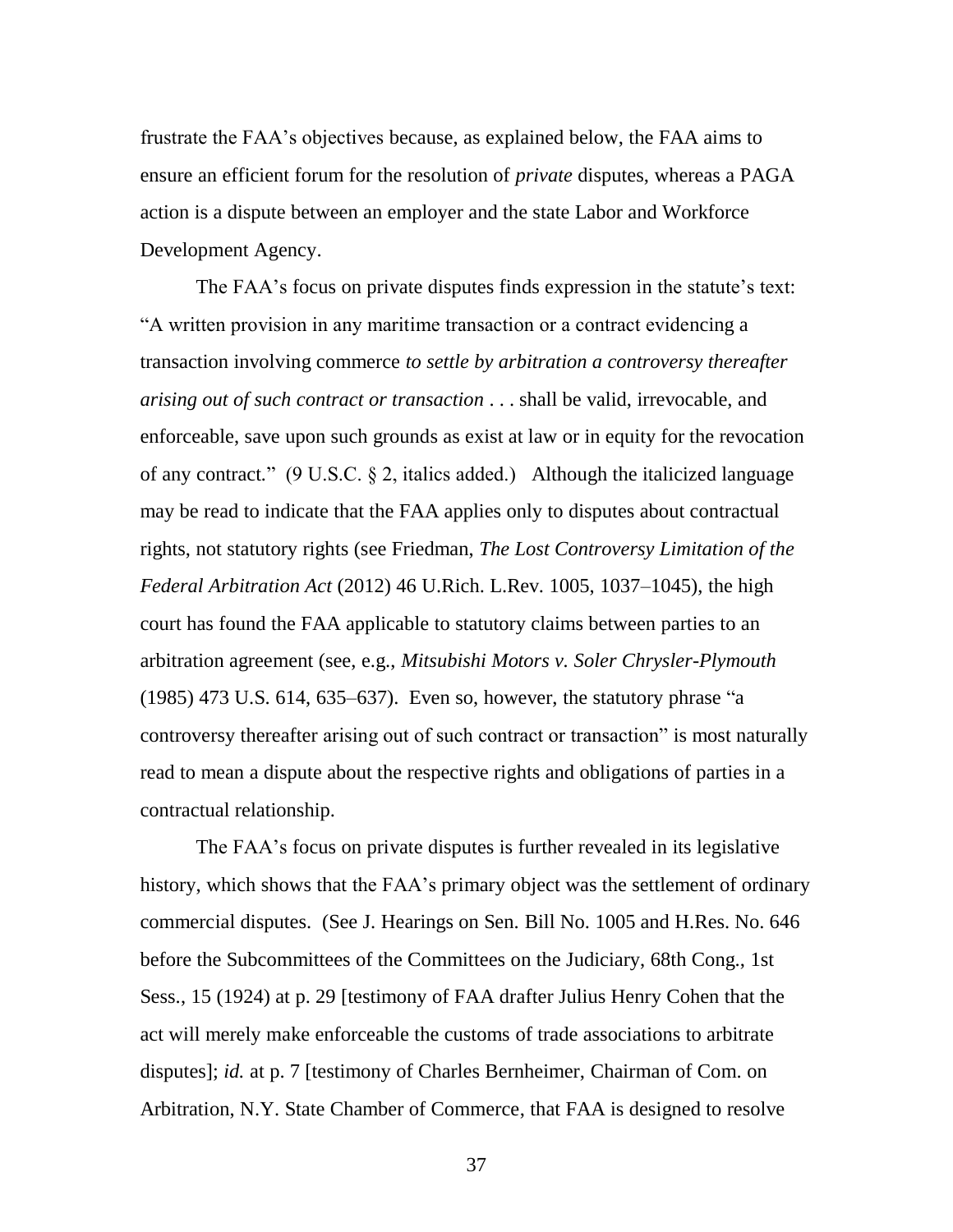"ordinary everyday trade disputes" between merchants." There is no indication that the FAA was intended to govern disputes between the government in its law enforcement capacity and private individuals. Furthermore, although qui tam citizen actions on behalf of the government were well established at the time the FAA was enacted (see *ante*, at p. 33), there is no mention of such actions in the legislative history and no indication that the FAA was concerned with limiting their scope. (Compare *Concepcion*, *supra*, 563 U.S. at pp. \_\_–\_\_ [131 S.Ct. at pp. 1751–1752] [noting that class arbitration was not envisioned by the Congress that enacted the FAA].)

Consistent with this understanding, the United States Supreme Court's FAA jurisprudence — with one exception discussed below — consists entirely of disputes involving the parties' *own* rights and obligations, not the rights of a public enforcement agency. (See, e.g., *Italian Colors*, *supra*, 570 U.S. at p. \_\_ [133 S. Ct. at p. 2308] [class action by merchants for excessive credit card fees charged in violation of antitrust laws]; *Marmet Health Care Center, Inc. v. Brown* (2012) 565 U.S. \_\_, \_\_ [132 S.Ct. 1201, 1202–1203] [wrongful death action]; *Concepcion*, *supra*, 563 U.S. at p. \_\_ [131 S.Ct. at p. 1744] [class action suit for damages over fraudulent practices]; *Rent-A-Center West, Inc. v. Jackson* (2010) 561 U.S. 63, \_\_ [130 S.Ct. 2772, 2775] [employment discrimination suit]; *Stolt-Nielsen S.A. v. AnimalFeeds International Corp.* (2010) 559 U.S. 662, 667 [antitrust dispute involving price fixing and supracompetitive pricing]; *Preston v. Ferrer* (2008) 552 U.S. 346, 350 [action by attorney to recover fees from former client]; *Buckeye Check Cashing, Inc. v. Cardegna* (2006) 546 U.S. 440, 443 [class action by borrowers against lender for alleged usurious loans]; *Green Tree Financial Corp. v. Bazzle* (2003) 539 U.S. 444, 449 [class action damages suit by borrowers against lender for violations of South Carolina law]; *Doctor's Associates, Inc. v. Casarotto* (1996) 517 U.S. 681, 683 [contract and fraud claims related to franchise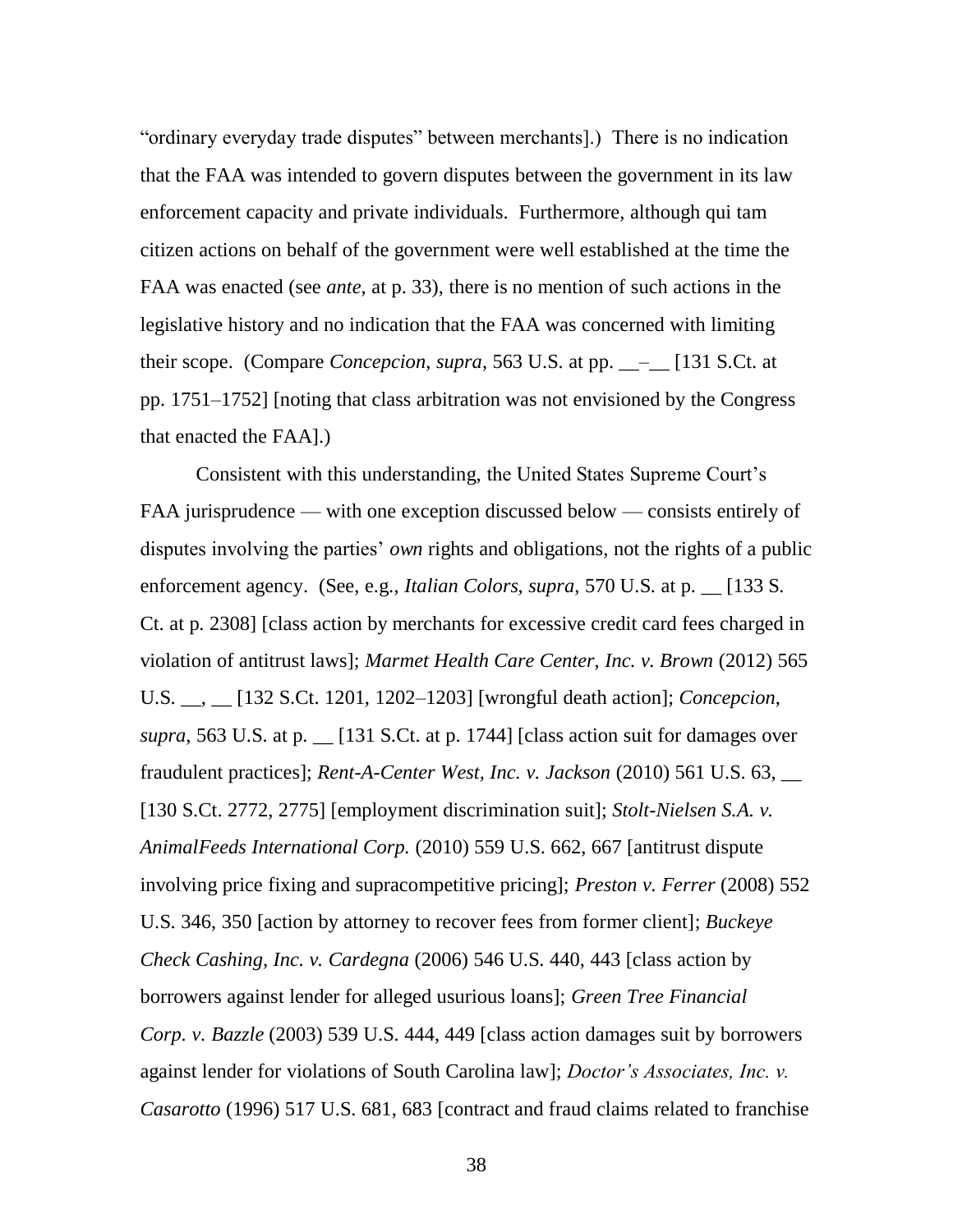agreement]; *Rodriguez de Quijas v. Shearson/Am. Exp.* (1989) 490 U.S. 477, 478– 479 [various statutory causes of actions by investors against broker over investments "turned sour"]; *Volt Information Sciences, Inc. v. Board of Trustees of Leland Stanford Junior Univ.* (1989) 489 U.S. 468, 470–471 [action for fraud and breach of contract]; *Perry v. Thomas* (1987) 482 U.S. 483, 484–485 [suit for breach of contract, conversion, and breach of fiduciary duty arising from employment relationship]; *Shearson/American Express Inc. v. McMahon* (1987) 482 U.S. 220, 222–223 [suit against brokerage firm by clients alleging various statutory causes of action]; *Mitsubishi Motors v. Soler Chrysler-Plymouth* (1985) 473 U.S. 614, 619–620 [contract, defamation, and antitrust dispute between automobile companies]; *Southland Corp. v. Keating* (1984) 465 U.S. 1, 4 [class action suit for fraud, breach of contract, breach of fiduciary duty, and violation of state disclosure requirements related to franchise agreement]; *Gilmer v. Interstate/Johnson Lane Corp.* (1991) 500 U.S. 20, 23–24 [employment age discrimination suit]; *Moses H. Cone Memorial Hospital v. Mercury Construction Corp.* (1983) 460 U.S. 1, 6–7 [contract dispute].)

The one case in which the high court has considered the enforcement of an arbitration agreement against the government does not support CLS's contention that the FAA preempts a PAGA action. In *EEOC v. Waffle House, Inc.* (2002) 534 U.S. 279 (*Waffle House*), the high court held that an employment arbitration agreement governed by the FAA does not prevent the Equal Employment Opportunity Commission (EEOC) from suing an employer on behalf of an employee bound by that agreement for victim-specific relief, such as reinstatement and back pay. The court based its conclusion primarily on the fact that the EEOC was not a party to the arbitration agreement. (*Id.* at pp. 288–289.) *Waffle House* further noted that the EEOC was not a proxy for the individual employee, that the EEOC could prosecute the action without the employee's consent, and that the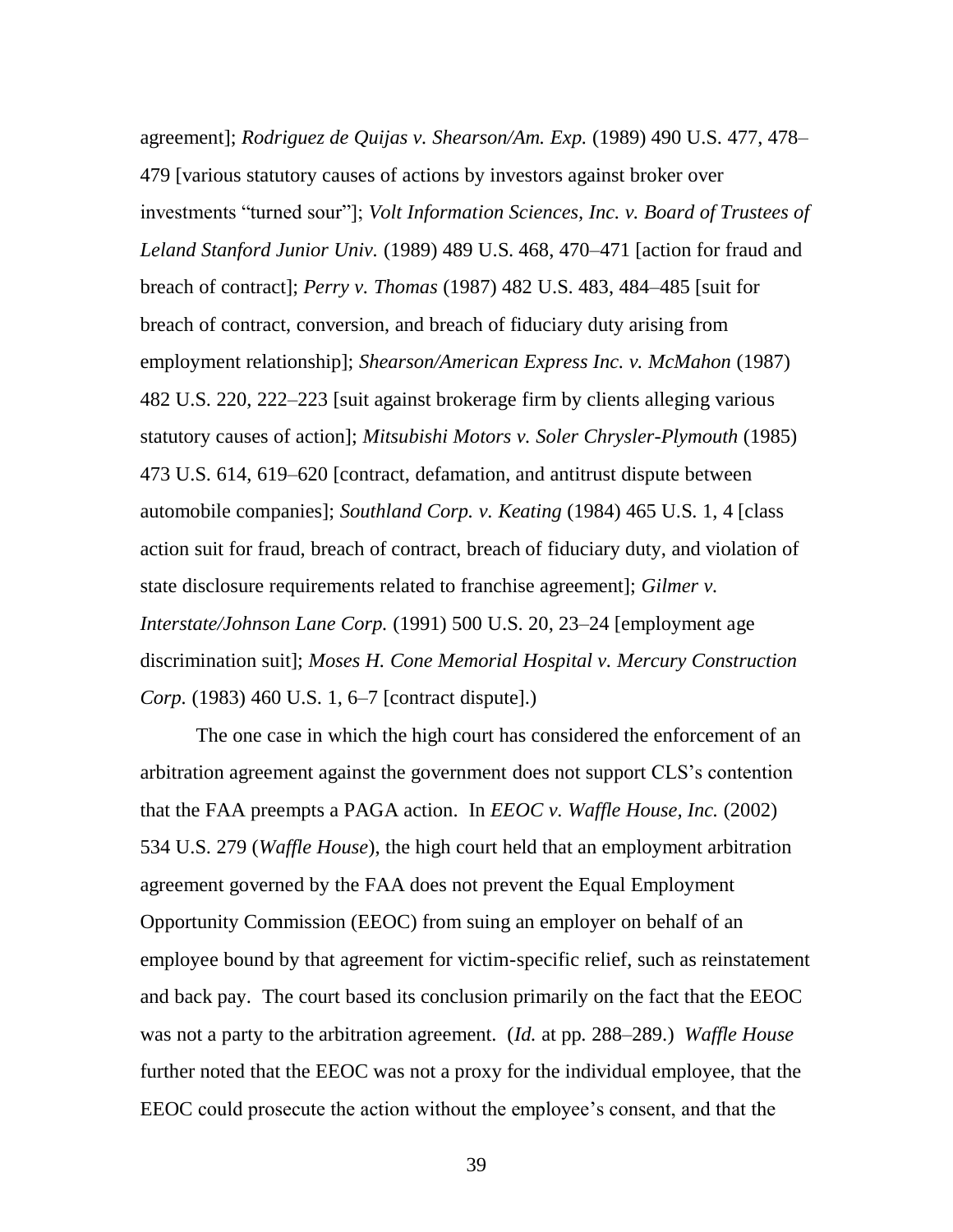employee did not exercise control over the litigation. (*Id.* at p. 291.) Whereas *Waffle House* involved a suit by the government seeking to obtain victim-specific relief on behalf of an employee bound by the arbitration agreement, this case involves an employee bound by an arbitration agreement bringing suit on behalf of the government to obtain remedies other than victim-specific relief, i.e., civil penalties paid largely into the state treasury. Nothing in *Waffle House* suggests that the FAA preempts a rule prohibiting the waiver of this kind of qui tam action on behalf of the state for such remedies.

Simply put, a PAGA claim lies outside the FAA's coverage because it is not a dispute between an employer and an employee arising out of their contractual relationship. It is a dispute between an employer and the *state*, which alleges directly or through its agents — either the Labor and Workforce Development Agency or aggrieved employees — that the employer has violated the Labor Code. Through his PAGA claim, Iskanian is seeking to recover civil penalties, 75 percent of which will go to the state's coffers. We emphasized in *Arias* that "an action to recover civil penalties 'is fundamentally a law enforcement action designed to protect the public and not to benefit private parties' "; that "[i]n a lawsuit brought under the [PAGA], the employee plaintiff represents the same legal right and interest as state labor law enforcement agencies"; and that "an aggrieved employee's action under the [PAGA] functions as a substitute for an action brought by the government itself.‖ (*Arias*, *supra*, 46 Cal.4th at p. 986.) The fact that any judgment in a PAGA action is binding on the government confirms that the state is the real party in interest. (*Ibid.*) It is true that "a person may not bring a PAGA action unless he or she is 'an aggrieved employee'  $(\S 2699, \text{subd. (a)})'$  (conc. opn., *post*, at p. 6), but that does not change the character of the litigant or the dispute. As Justice Chin correctly observes, ―*every* PAGA action, whether seeking penalties for Labor Code violations as to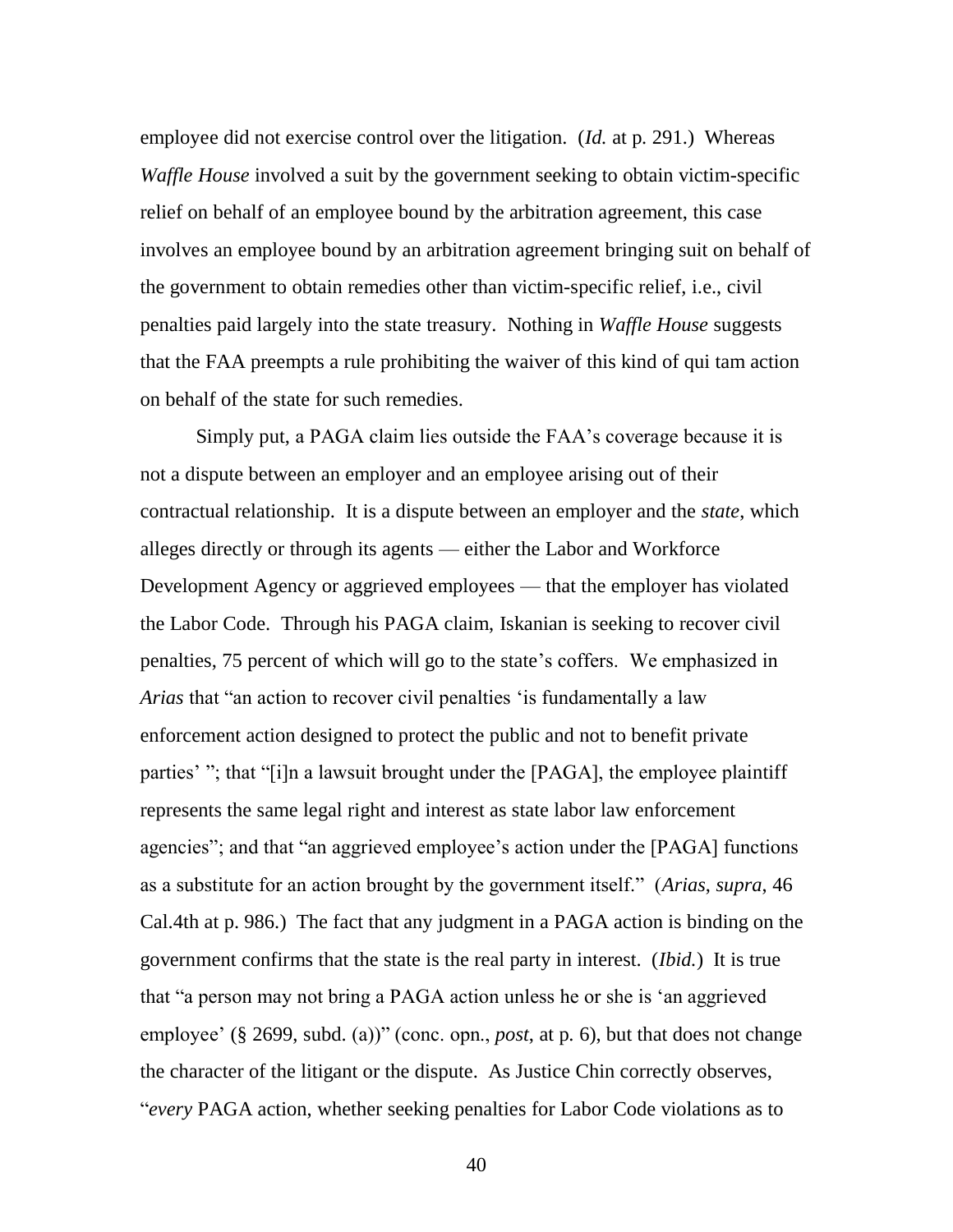only one aggrieved employee — the plaintiff bringing the action — or as to other employees as well, is a representative action on behalf of the state." (*Id.* at p. 4.)

Of course, any employee is free to forgo the option of pursuing a PAGA action. But it is against public policy for an employment agreement to deprive employees of this option altogether, before any dispute arises. (*Ante*, at pp. 34– 36.) The question is whether this public policy contravenes the FAA. Nothing in the text or legislative history of the FAA nor in the Supreme Court's construction of the statute suggests that the FAA was intended to limit the ability of states to enhance their public enforcement capabilities by enlisting willing employees in qui tam actions. Representative actions under the PAGA, unlike class action suits for damages, do not displace the bilateral arbitration of private disputes between employers and employees over their respective rights and obligations toward each other. Instead, they directly enforce *the state's* interest in penalizing and deterring employers who violate California's labor laws. In crafting the PAGA, the Legislature could have chosen to deputize citizens who were not employees of the defendant employer to prosecute qui tam actions. The Legislature instead chose to limit qui tam plaintiffs to willing employees who had been aggrieved by the employer in order to avoid "private plaintiff abuse." (Sen. Judiciary Comm., Analysis of Sen. Bill No. 796 (Reg. Sess. 2003–2004) as amended Apr. 22, 2003, p. 7.) This arrangement likewise does not interfere with the FAA's policy goal.

Our opinion today would not permit a state to circumvent the FAA by, for example, deputizing employee A to bring a suit for the individual damages claims of employees B, C, and D. This pursuit of victim-specific relief by a party to an arbitration agreement on behalf of other parties to an arbitration agreement would be tantamount to a private class action, whatever the designation given by the Legislature. Under *Concepcion*, such an action could not be maintained in the face of a class waiver. Here, importantly, a PAGA litigant's status as "the proxy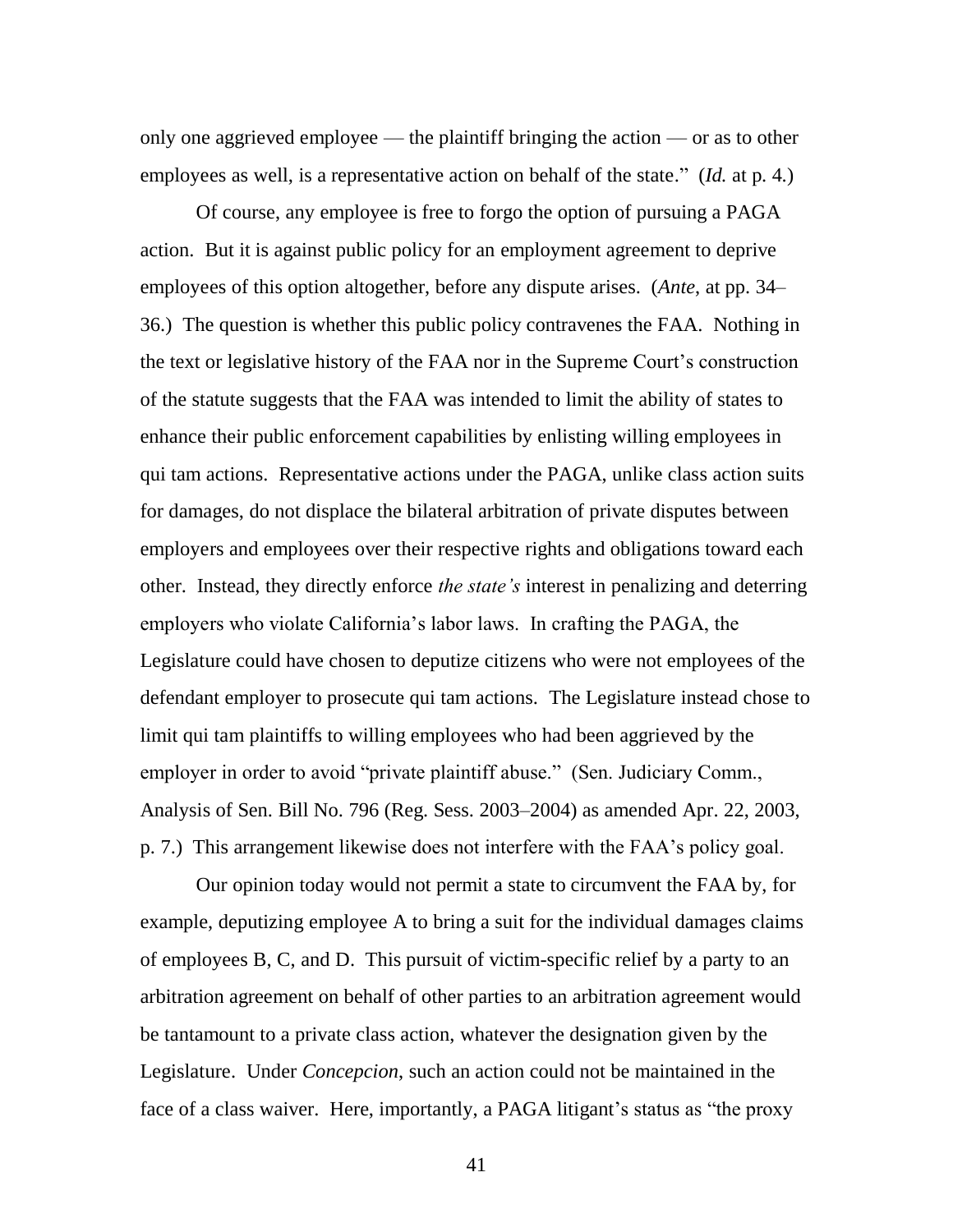or agent" of the state (*Arias*, *supra*, 46 Cal.4th at p. 986) is not merely semantic; it reflects a PAGA litigant's substantive role in enforcing our labor laws on behalf of state law enforcement agencies. Our FAA holding applies specifically to a state law rule barring predispute waiver of an employee's right to bring an action that can only be brought by the state or its representatives, where any resulting judgment is binding on the state and any monetary penalties largely go to state coffers.

Further, the high court has emphasized that " 'courts should assume that "the historic police powers of the States" are not superseded "unless that was the clear and manifest purpose of Congress.‖ ' (*Arizona v. United States* (2012) 567 U.S. \_\_, \_\_ [132 S.Ct. 2492, 2501]; see *Chamber of Commerce v. Whiting* (2011) 563 U.S. \_\_, \_\_ [131 S.Ct. 1968, 1985] ['Our precedents "establish that a high threshold must be met if a state law is to be preempted for conflicting with the purposes of a federal Act." [Citation.]'].)" (*Sonic II*, *supra*, 57 Cal.4th at p. 1154.) There is no question that the enactment and enforcement of laws concerning wages, hours, and other terms of employment is within the state's historic police power. (See *Metropolitan Life Ins. Co. v. Massachusetts* (1985) 471 U.S. 724, 756 [" 'States possess broad authority under their police powers to regulate the employment relationship to protect workers within the State.' "]; *Kerr's Catering Service v. Dept. of Industrial Relations* (1962) 57 Cal.2d 319, 326–327.) Moreover, how a state government chooses to structure *its own* law enforcement authority lies at the heart of state sovereignty. (See *Printz v. United States* (1997) 521 U.S. 898, 928 ["It is an essential attribute of the State's retained sovereignty that they remain independent and autonomous within their proper sphere of authority.".) We can discern in the FAA no purpose, much less a clear and manifest purpose, to curtail the ability of states to supplement their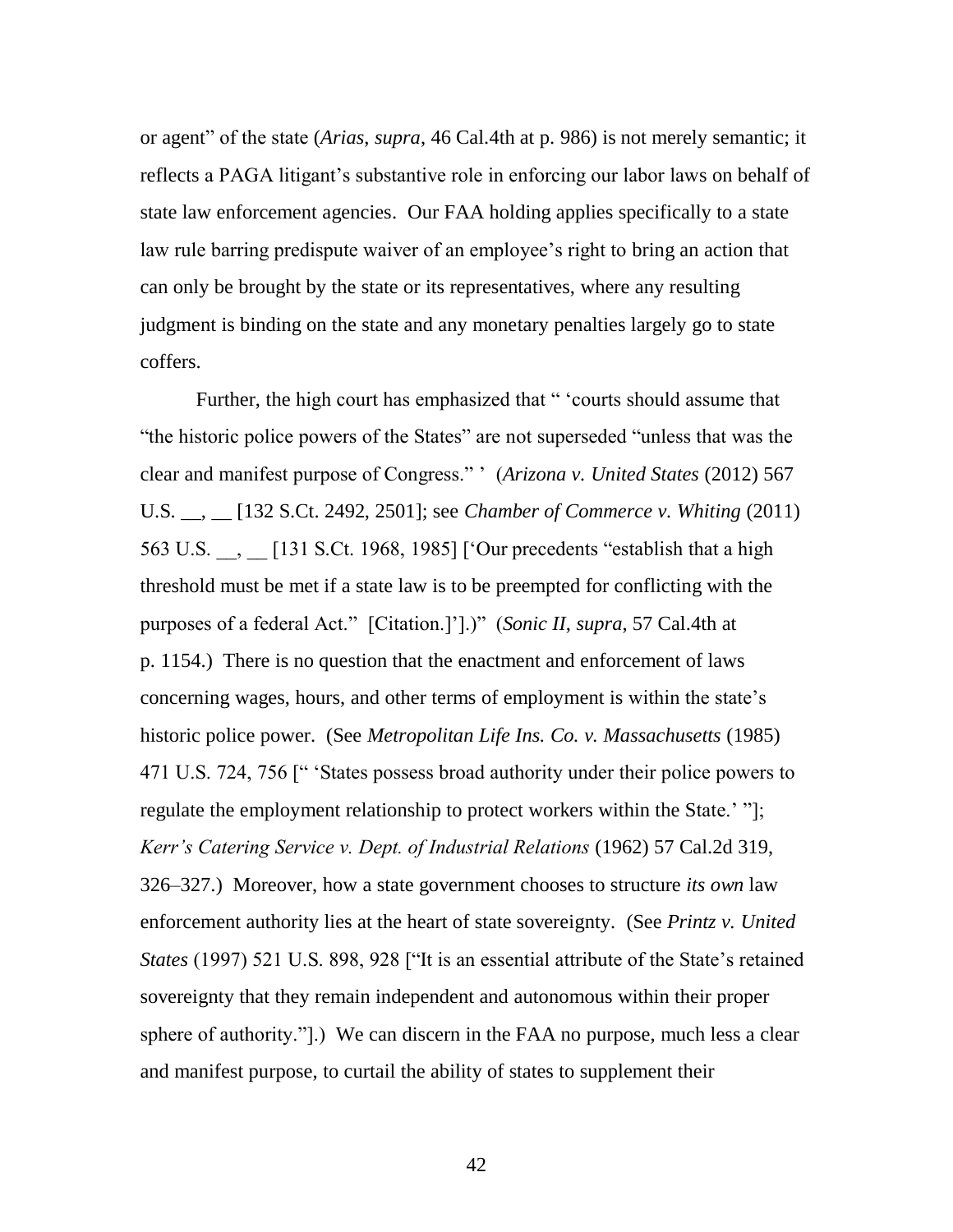enforcement capability by authorizing willing employees to seek civil penalties for Labor Code violations traditionally prosecuted by the state.

In sum, the FAA aims to promote arbitration of claims belonging to the private parties to an arbitration agreement. It does not aim to promote arbitration of claims belonging to a government agency, and that is no less true when such a claim is brought by a statutorily designated proxy for the agency as when the claim is brought by the agency itself. The fundamental character of the claim as a public enforcement action is the same in both instances. We conclude that California's public policy prohibiting waiver of PAGA claims, whose sole purpose is to vindicate the Labor and Workforce Development Agency's interest in enforcing the Labor Code, does not interfere with the FAA's goal of promoting arbitration as a forum for private dispute resolution.

#### **D.**

CLS contends that the PAGA violates the principle of separation of powers under the California Constitution. Iskanian says this issue was not raised in CLS's answer to the petition for review and is not properly before us. Because the constitutionality of the PAGA is directly pertinent to the issue of whether a PAGA waiver is contrary to state public policy, and because the parties have had a reasonable opportunity to brief this issue, we will decide the merits of this question. (See Cal. Rules of Court, rule  $8.516(b)(1)$ ,  $(2)$ .)

The basis of CLS's argument is found in *County of Santa Clara v. Superior Court* (2010) 50 Cal.4th 35 (*County of Santa Clara*). There we reconsidered our earlier holding in *People ex rel. Clancy v. Superior Court* (1985) 39 Cal.3d 740 (*Clancy*), which appeared to categorically bar public entities from hiring private counsel on a contingent fee basis to prosecute public nuisances. In the context of a disputed injunction to close an adult bookstore, this court reasoned that private counsel acting as a public prosecutor must be "absolutely neutral" and must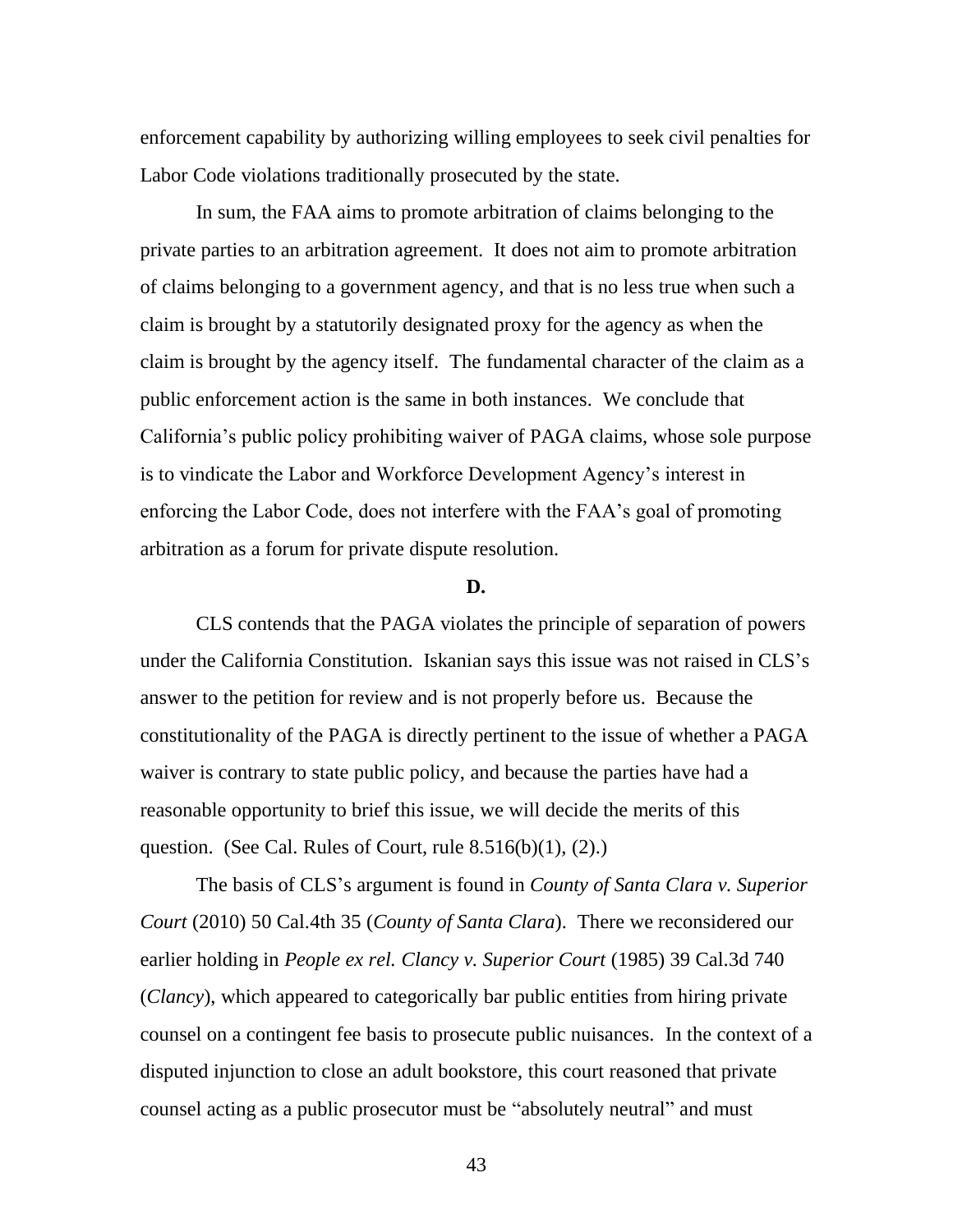engage in a "delicate weighing of values" that would be upset if the prosecutor had a financial interest in the prosecution. (*Id.* at pp. 748–749.)

In *County of Santa Clara*, we clarified that *Clancy*'s "absolute prohibition on contingent-fee arrangements" applies only to cases involving a constitutional "liberty interest" or "the right of an existing business to continue operation," and not to all public nuisance cases. (*County of Santa Clara*, *supra*, 50 Cal.4th at p. 56.) We recognized, as we did in *Clancy*, that contingent fee representation was appropriate in "ordinary civil cases" in which a government entity's own economic interests were at stake. (*County of Santa Clara*, at p. 50; see *Clancy*, *supra*, 39 Cal.3d at p. 748.) Whereas the suit in *Clancy* was akin to a criminal prosecution, with possible criminal penalties and severe civil penalties, we said the public nuisance suit at issue in *County of Santa Clara*, which involved abatement of lead paint, fell somewhere in between an ordinary civil case and a criminal prosecution. (*County of Santa Clara*, at p. 55.) We held that for such cases, the interest in prosecutorial neutrality is sufficiently protected when private counsel, although having a pecuniary interest in litigation, is "subject to the supervision and control of government attorneys" so that "the discretionary decisions vital to an impartial prosecution are made by neutral attorneys." (*Id.* at p. 59.)

CLS contends that the PAGA runs afoul of our holding in *County of Santa Clara* by authorizing financially interested private citizens to prosecute claims on the state's behalf without governmental supervision. CLS further contends that because *County of Santa Clara* dealt with regulation of the legal profession, which is the province of this court, the PAGA violates the principle of separation of powers under the California Constitution. (See Cal. Const., art. III, § 3; *Merco Constr. Engineers, Inc. v. Municipal Court* (1978) 21 Cal.3d 724, 731–732.) We disagree.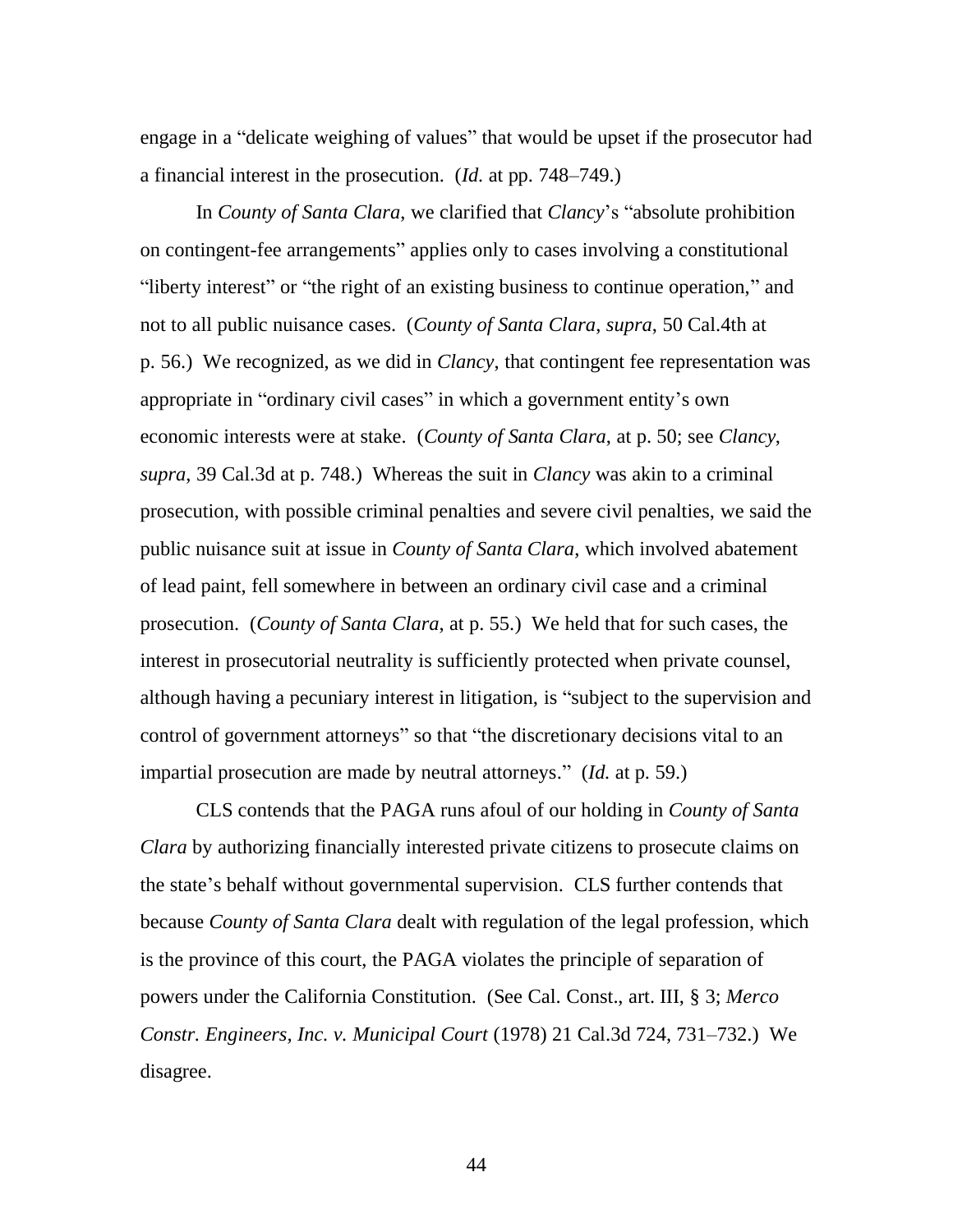―[T]he separation of powers doctrine does not create an absolute or rigid division of functions.‖ (*Lockyer v. City and County of San Francisco* (2004) 33 Cal.4th 1055, 1068.) Rather, "[t]he substantial interrelatedness of the three branches' actions is apparent and commonplace: the judiciary passes upon the constitutional validity of legislative and executive actions, the Legislature enacts statutes that govern the procedures and evidentiary rules applicable in judicial and executive proceedings, and the Governor appoints judges and participates in the legislative process through the veto power. Such interrelationship, of course, lies at the heart of the constitutional theory of ‗checks and balances' that the separation of powers doctrine is intended to serve.‖ (*Superior Court v. County of Mendocino* (1996) 13 Cal.4th 45, 52–53.)

In considering CLS's challenge, we note that it would apply not only to the PAGA but to all qui tam actions, including the California False Claims Act, which authorizes the prosecution of claims on behalf of government entities without government supervision. (See Gov. Code, § 12652, subd. (c).) No court has applied the rule in *Clancy* or *County of Santa Clara* to such actions, and our case law contains no indication that the enactment of qui tam statutes is anything but a legitimate exercise of legislative authority. The Legislature is charged with allocating scarce budgetary resources (see *Professional Engineers in California Government v. Schwarzenegger* (2010) 50 Cal.4th 989, 1010–1011), which includes the provision of resources to the state executive branch for prosecution and law enforcement. Qui tam actions enhance the state's ability to use such scarce resources by enlisting willing citizens in the task of civil enforcement. Indeed, the choice often confronting the Legislature is not between prosecution by a financially interested private citizen and prosecution by a neutral prosecutor, but between a private citizen suit and no suit at all. As noted, the lack of government resources to enforce the Labor Code led to a legislative choice to deputize and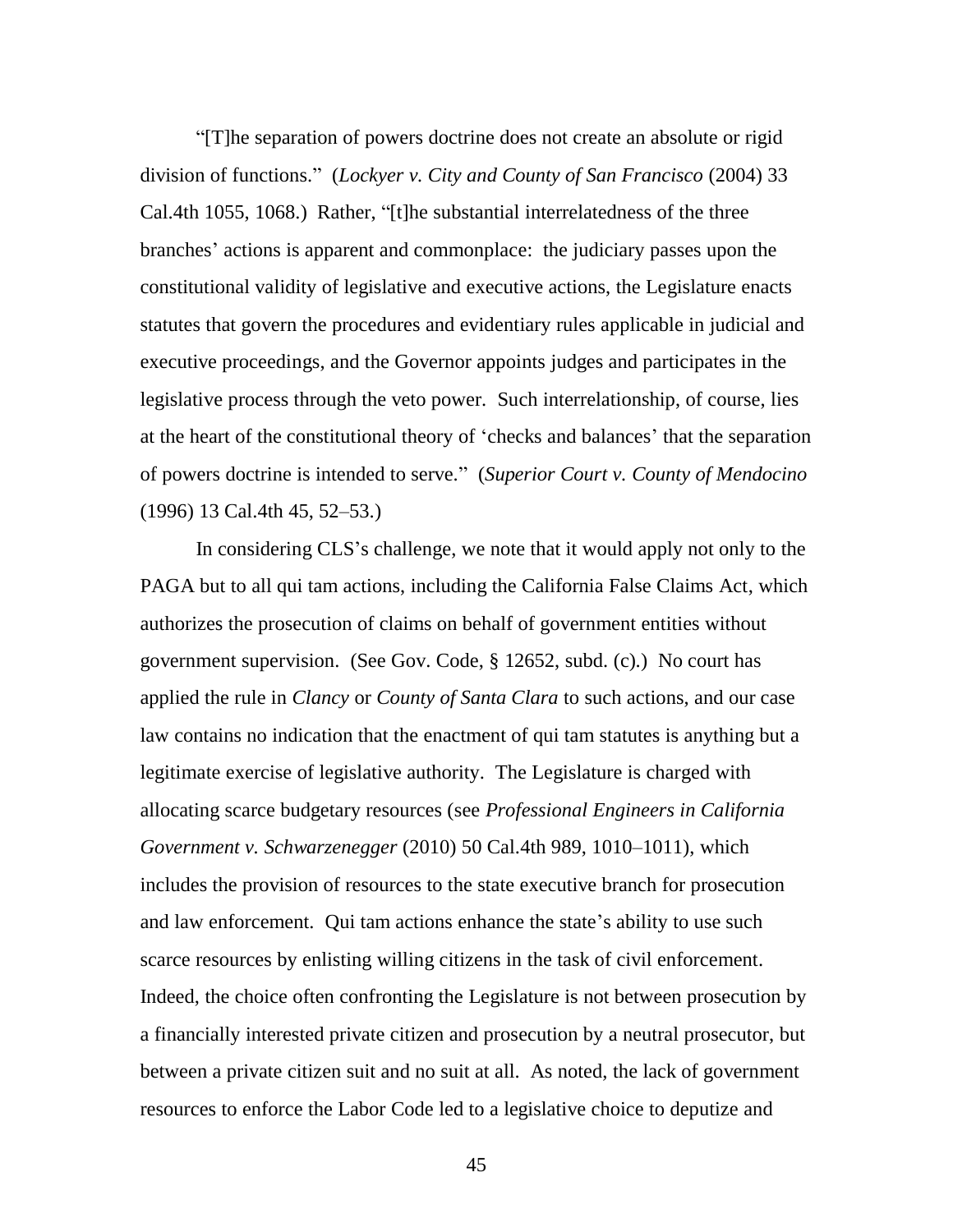incentivize employees uniquely positioned to detect and prosecute such violations through the PAGA.

This legislative choice does not conflict with *County of Santa Clara*. Our holding in that case applies to circumstances in which a government entity retains a private law firm or attorney as outside counsel. A "fundamental" reason to worry about neutrality in that context is that such an attorney, like an attorney directly employed by the government, "has the vast power of the government available to him; he must refrain from abusing that power by failing to act evenhandedly." (*Clancy*, *supra*, 39 Cal.3d at p. 746.) By contrast, a litigant who brings a qui tam action on behalf of the government generally does not have access to such power. The qui tam litigant has only his or her own resources and may incur significant cost if unsuccessful. The PAGA, by deputizing employee plaintiffs to enforce the Labor Code on behalf of the Labor and Workforce Development Agency, does not present the same risks of abuse as when a city or county hires outside counsel to do its bidding.

Moreover, our rule in *County of Santa Clara* involves minimal if any interference with legislative or executive functions of state or local government. The rule simply requires government entities to supervise the attorneys they choose to hire to pursue public nuisance actions. By contrast, a rule disallowing qui tam actions would significantly interfere with a legitimate exercise of legislative authority aimed at accomplishing the important public purpose of augmenting scarce government resources for civil prosecutions.

Because of these differences, *Clancy* and *County of Santa Clara* do not apply beyond the context of attorneys hired by government entities as independent contractors. There is no conflict between the rule in those cases and the PAGA. Accordingly, we reject CLS's argument that the PAGA violates the separation of powers principle under the California Constitution.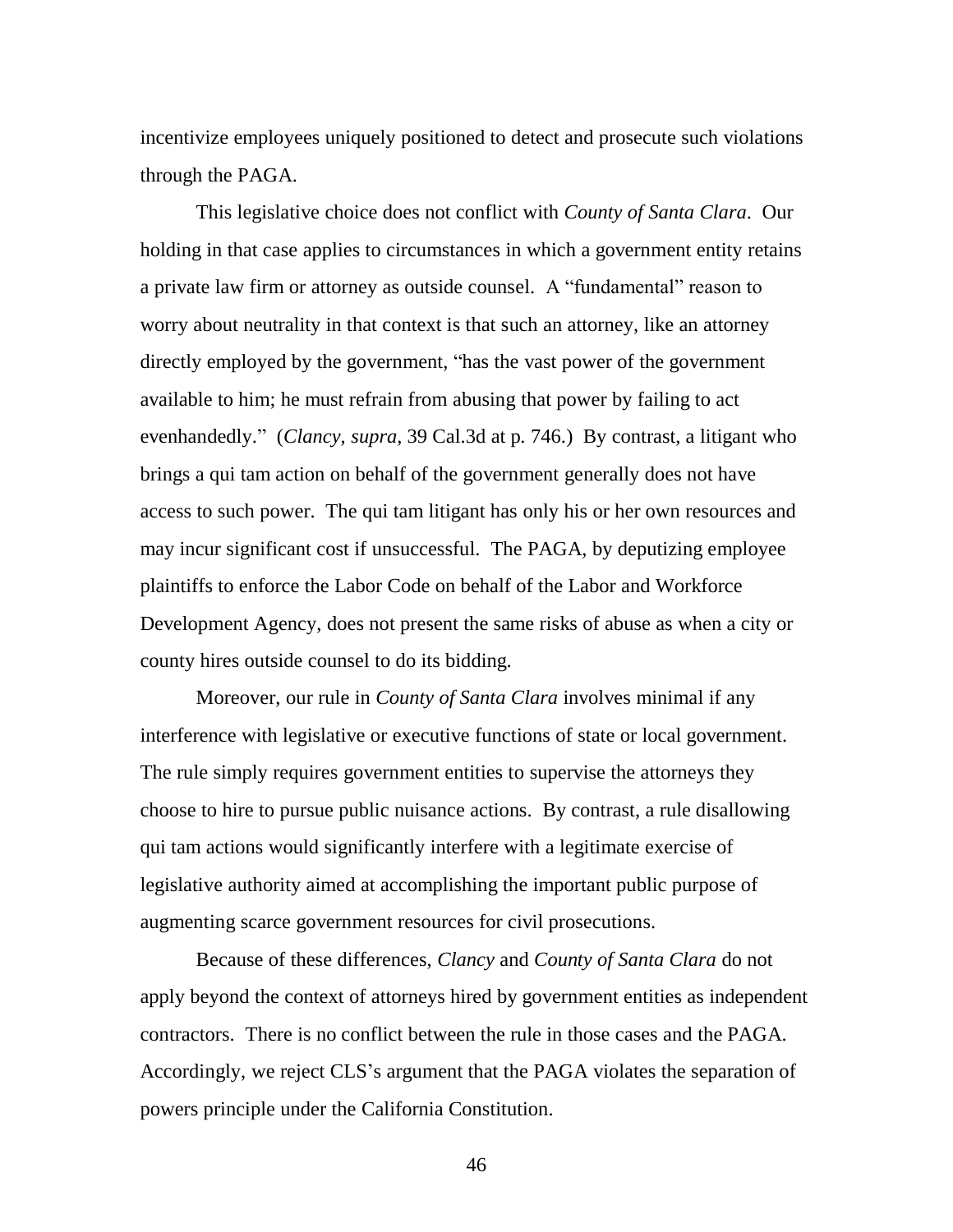**VI.**

Having concluded that CLS cannot compel the waiver of Iskanian's representative PAGA claim but that the agreement is otherwise enforceable according to its terms, we next consider how the parties will proceed. Although the arbitration agreement can be read as requiring arbitration of individual claims but not of representative PAGA claims, neither party contemplated such a bifurcation. Iskanian has sought to litigate all claims in court, while CLS has sought to arbitrate the individual claims while barring the PAGA representative claim altogether. In light of the principles above, neither party can get all that it wants. Iskanian must proceed with bilateral arbitration on his individual damages claims, and CLS must answer the representative PAGA claims in some forum. The arbitration agreement gives us no basis to assume that the parties would prefer to resolve a representative PAGA claim through arbitration.

This raises a number of questions: (1) Will the parties agree on a single forum for resolving the PAGA claim and the other claims? (2) If not, is it appropriate to bifurcate the claims, with individual claims going to arbitration and the representative PAGA claim to litigation? (3) If such bifurcation occurs, should the arbitration be stayed pursuant to Code of Civil Procedure section 1281.2? (See *Cronus Investments, Inc. v. Concierge Services* (2005) 35 Cal.4th 376, 388–391 [California Arbitration Act rather than FAA procedures apply to arbitrations brought in California courts].) The parties have not addressed these questions and may do so on remand. The parties may also address CLS's contention that the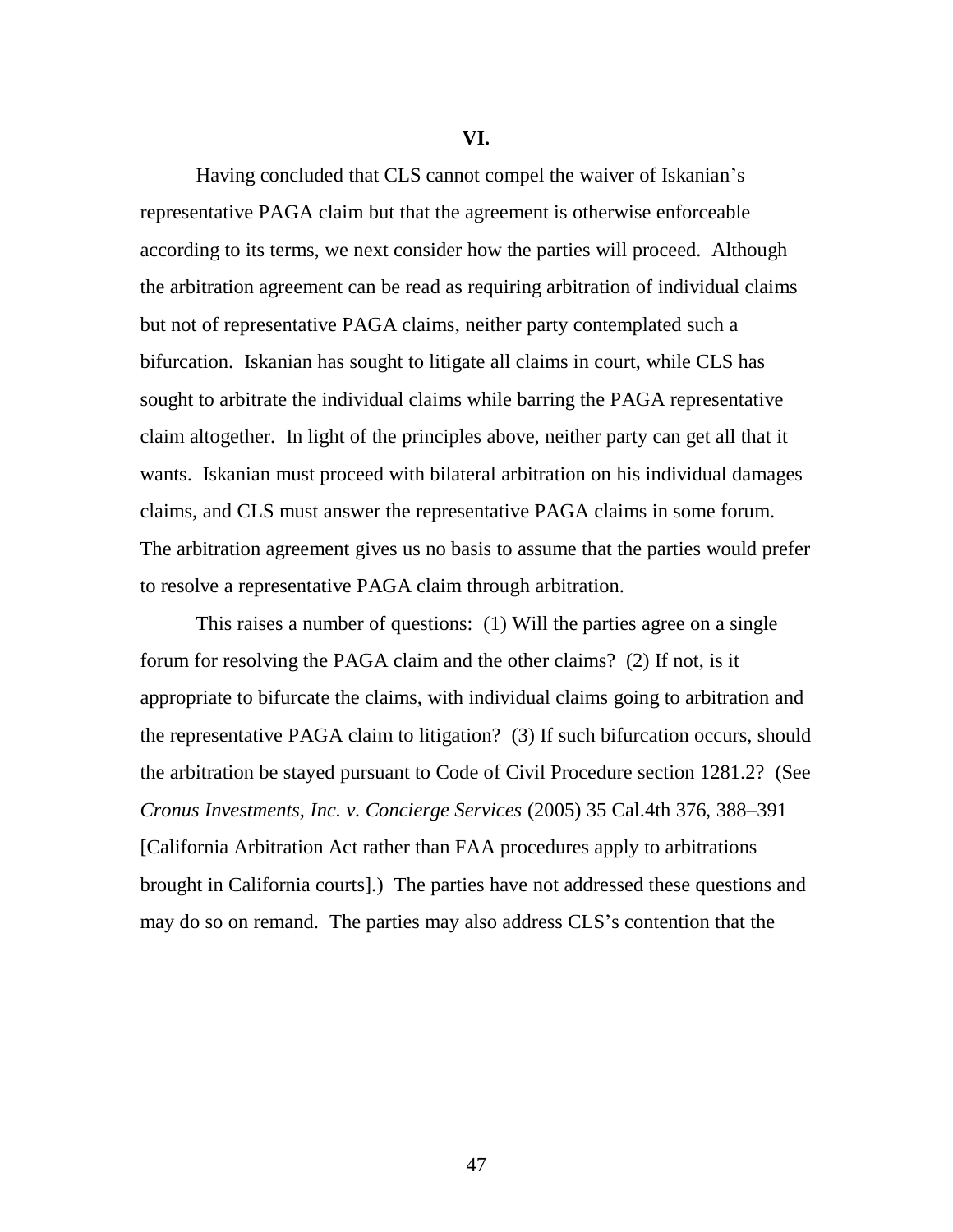PAGA claims are time-barred, as well as Iskanian's response that CLS has forfeited this contention and cannot raise it on appeal.

## **CONCLUSION**

Because the Court of Appeal held that the entire arbitration agreement, including the PAGA waiver, should be enforced, we reverse the judgment and remand the cause for proceedings consistent with this opinion.

## LIU, J.

WE CONCUR: CANTIL-SAKAUYE, C. J. CORRIGAN, J. KENNARD, J.\*

\_\_\_\_\_\_\_\_\_\_\_\_\_\_\_\_\_\_\_\_\_\_\_\_

<sup>\*</sup> Retired Associate Justice of the Supreme Court, assigned by the Chief Justice pursuant to article VI, section 6 of the California Constitution.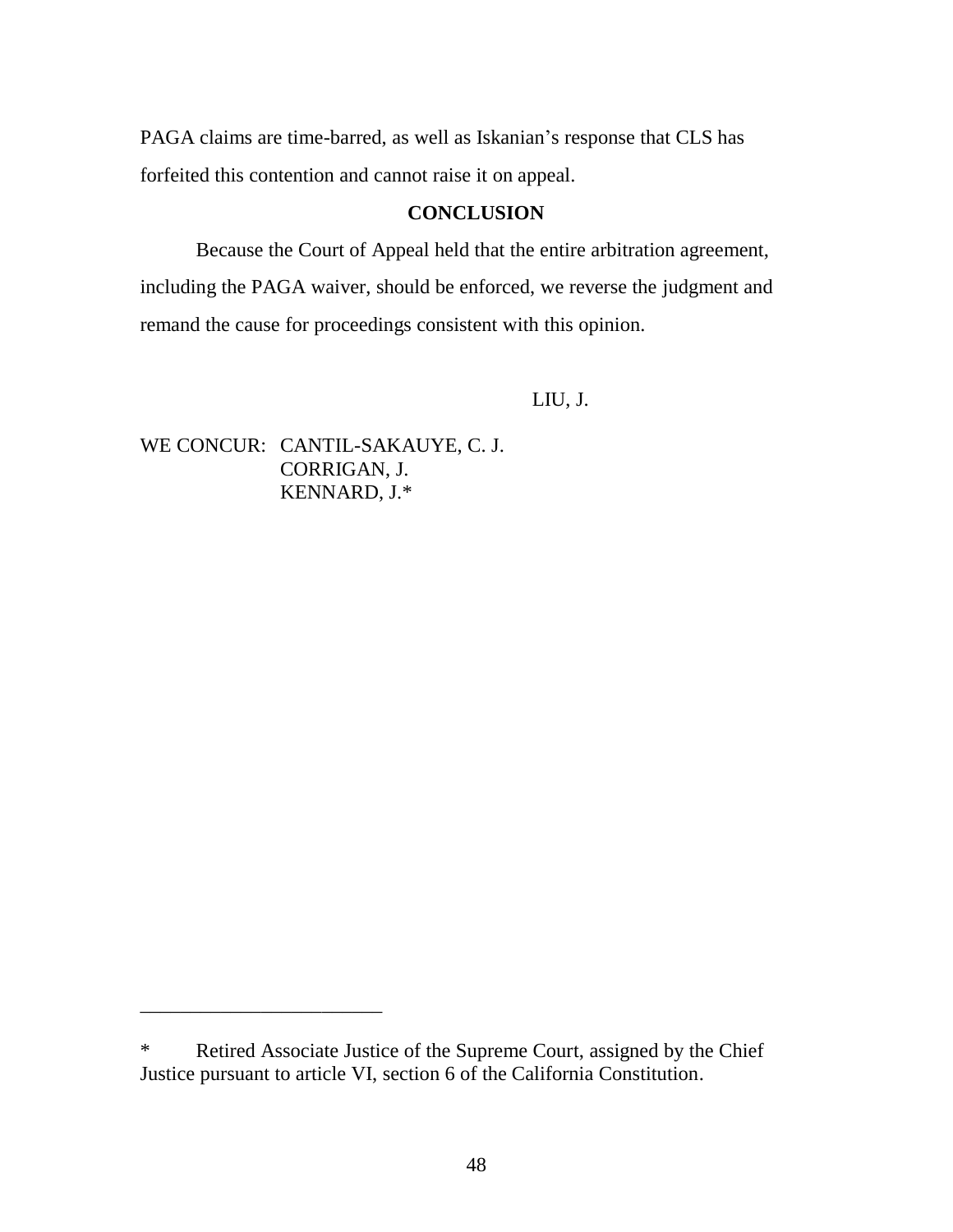### **CONCURRING OPINION BY CHIN, J.**

I agree that the rule of *Gentry v. Superior Court* (2007) 42 Cal.4th 443 (*Gentry*), which was announced by a bare four-to-three majority of this court, is inconsistent with and invalid under the decisions of the United States Supreme Court interpreting the Federal Arbitration Act (FAA) (9 U.S.C. § 1 et seq.). I also agree that the class action waiver in this case is not unlawful under the National Labor Relations Act, that defendant CLS Transportation Los Angeles, LLC, did not waive its right to arbitrate, that the arbitration agreement is invalid insofar as it purports to preclude plaintiff Arshavir Iskanian from bringing in any forum a representative action under the Private Attorneys General Act of 2004 (PAGA) (Lab. Code, § 2698 et seq.), and that this conclusion is not inconsistent with the FAA. However, as explained below, I do not endorse all of the majority's reasoning and discussion, including its endorsement of dicta in *Sonic-Calabasas A, Inc. v. Moreno* (2013) 57 Cal.4th 1109 (*Sonic II*). I therefore concur in the judgment.

## I. BOTH GENTRY'S RULE AND SONIC II'S DICTA ARE INVALID UNDER THE **FAA.**

As noted above, I agree with the majority that *Gentry*'s rule may not stand under the United States Supreme Court's construction of the FAA. Indeed, for that very reason, I joined Justice Baxter's well-reasoned dissent in *Gentry*, which explained that neither the FAA nor California law permits courts to "elevate a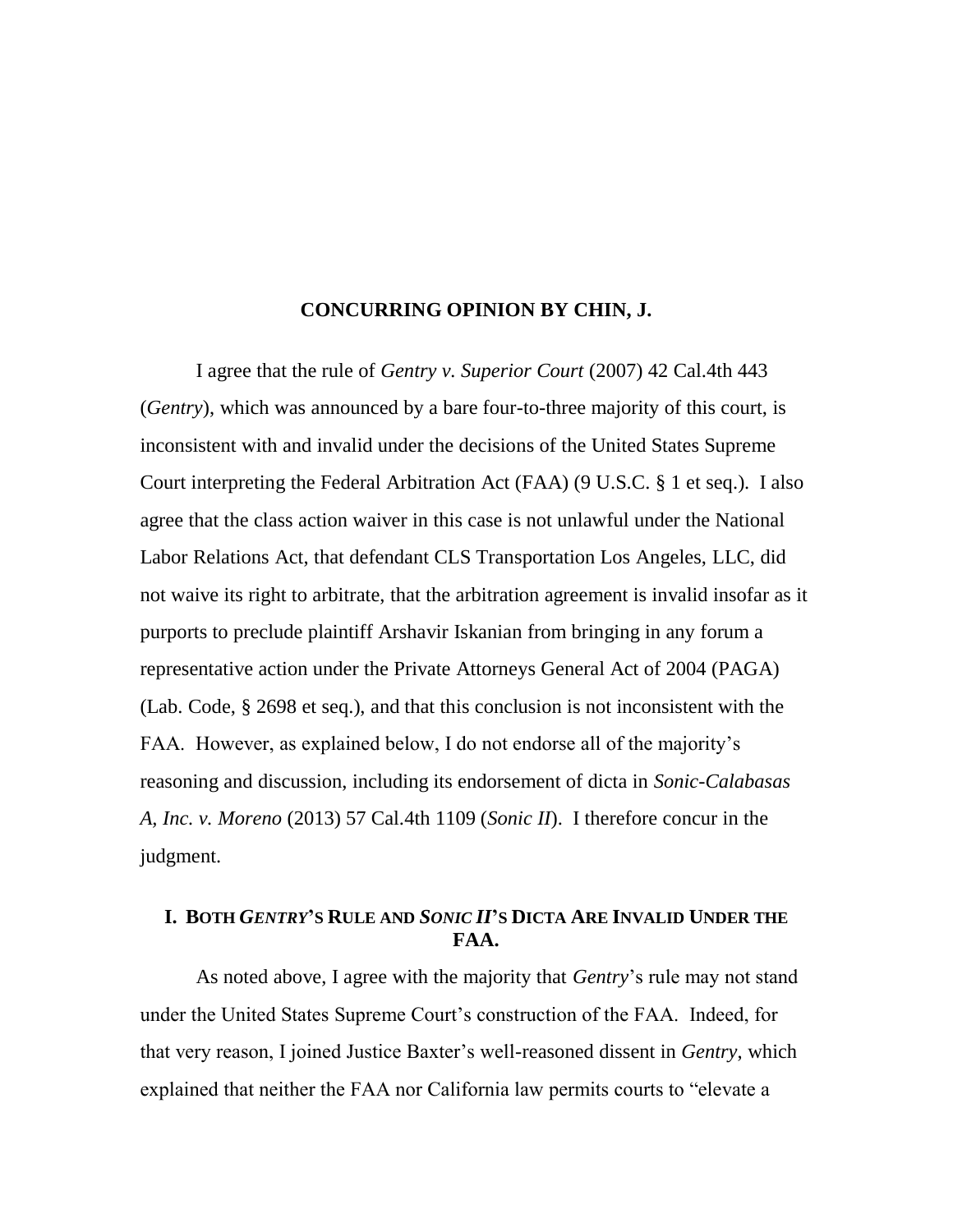mere judicial affinity for class actions as a beneficial device for implementing the wage laws above the policy expressed by both Congress and our own Legislature that voluntary individual agreements to arbitrate . . . should be enforced according to their terms.‖ (*Gentry*, *supra*, 42 Cal.4th at p. 477 (dis. opn. of Baxter, J.).)

I do not agree, however, that the approach to unconscionability a majority of this court described in dicta in *Sonic II* may "be squared" with the high court's FAA decisions. (Maj. opn., *ante*, at p. 10.) That approach, as my dissent in *Sonic II* explained, is preempted by the FAA as the high court construed that act in *AT&T Mobility LLC v. Concepcion* (2011) 563 U.S. \_\_ [131 S.Ct. 1740] (*Concepcion*), *American Express Co. v. Italian Colors Restaurant* (2013) 570 U.S.

\_\_ [133 S.Ct. 2304] (*Italian Colors*), and several other decisions. (*Sonic II*, *supra*, 57 Cal.4th at pp. 1184-1192 (dis. opn. of Chin, J.).) Nothing has occurred since we issued *Sonic II* to change my view.

Indeed, the majority's discussion in this case further reveals the invalidity under federal law of *Sonic II*'s dicta. According to the majority, under that dicta, whether the arbitration procedure to which the parties have agreed is unconscionable turns not on whether it permits recovery, but on whether it is, in a court's view, less "effective . . . for wage claimants" than a "dispute resolution" mechanism" that includes the procedures and protections "the Berman statutes" prescribe. (Maj. opn., *ante*, at pp. 9-10.) However, the high court has established that the FAA does not permit courts to invalidate arbitration agreements based on the view that the procedures they set forth would " 'weaken[] the protections afforded in the substantive law to would-be complainants.' [Citation.]" (*Green Tree Financial Corp.-Ala. v. Randolph* (1990) 531 U.S. 79, 89-90.) Consistent with this principle, in *Italian Colors*, the court recently held that an arbitration agreement may be not invalidated based on *proof* that its waiver of a *congressionally approved* mechanism — the class action — would make pursuing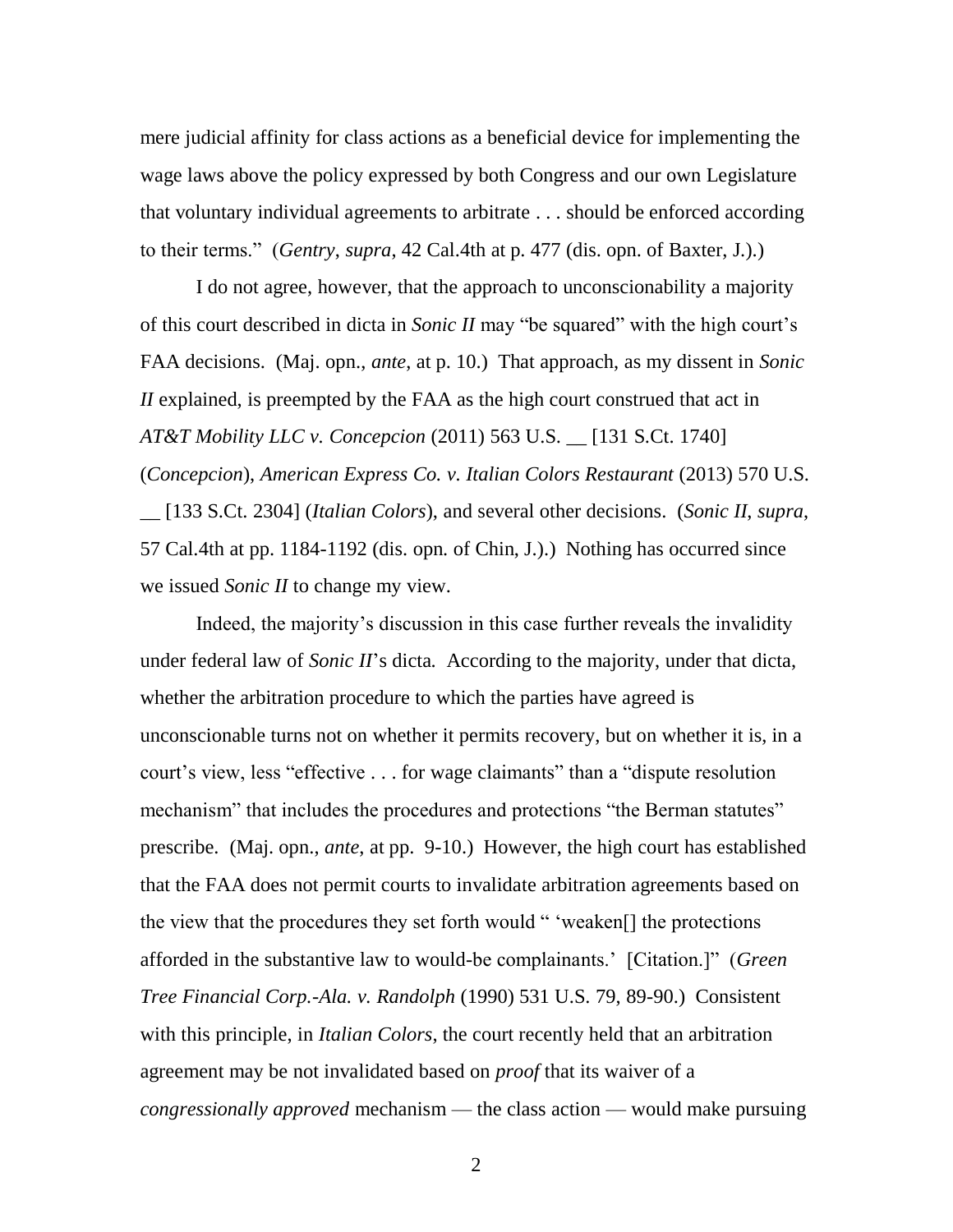a federal antitrust claim prohibitively expensive. (*Italian Colors*, *supra*, 570 U.S. at pp. \_\_ [133 S.Ct. at pp. 2310-2312].) A fortiori, an arbitration agreement may not be invalidated based on a court's subjective view that the agreement's waiver of the Berman procedures and protections would render arbitration less "effective  $\ldots$  for wage claimants" than a "dispute resolution mechanism" that includes those procedures and protections. According to the high court, the FAA is "a congressional declaration of a liberal federal policy favoring arbitration agreements, *notwithstanding any state substantive or procedural policies to the contrary*.‖ (*Moses H. Cone Hospital v. Mercury Constr. Corp.* (1983) 460 U.S. 1, 24, italics added.) To quote Justice Baxter's dissent in *Gentry*, it does not permit courts to "elevate a mere judicial affinity for" the Berman dispute resolution mechanism "as a beneficial device for implementing the wage laws above the policy expressed by . . . Congress . . . that voluntary individual agreements to arbitrate . . . should be enforced according to their terms.‖ (*Gentry*, *supra*, 42 Cal.4th at p. 477 (dis. opn. of Baxter, J.).) I therefore do not join the majority opinion insofar as it suggests that the approach to unconscionability described in *Sonic II*'s dicta is valid under the FAA.

### **II. THE PAGA WAIVER IS UNENFORCEABLE.**

Under PAGA, an "aggrieved employee"  $-$  i.e., "any person who was employed by" someone alleged to have violated the Labor Code "and against" whom one or more of the alleged violations was committed" — may bring a civil action against the alleged violator to recover civil penalties for Labor Code violations both as to himself or herself and as to "other current or former employees." (Lab. Code,  $\S$  2699, subds. (a), (c).)<sup>1</sup> As we have explained, an

# **1** All further unlabeled statutory references are to the Labor Code.

 $\overline{a}$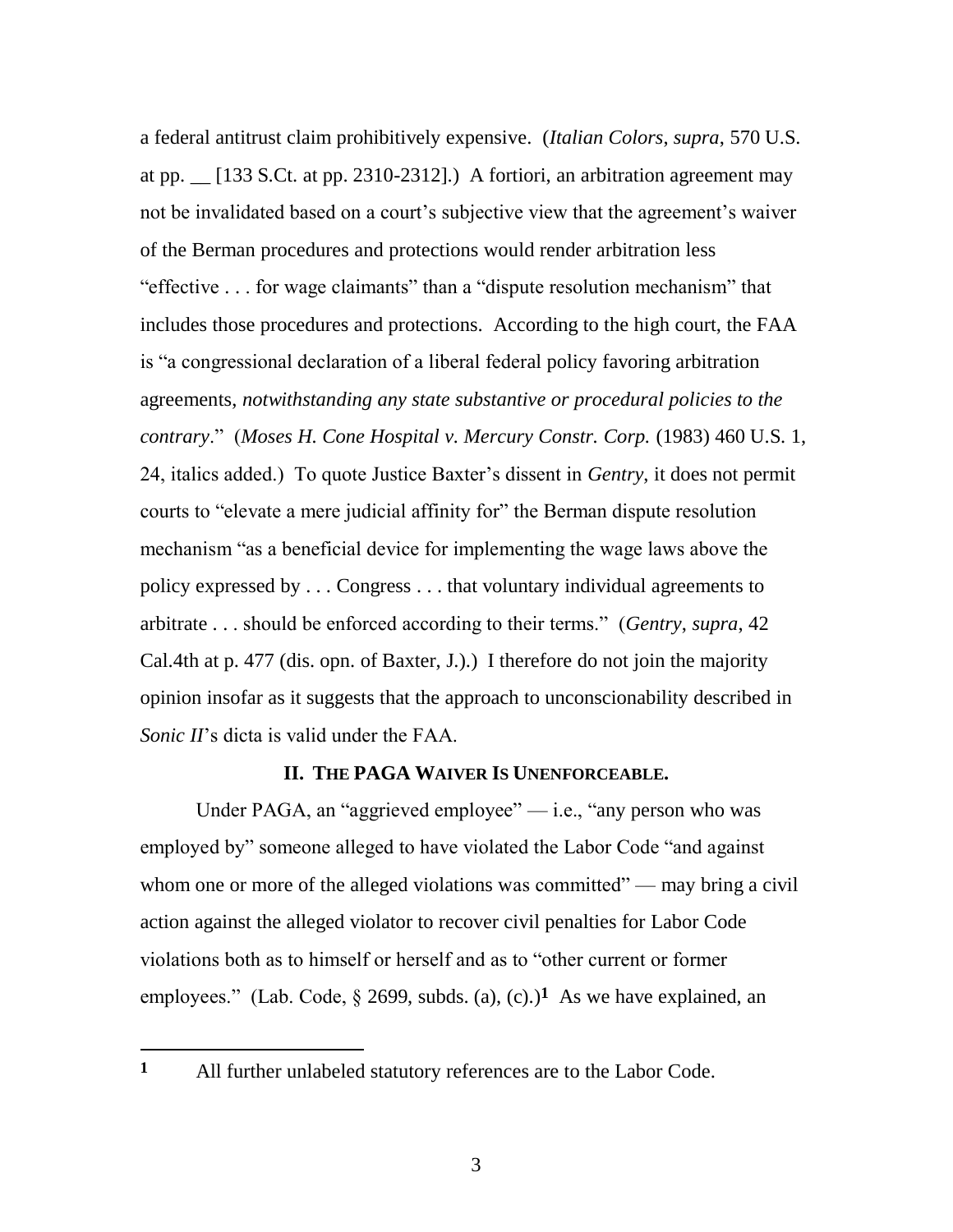aggrieved employee's PAGA action " 'is fundamentally a law enforcement action' " that "substitute<sup>[s]</sup> for an action brought by the government itself." (*Arias v. Superior Court* (2009) 46 Cal.4th 969, 986.) The employee-plaintiff "acts as the proxy or agent of state labor law enforcement agencies, representing the same legal right and interest as those agencies" and seeking statutory civil penalties ―that otherwise would be sought by‖ those agencies. (*Amalgamated Transit Union, Local 1756, AFL-CIO v. Superior Court* (2009) 46 Cal.4th 993, 1003.) By statute, 75 percent of the penalties "recovered by aggrieved employees" under PAGA goes to the Labor and Workforce Development Agency, and only 25 percent goes to "the aggrieved employees."  $(\S$  2699, subd. (i).) Accordingly, *every* PAGA action, whether seeking penalties for Labor Code violations as to only one aggrieved employee — the plaintiff bringing the action — or as to other employees as well, is a representative action on behalf of the state.

As relevant, the arbitration agreement here provides: "[E]xcept as otherwise required under applicable law, (1) EMPLOYEE and COMPANY expressly intend and agree that class action and *representative* action procedures shall not be asserted, nor will they apply, in any arbitration pursuant to this Policy/Agreement; (2) EMPLOYEE and COMPANY agree that each will not assert class action or *representative* action claims against the other *in arbitration or otherwise*; and (3) each of EMPLOYEE and COMPANY shall only submit their own, individual claims in arbitration and will not seek to represent the interests of any other person." (Italics added.) Because, as explained above, *all* PAGA claims are representative actions, these provisions purport to preclude Iskanian from bringing a PAGA action *in any forum*. To this extent, the arbitration provision is, for reasons the majority states, invalid under California law. (Maj. opn., *ante*, at pp. 34-36.)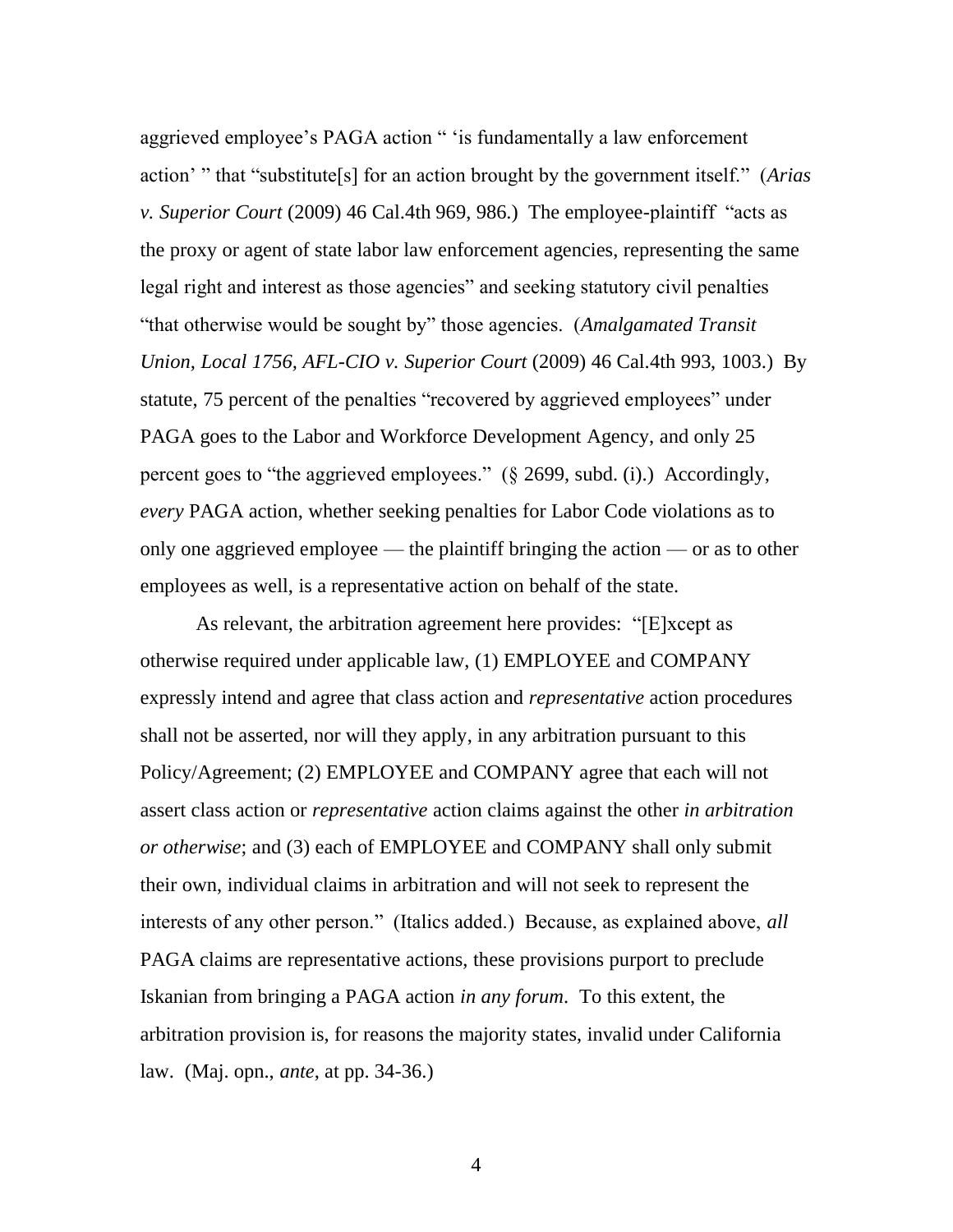I agree with the majority that this conclusion is not inconsistent with the FAA, but my reasoning differs from the majority's. Although the FAA generally requires enforcement of arbitration agreements according to their terms, the high court has recognized an exception to this requirement for "a provision in an arbitration agreement forbidding the assertion of certain statutory rights.‖ (*Italian Colors*, *supra*, 570 U.S. at p. \_\_ [133 S.Ct. at p. 2310]; see *Mitsubishi Motors v. Soler Chrysler–Plymouth* (1985) 473 U.S. 614, 637 ["so long as the prospective litigant effectively may vindicate its statutory cause of action in the arbitral forum, the statute will continue to serve both its remedial and deterrent function".) Accordingly, the conclusion that the arbitration agreement here is invalid insofar as it forbids Iskanian from asserting his statutory right under PAGA in any forum does not run afoul of the FAA.

The majority takes a different route in finding no preemption. It first correctly observes that the FAA applies by its terms only to provisions in contracts " 'to settle by arbitration a controversy thereafter arising out of such contract.' " (Maj. opn., *ante*, at p. 37, quoting 9 U.S.C. § 2.) Based on this language, the majority then declares that a PAGA claim "lies" completely "outside the FAA's coverage because it is not a dispute between an employer and an employee arising out of their contractual relationship." (Maj. opn., *ante*, at p. 40.) It is, instead, merely "a dispute between an employer and the *state*, which alleges directly or through its agents — either the Labor and Workforce Development Agency or aggrieved employees — that the employer has violated the Labor Code." (Maj. opn., *ante*, at p. 40.)

For several reasons, I question the majority's analysis. First, I disagree that a PAGA claim is not "a dispute between an employer and an employee arising out of their contractual relationship.‖ (Maj. opn., *ante*, at p. 40.) As noted above, a person may not bring a PAGA action unless he or she is "an aggrieved employee"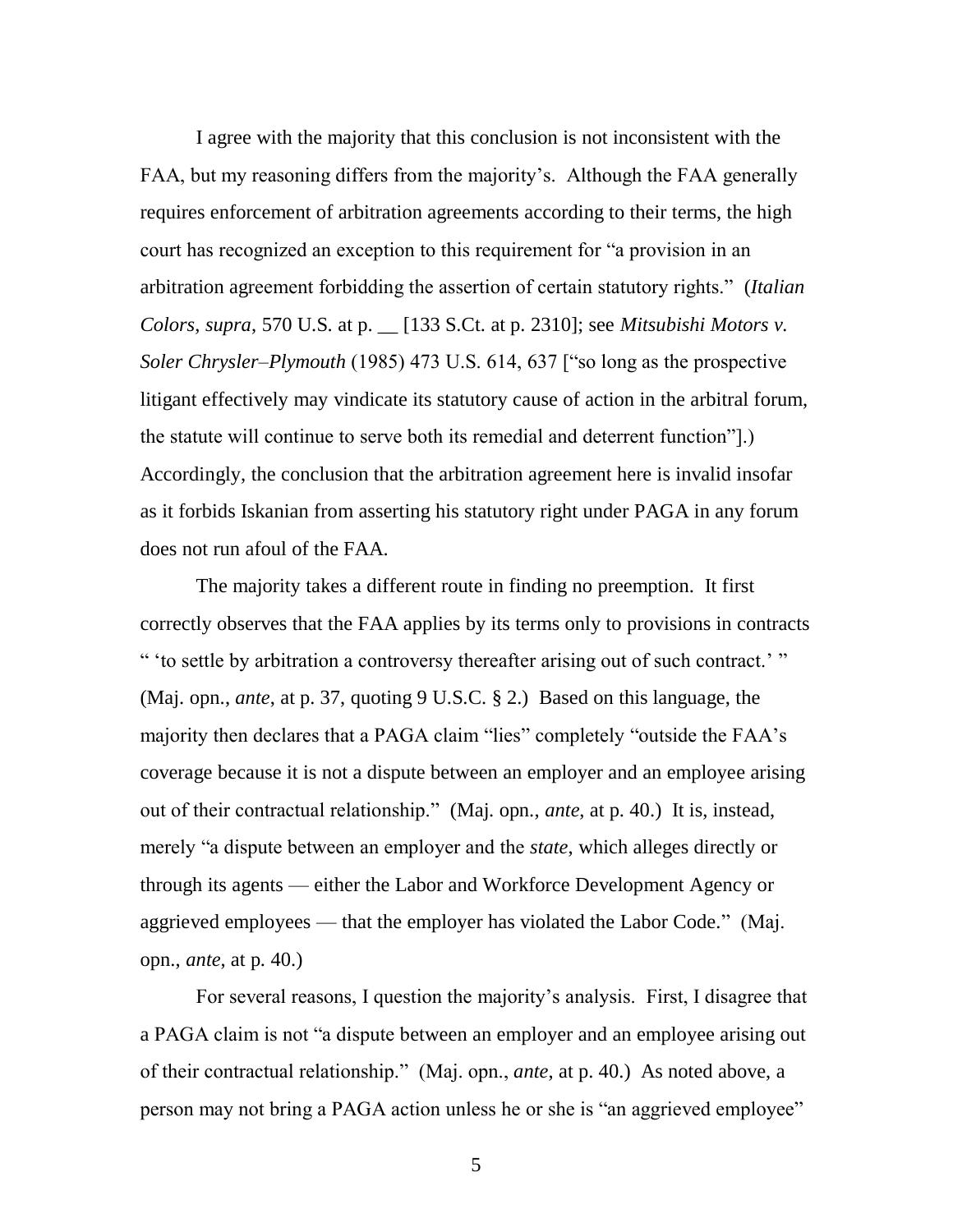$(\S 2699, \text{subd. (a)}),$  i.e., a person "who was employed by" the alleged Labor Code violator and "against whom" at least one of the alleged violations "was committed" (§ 2699, subd. (c)). In other words, as the majority explains, by statute, only "employees who ha[ve] been aggrieved by the employer" may bring PAGA actions. (Maj. opn., *ante*, at p. 41.) Thus, although the scope of a PAGA action may extend beyond the contractual relationship between the plaintiffemployee and the employer — because the plaintiff may recover civil penalties for violations as to other employees — the dispute arises, first and fundamentally, out of that relationship.

Second, to find no FAA preemption in this case, we need not adopt a novel theory, devoid of case law support, that renders the FAA completely inapplicable to PAGA claims. Under the majority's view that PAGA claims "lie<sup>[]</sup> outside the FAA's coverage" because they are not disputes between employers and employees "arising out of their contractual relationship" (maj. opn., *ante*, at p. 40), the state may, without constraint by the FAA, simply ban arbitration of PAGA claims and declare agreements to arbitrate such claims unenforceable. I do not subscribe to that view, for which the majority offers no case law support. By contrast, as explained above, there *is* case law support — from the high court itself — for the conclusion that the arbitration agreement here is unenforceable because it purports to preclude Iskanian from bringing a PAGA action *in any forum*. We should limit ourselves to an analysis firmly grounded in high court precedent, rather than needlessly adopt a novel theory that renders the FAA completely inapplicable.

Third, contrary to the majority's assertion, *EEOC v. Waffle House, Inc.* (2002) 534 U.S. 279 (*Waffle House*), to the extent it is relevant, actually *does*  "suggest<sup>[]</sup> that the FAA preempts" the majority's rule. The question there was whether, under the FAA, an agreement between an employer and an employee to arbitrate employment-related disputes precluded the Equal Employment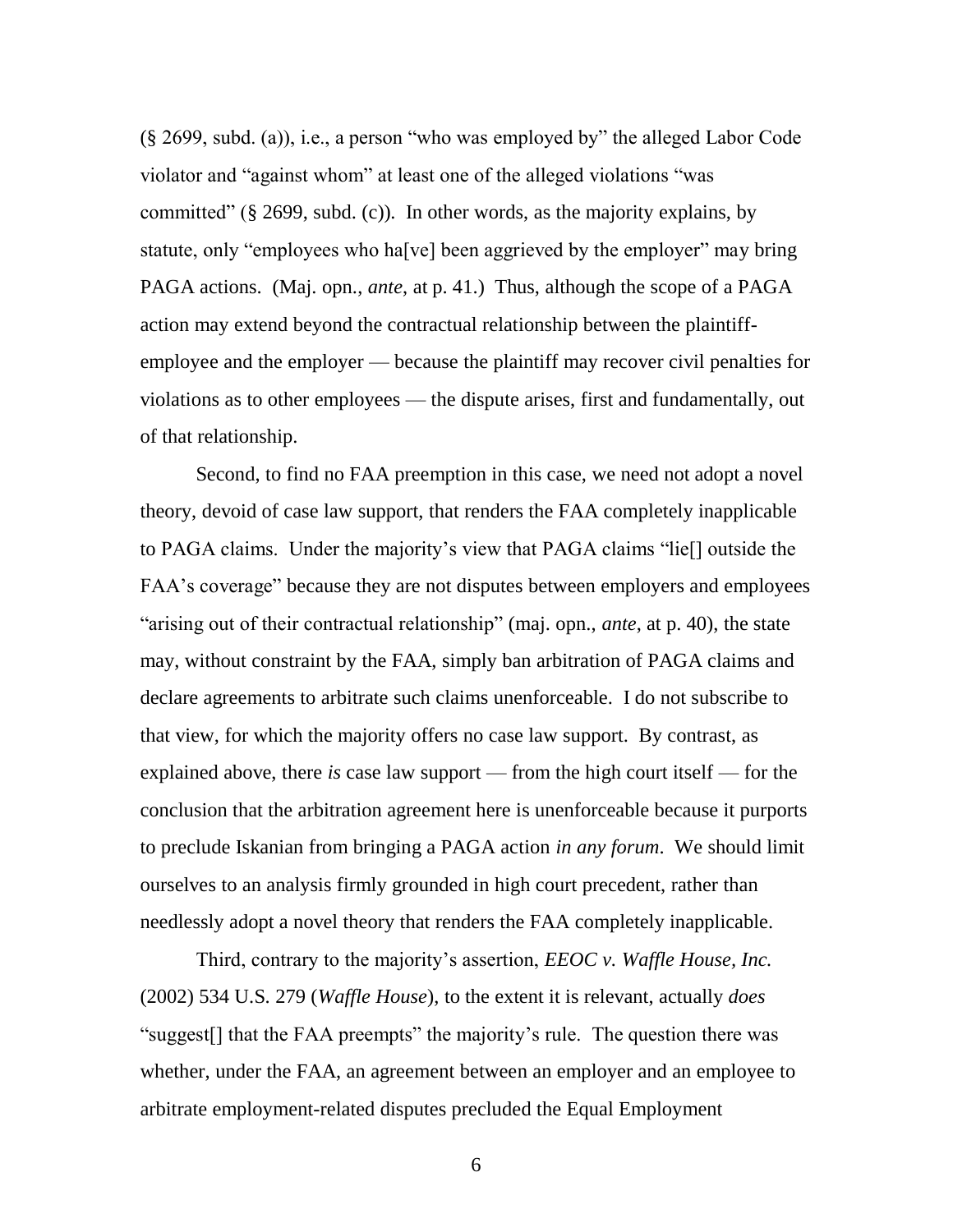Opportunity Commission (EEOC), which was not "a party to" the arbitration agreement and had never "agreed to arbitrate its claims," from pursuing victimspecific relief in a judicial enforcement action. (*Waffle House*, *supra*, at p. 294.) The court said "no," explaining that nothing in the FAA "place[s] any restriction on a nonparty's choice of a judicial forum‖ (*Waffle House*, *supra*, at p. 289) or requires a "nonparty" to arbitrate claims it has not agreed to arbitrate *(id.* at p. 294). Because Iskanian *is* a party to the arbitration agreement in this case, this holding is inapposite. What is apposite in *Waffle House* is the court's statement that the FAA "ensures the enforceability of private agreements to arbitrate." (*Waffle House*, *supra*, 534 U.S. at p. 289.) This statement, which simply reiterates what the court has said "on numerous occasions" (*Stolt-Nielsen S.A. v. AnimalFeeds International Corp.* (2010) 559 U.S. 662, 682), casts considerable doubt on the majority's view that the FAA permits either California or its courts to declare private agreements to arbitrate PAGA claims categorically unenforceable.

Finally, under other high court precedent, there is good reason to doubt the majority's suggestion that the FAA places no limit on "the ability of states to enhance their public enforcement capabilities by enlisting willing employees in qui tam actions.‖ (Maj. opn., *ante*, at p. 41.) When the high court recently held in *Concepcion* that the FAA prohibits courts from conditioning enforcement of arbitration agreements on the availability of classwide arbitration procedures, even if such procedures "are necessary to prosecute small-dollar claims that might otherwise slip through the legal system," it explained: "States cannot require a procedure that is inconsistent with the FAA, even if it is desirable for unrelated reasons." (*Concepcion*, *supra*, 563 U.S. at p.  $\Box$  [131 S.Ct. at p. 1753].) In earlier decisions, the high court broadly explained that the FAA "is a congressional declaration of a liberal federal policy favoring arbitration agreements, notwithstanding any state substantive or procedural policies to the contrary"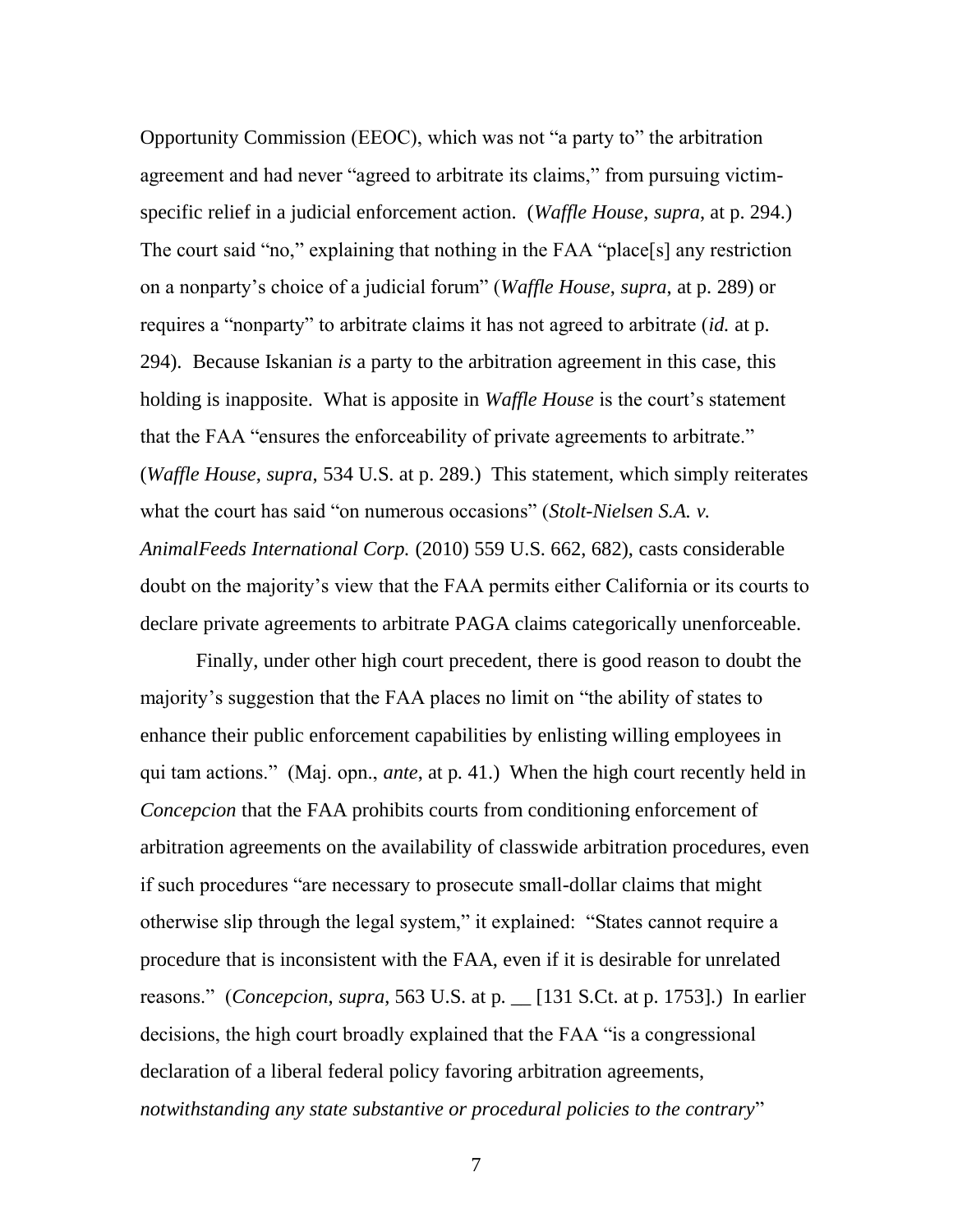(*Moses H. Cone Hospital v. Mercury Constr. Corp.*, *supra*, 460 U.S. at p. 24, italics added), which "withdr[aws] the power of the states to require a judicial forum for the resolution of claims which the contracting parties agreed to resolve by arbitration" (*Southland Corp. v. Keating* (1984) 465 U.S. 1, 10). Thus, "if contracting parties agree to include" certain claims "within the issues to be arbitrated, the FAA ensures that their agreement will be enforced according to its terms *even if a rule of state law would otherwise exclude such claims from arbitration*.‖ (*Mastrobuono v. Shearson Lehman Hutton, Inc.* (1995) 514 U.S. 52, 58, italics added.) In other words, "[w]hen state law prohibits outright the arbitration of a particular type of claim, the analysis is straightforward: The conflicting rule is displaced by the FAA." (*Concepcion*, *supra*, 563 U.S. at p. [131 S.Ct. at p. 1747].) These binding pronouncements indicate that the FAA may, in fact, place a limit on the ability of a state, for policy reasons, to "enhance" its public enforcement capabilities by authorizing employees who have contractually agreed to arbitrate their statutory PAGA claims to ignore that agreement and pursue those claims in court as the state's "representatives." (Maj. opn., ante, at p. 41.)

However, as explained above, requiring an arbitration provision to preserve *some* forum for bringing PAGA actions does not exceed that limit. I therefore concur in the judgment.

CHIN, J.

#### I CONCUR:

BAXTER, J.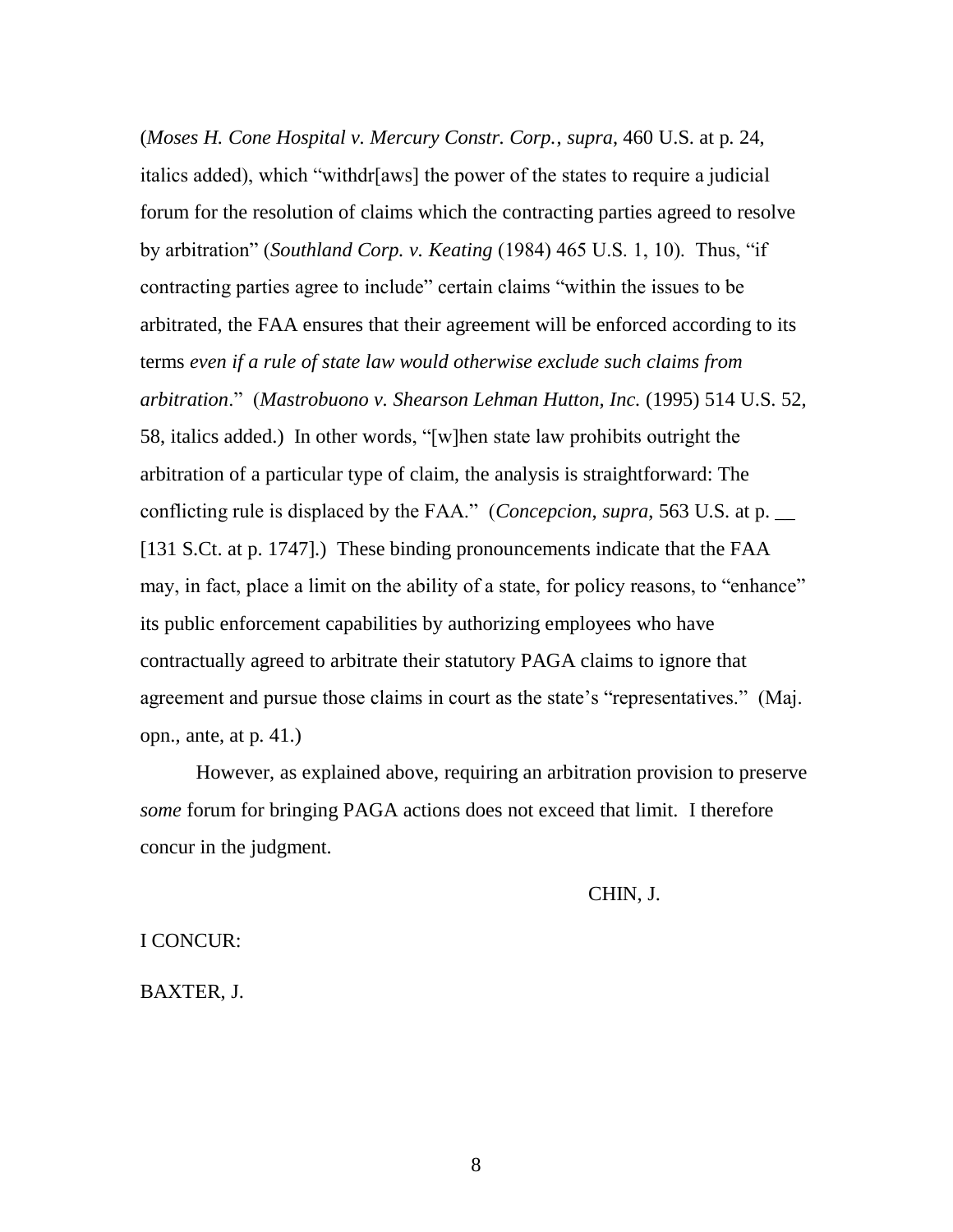### **CONCURRING AND DISSENTING OPINION BY WERDEGAR, J.**

I join the court's conclusions as to Arshavir Iskanian's Private Attorneys General Act claims, which are not foreclosed by his employment contract or the Federal Arbitration Act (FAA). I disagree with the separate holding that the mandatory class action and class arbitration waivers in Iskanian's employment contract are lawful. Eight decades ago, Congress made clear that employees have a right to engage in collective action and that contractual clauses purporting to strip them of those rights as a condition of employment are illegal. What was true then is true today. I would reverse the Court of Appeal's decision in its entirety.

**I.**

Employment contracts prohibiting collective action, first known as ― ‗ironclads,' ‖ date to the 19th century. (Ernst, *The Yellow-dog Contract and Liberal Reform, 1917-1932* (1989) 30 Lab. Hist. 251, 252 (*The Yellow-dog Contract*).) Confronted with collective efforts by workers to agitate for better terms and conditions of employment, employers responded by conditioning employment on the promise not to join together with fellow workers in a union. (*Lincoln Union v. Northwestern Co.* (1949) 335 U.S. 525, 534; Silverstein, *Collective Action, Property Rights and Law Reform: The Story of the Labor Injunction* (1993) 11 Hofstra Lab. L.J. 97, 100.) This practice was "so obnoxious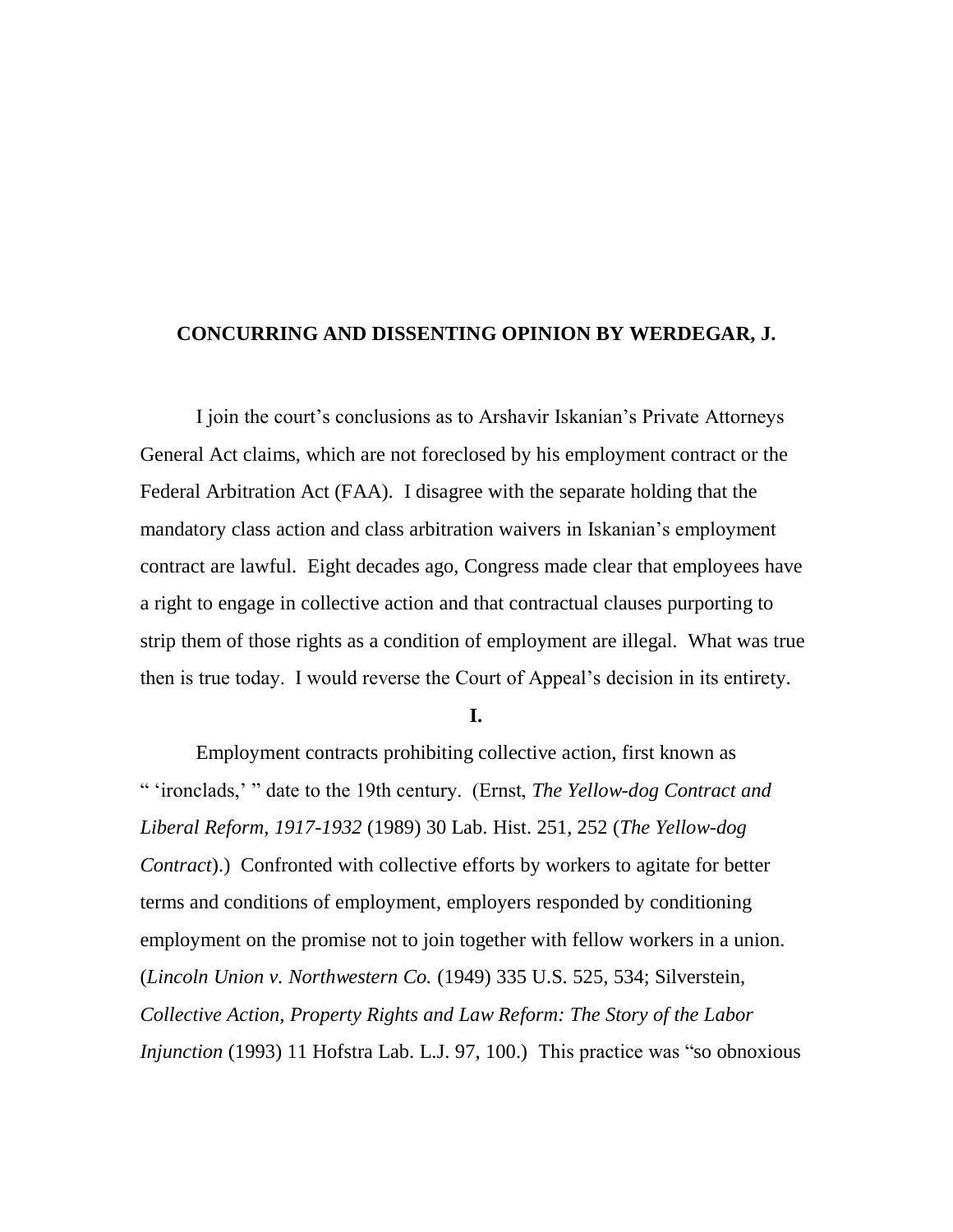to workers that they gave these required agreements the name of ‗yellow dog contracts.' " (*Lincoln Union*, at p. 534.)

―Recognizing that such agreements in large part represent the superior economic position of the employer by virtue of which the theoretical freedom of an employee to refuse assent was illusory, and that such agreements therefore emptied of meaning the 'right of collective bargaining,' " state legislatures and Congress sought to stem the practice, enacting statutes that prohibited conditioning employment on a compulsory contractual promise not to unionize. (Frankfurter & Greene, The Labor Injunction (1930) p. 146.) These efforts were initially unsuccessful; first state courts, and then the *Lochner*-era**1** Supreme Court, struck down the bans as an infringement on liberty of contract. (*Coppage v. Kansas* (1915) 236 U.S. 1, 9-14; *Adair v. United States* (1908) 208 U.S. 161, 172- 176; Frankfurter & Greene, at pp. 146-148; Ernst, *The Yellow-dog Contract*, *supra*, 30 Lab. Hist. at p. 252.) When the Supreme Court gave a clear imprimatur to yellow-dog contracts in *Hitchman Coal & Coke Co. v. Mitchell* (1917) 245 U.S. 229, upholding an injunction against collective organizing efforts on the ground that the contracts granted employers a property right secure from union interference, the use of contractual bans on collective action blossomed. (Frankfurter & Greene, at pp. 148-149; Ernst, at pp. 253-256.) Through the use of such terms, "[a]ny employer willing to compel employee acquiescence could effectively foreclose all union organizational efforts directed at his business." (Winter, Jr., *Labor Injunctions and Judge-made Labor Law: The Contemporary Role of Norris-LaGuardia* (1960) 70 Yale L.J. 70, 72, fn. 14.)

 $\overline{a}$ 

**<sup>1</sup>** *Lochner v. New York* (1905) 198 U.S. 45.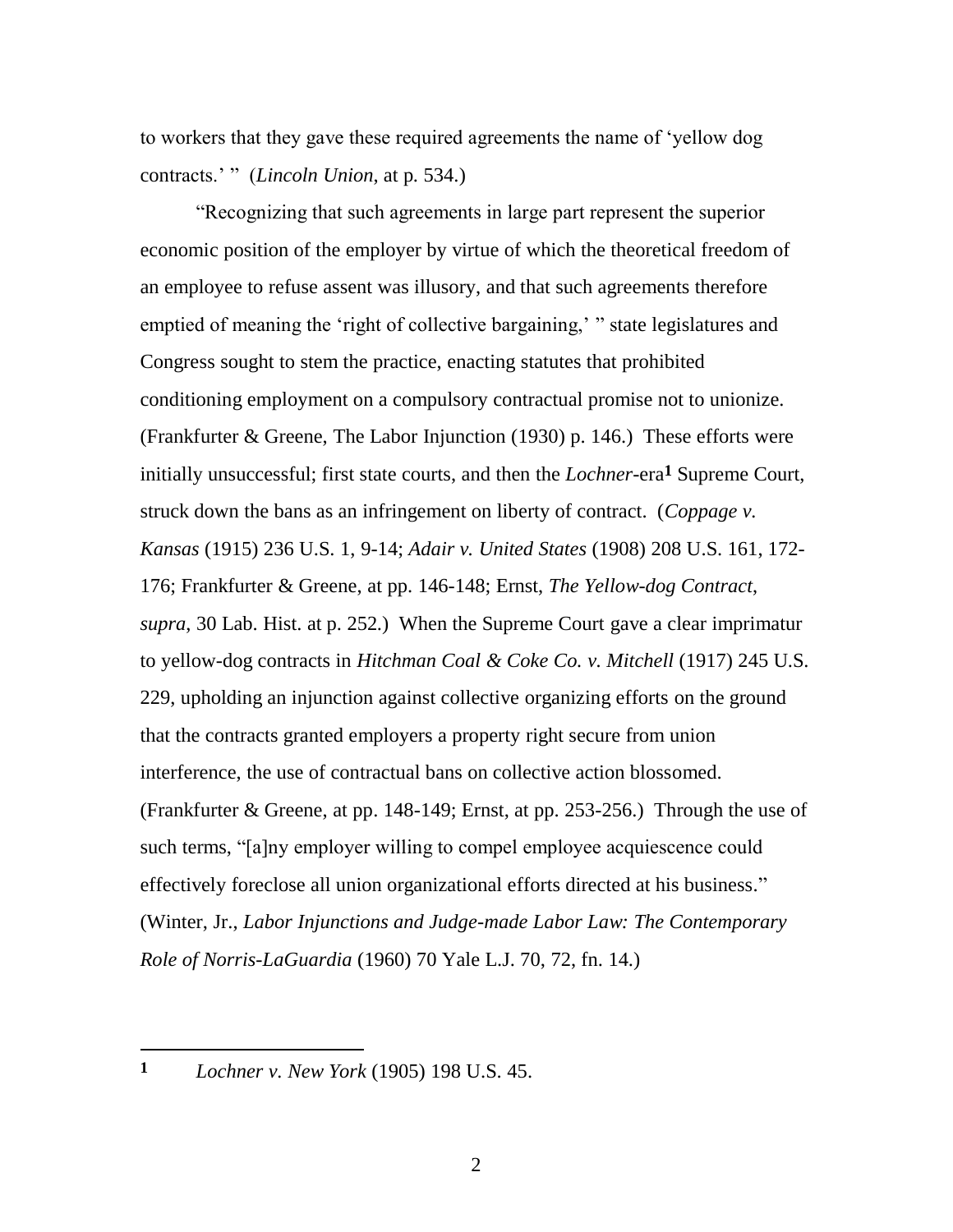In the 1930's, Congress tried again to outlaw contractual bans on collective action. A bill drafted by then-Professor Felix Frankfurter and others**2** was swiftly and overwhelmingly approved in both houses and enacted as the Norris-LaGuardia Act of 1932. (Bremner, *The Background of the Norris-La Guardia Act* (1947) 9 The Historian 171, 174-175.) Section 2 of the act declared as the public policy of the United States employees' right to engage in collective activity, free from employer restraint or coercion: "Whereas under prevailing economic conditions, developed with the aid of governmental authority for owners of property to organize in the corporate and other forms of ownership association, the individual unorganized worker is commonly helpless to exercise actual liberty of contract and to protect his freedom of labor, and thereby to obtain acceptable terms and conditions of employment, wherefore, . . . *it is necessary that he have full freedom of association*, self-organization, and designation of representatives of his own choosing, to negotiate the terms and conditions of his employment, and that *he shall be free from the interference, restraint, or coercion of employers of labor*, or their agents, in the designation of such representatives or in self-organization or *in other concerted activities for the purpose of collective bargaining or other mutual aid or protection*  $\dots$ ." (29 U.S.C. § 102, italics added.) Congress recognized the inability of a "single laborer, standing alone, confronted with such far-reaching, overwhelming concentration of employer power" to "negotiate or to exert any influence over the fixing of his wages or the hours and conditions of his labor," the necessary corrective to be "[t]he right of wage earners to organize and to act

 $\overline{a}$ 

**<sup>2</sup>** See Frankfurter & Greene, The Labor Injunction, *supra*, page 226 and footnote 61; *id.* at pages 279-288 (draft bill); Fischl, *Self, Others, and Section 7: Mutualism and Protected Protest Activities Under the National Labor Relations Act* (1989) 89 Colum. L.Rev. 789, 846-849.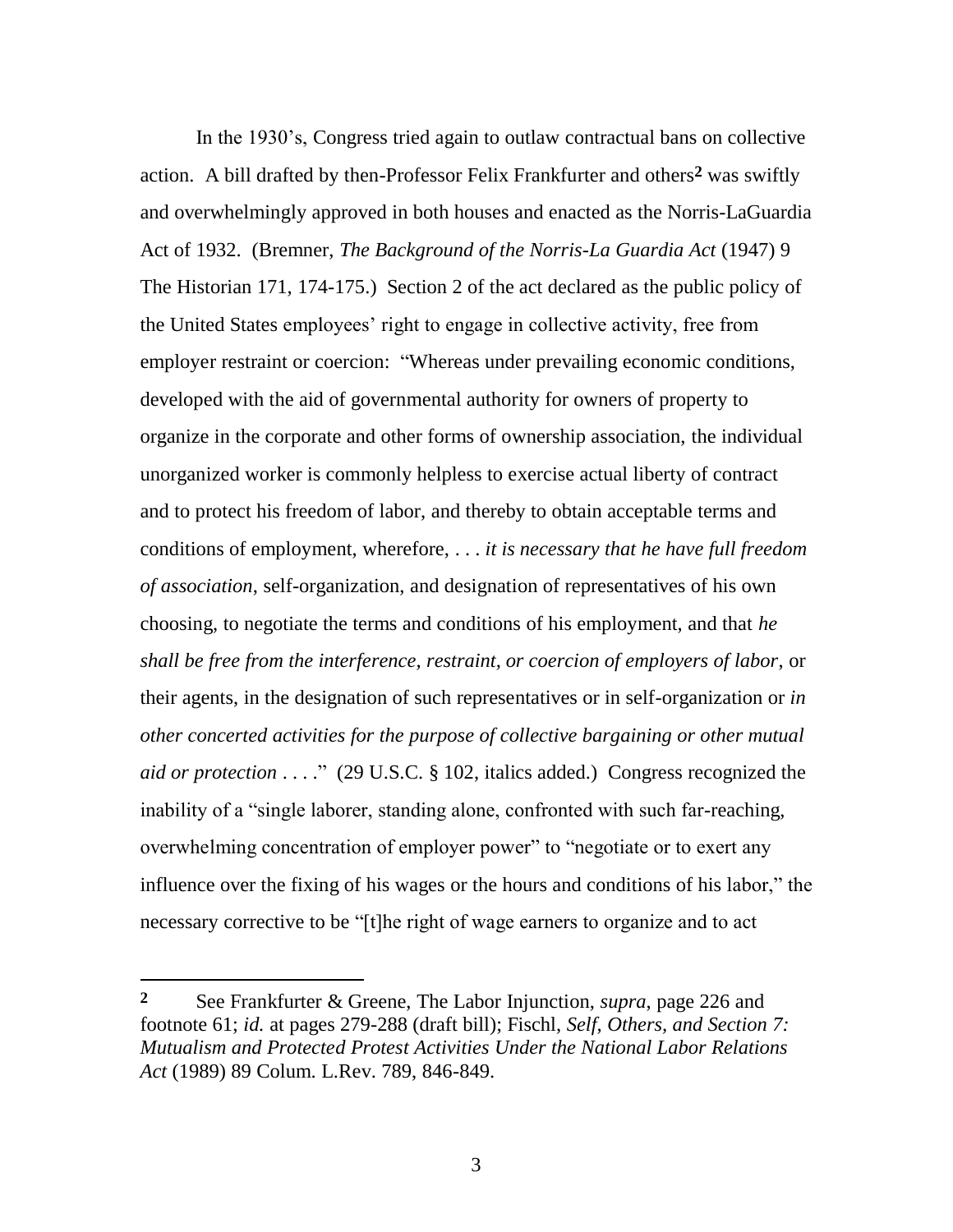jointly in questions affecting wages [and the] conditions of labor," and, as the solution, "specific legislative action" to preserve workers' "freedom in association to influence the fixing of wages and working conditions.‖ (Sen.Rep. No. 163, 72d Cong., 1st Sess., p. 9 (1932); see generally *id.*, at pp. 9-14.) Arguing for passage, the act's cosponsor, Senator George Norris, explained the measure was needed to end a regime in which "the laboring man  $\dots$  must singly present any grievance he has." (Remarks of Sen. Norris, Debate on Sen. No. 935, 72d Cong., 1st Sess., 75 Cong. Rec. 4504 (1932).)

To that end, section 3 of the Norris-LaGuardia Act was "designed to outlaw the so-called yellow-dog contract." (H.R.Rep. No. 669, 72d Cong., 1st Sess., p. 6 (1932); accord, Sen.Rep. No. 163, *supra*, at pp. 15-16.) "[T]he vice of such contracts, which are becoming alarmingly widespread," was that they rendered collective action and unions effectively impossible; "[i]ndeed, that is undoubtedly their purpose, and the purpose of the organizations of employers opposing" the Norris-LaGuardia Act. (H.R.Rep. No. 669, at p. 7.) If such contracts, requiring a waiver of workers' rights of free association, were given enforcement in the courts, "collective action would be impossible so far as the employee is concerned by virtue of the necessity of signing the character of contract condemned, which prevents a man from joining with his fellows for collective action; and the statement . . . that ‗it has long been recognized that employees are entitled to organize for the purpose of securing the redress of grievances and to promote agreements with employers relating to rates of pay and conditions of work' would become an empty statement of historical fact.‖ (*Ibid.*, quoting *Texas & N. O. R. Co. v. Ry. Clerks* (1930) 281 U.S. 548, 570.) Accordingly, the Norris-LaGuardia Act declared yellow dog contracts "to be contrary to the public policy of the United States" and unenforceable in any court of the United States. (29 U.S.C. § 103.)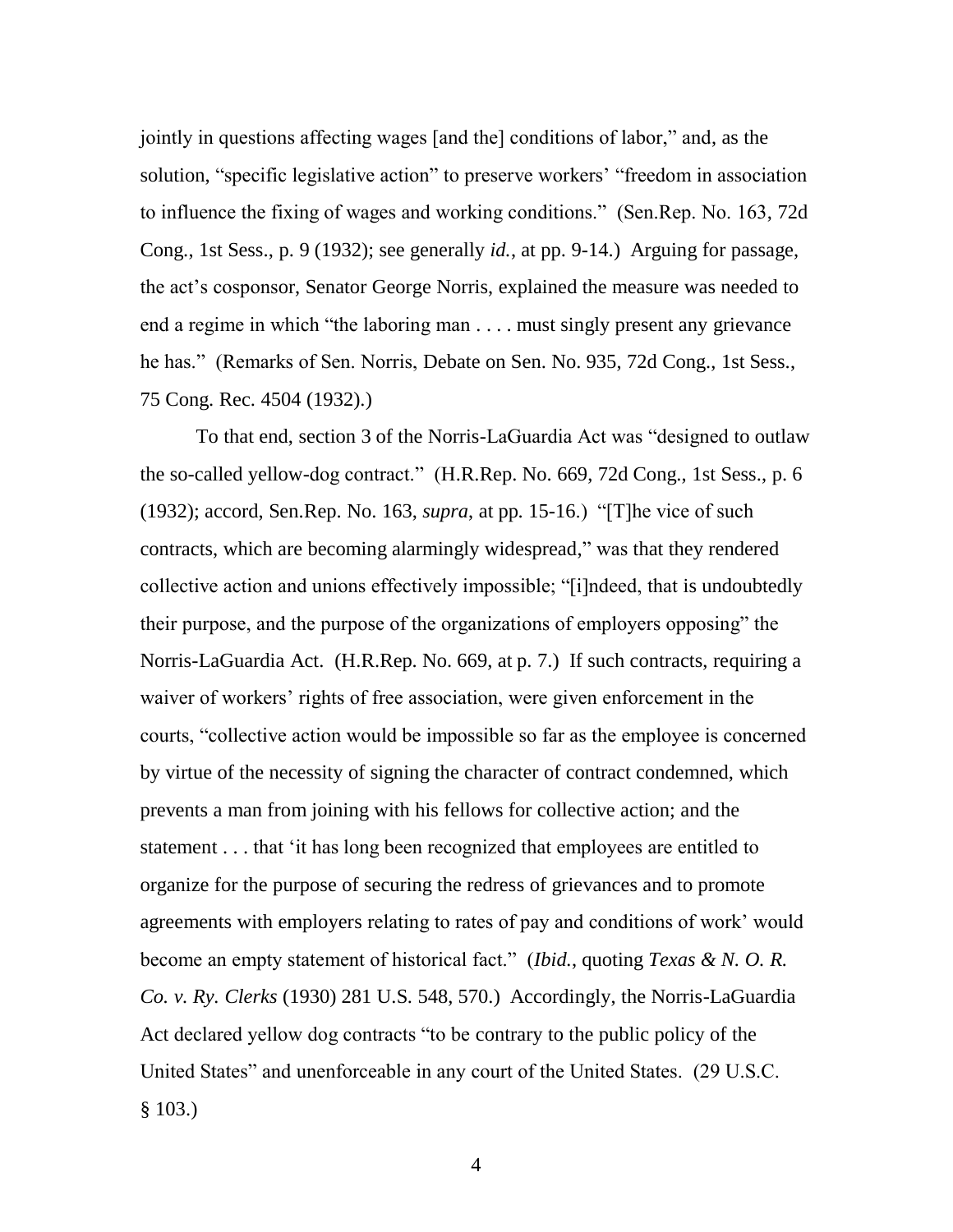Three years later, Congress expanded on these proscriptions in the National Labor Relations Act (commonly known as the Wagner Act after its author, Sen. Robert F. Wagner). (Pub.L. No. 74-198 (July 5, 1935) 49 Stat. 449, codified as amended at 29 U.S.C. §§ 151-169.) The public policy underlying the act was the same as that motivating the Norris-LaGuardia Act: "protecting the exercise by workers of full freedom of association, self-organization, and designation of representatives of their own choosing, for the purpose of negotiating the terms and conditions of their employment or other mutual aid or protection." (29 U.S.C. § 151.) To ensure that end, the Wagner Act granted employees, inter alia, "the right . . . to engage in . . . concerted activities for the purpose of collective bargaining or other mutual aid or protection  $\dots$ ." (29 U.S.C. § 157 (also known as section  $7)$ .)<sup>3</sup> Employers were forbidden "to interfere with, restrain, or coerce employees in the exercise of their right to engage in concerted, collective activity.  $(29 \text{ U.S.C. } \S 158(a)(1))$  Inter alia, these provisions were a "logical and imperative" extension of that section of the Norris-La Guardia Act which makes the yellowdog contract unenforceable in the Federal courts." (Nat. Labor Relations Act of 1935, Hearings before House Com. on Labor on H.R. No. 6288, 74th Cong., 1st Sess., at p. 14 (1935), statement of Sen. Wagner; accord, remarks of Sen. Wagner, Debate on Sen. No. 1958, 74th Cong., 1st Sess., 79 Cong. Rec. 7570 (daily ed. May 15, 1935); see H.R.Rep. No. 1147, 74th Cong., 1st Sess., *supra*, at p. 19.)**4**

**<sup>3</sup>** Congress took to heart, as it had in the Norris-LaGuardia Act, Chief Justice Taft's admonition that because a "single employee was helpless in dealing with an employer," collective action "was essential to give laborers [the] opportunity to deal on equality with their employer.‖ (*Amer. Foundries v. Tri-City Council* (1921) 257 U.S. 184, 209, quoted in H.R.Rep. No. 1147, 74th Cong., 1st Sess., p. 10 (1935) and H.R.Rep. No. 669, 72d Cong., 1st Sess., *supra*, at p. 7.)

Senator Wagner's "intent was the intent of Congress, for unlike most other major legislation, this statute was the product of a single legislator. Although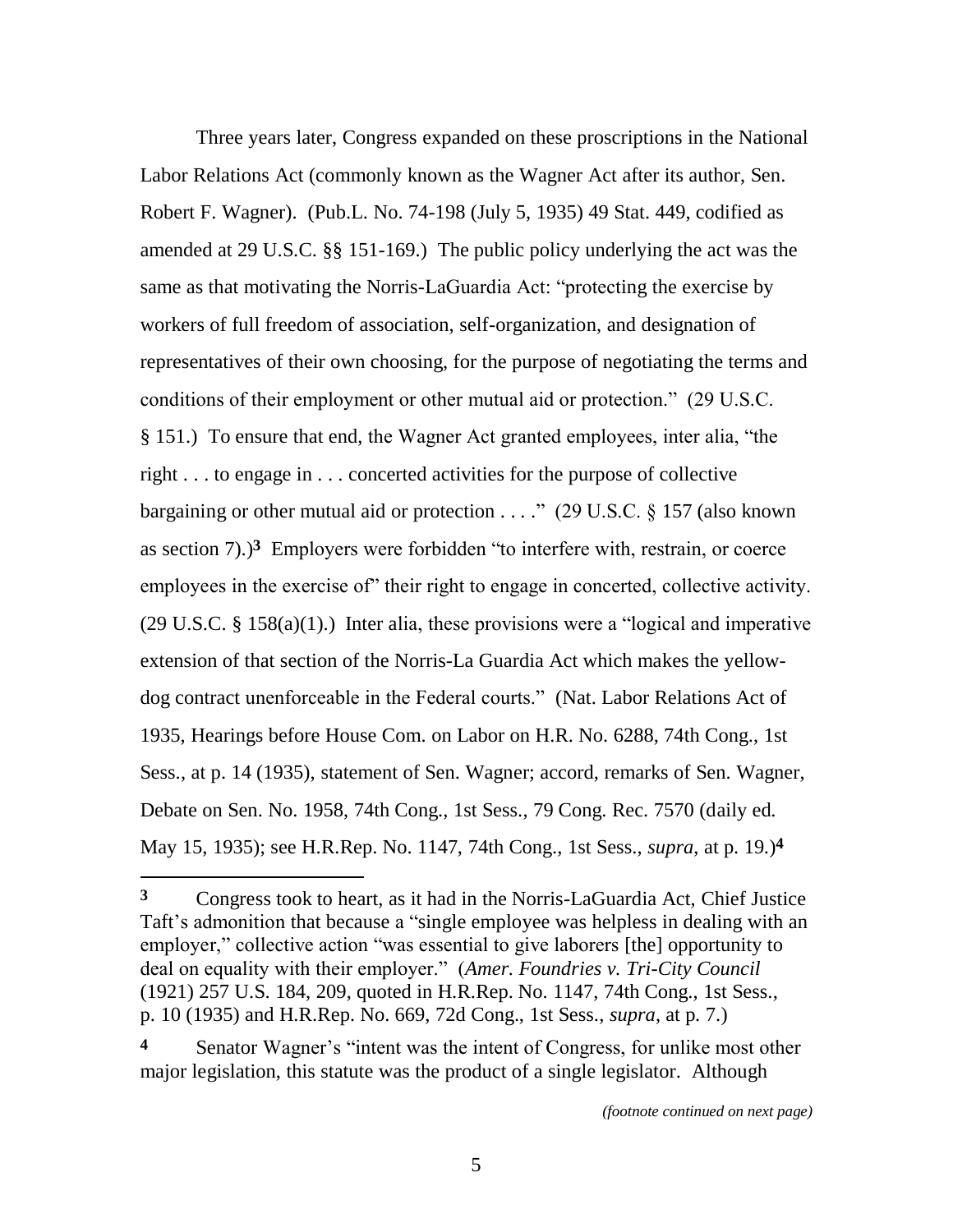Recognizing as clear "the legality of collective action on the part of employees in order to safeguard their proper interests," the post-*Lochner* Supreme Court now upheld against constitutional challenge Congress's "safeguard" of this right. (*Labor Board v. Jones & Laughlin* (1937) 301 U.S. 1, 33-34.)

In the years since the Wagner Act's passage, the Supreme Court, Courts of Appeals, and National Labor Relations Board have conclusively established that the right to engage in collective action includes the pursuit of actions in court. (*Eastex, Inc. v. NLRB* (1978) 437 U.S. 556, 565-566 [the Wagner Act's " 'mutual aid or protection' clause protects employees from retaliation by their employers when they seek to improve working conditions through resort to administrative and judicial forums"]; *Brady v. National Football League* (8th Cir. 2011) 644 F.3d 661, 673 ["a lawsuit filed in good faith by a group of employees to achieve more favorable terms or conditions of employment *is* 'concerted activity' under § 7" of the Wagner Act]; *Mohave Electric Cooperative* (1998) 327 NLRB 13, 18, enforced by *Mohave Elec. Co-op., Inc. v. N.L.R.B.* (D.C. Cir. 2000) 206 F.3d 1183, 1188-1189 [same]; *Altex Ready Mixed Concrete Corp.* (1976) 223 NLRB 696, 699-700, enforced by *Altex Ready Mixed Concrete Corp. v. N.L.R.B.* (5th Cir.) 542 F.2d 295, 297 [same]; *Leviton Manufacturing Company, Inc. v. N.L.R.B.* (1st Cir. 1973) 486 F.2d 686, 689 [same].) This right extends to the filing of wage and hour class actions (*United Parcel Service, Inc.* (1980) 252 NLRB 1015, 1018, enforced by *N.L.R.B. v. United Parcel Service, Inc.* (6th Cir. 1982) 677 F.2d 421),

*(footnote continued from previous page)*

l

Wagner received assistance from various sources, he fully controlled the bill's contents from introduction to final passage.‖ (Morris, *Collective Rights as Human Rights: Fulfilling Senator Wagner's Promise of Democracy in the Workplace— The Blue Eagle Can Fly Again* (2005) 39 U.S.F. L.Rev. 701, 709.)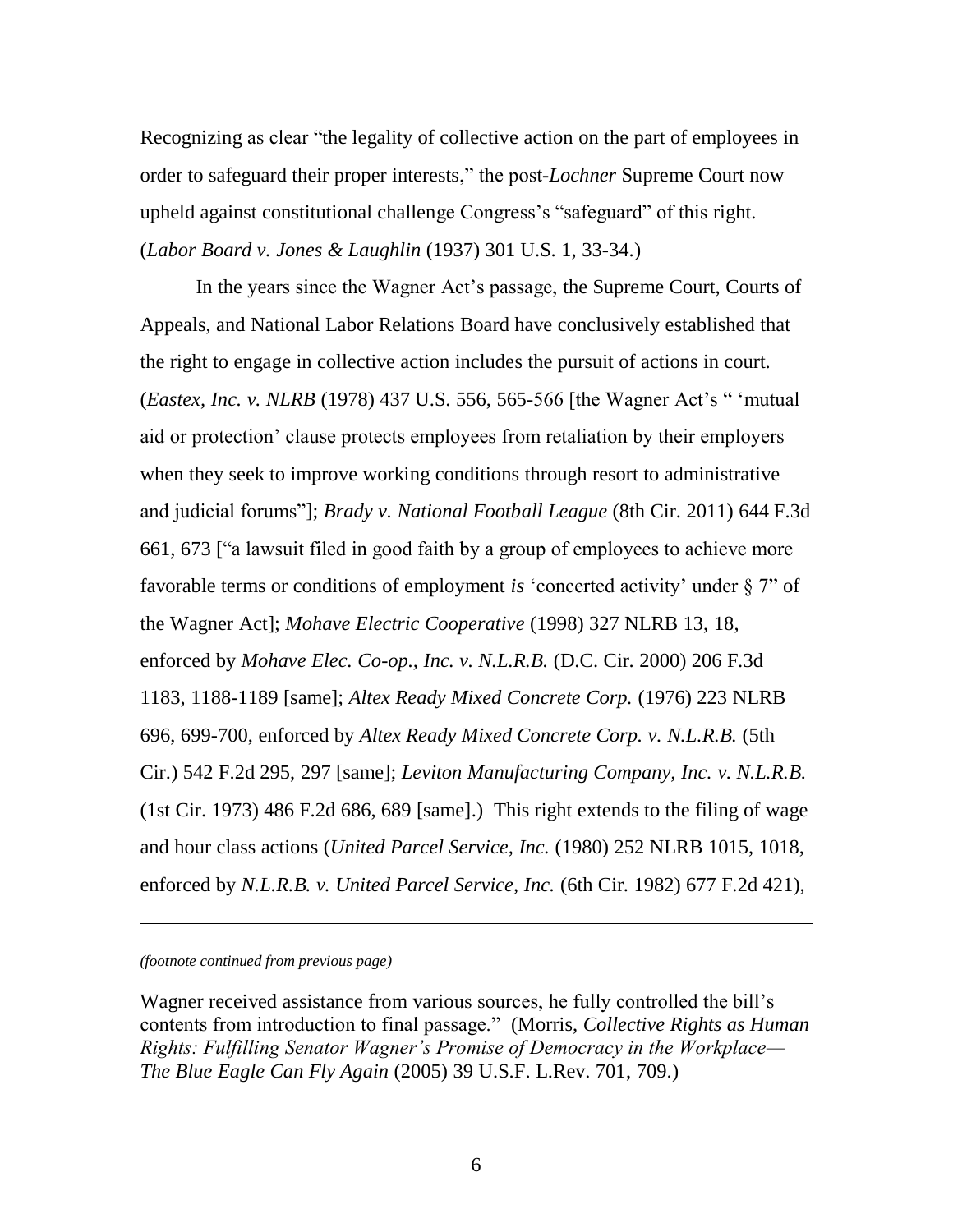including wage class actions filed by former employees like Iskanian (see *Harco Trucking, LLC* (2005) 344 NLRB 478, 482). The Wagner Act thus prohibits, as an unfair labor practice, employer interference with the ability of current or former employees to join collectively in litigation.

### **II.**

Today's class waivers are the descendants of last century's yellow dog contracts. (See *D.R. Horton & Cuda* (Jan. 3, 2012) 357 NLRB No. 184, p. 6.) CLS Transportation's adhesive form contract includes a clause prohibiting Iskanian, like all its employees, from pursuing class or representative suits or class arbitrations.**5** Thus, Iskanian may not file collectively with fellow employees a suit or an arbitration claim challenging any of CLS's employment practices or policies. Patently, the effect of the clause is to prevent employees from making common cause to enforce rights to better wages and working conditions. In this, the clause is indistinguishable from the yellow dog contracts prohibited by the Norris-LaGuardia and Wagner Acts. Indeed, the whole point of protecting a right to collective action is to allow employees to do precisely what CLS Transportation's clause forbids—band together as a group to peaceably assert rights against their employer.

<sup>&</sup>lt;sup>5</sup> The clause provides: "[E]xcept as otherwise required under applicable law, (1) EMPLOYEE and COMPANY expressly intend and agree that class action and representative action procedures shall not be asserted, nor will they apply, in any arbitration pursuant to this Policy/Agreement; (2) EMPLOYEE and COMPANY agree that each will not assert class action or representative action claims against the other in arbitration or otherwise; and (3) each of EMPLOYEE and COMPANY shall only submit their own, individual claims in arbitration and will not seek to represent the interests of any other person." ("Proprietary Information and Arbitration Policy/Agreement,"  $\P$  16(b) (Iskanian's contract).)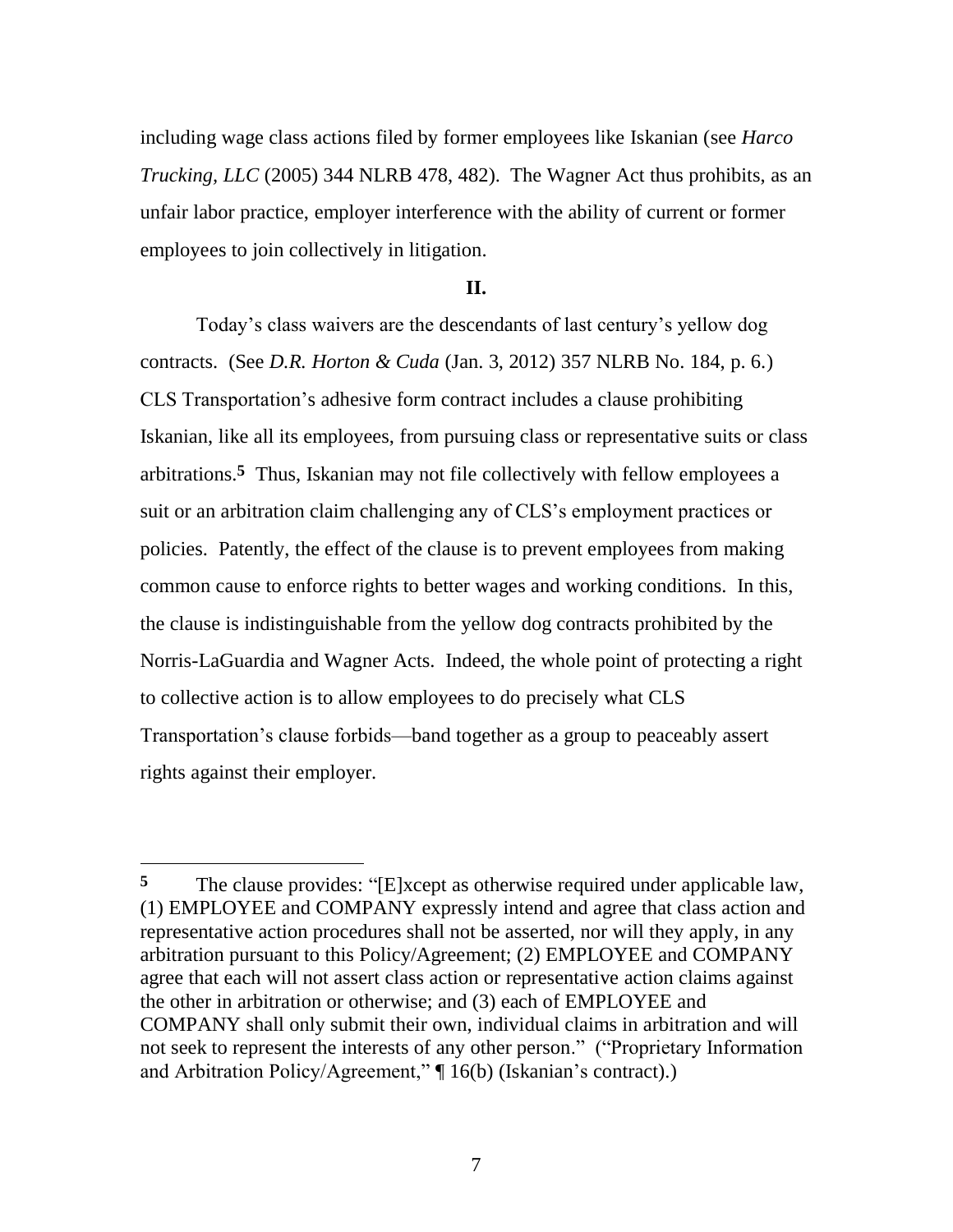That the class waiver is without effect necessarily follows. An employer may not by contract require an employee to renounce rights guaranteed by the Wagner Act (*Nat. Licorice Co. v. Labor Board* (1940) 309 U.S. 350, 359-361; see *id.* at p. 364 ["employers cannot set at naught the National Labor Relations Act by inducing their workmen to agree not to demand performance of the duties which it imposes"]), and this includes a contract clause requiring an employee to resolve disputes in individual, binding arbitration. Such a clause "is the very antithesis of collective bargaining  $[and] \dots$  impose $[s]$  a restraint upon collective action." (*National Labor Relations Board v. Stone* (7th Cir. 1942) 125 F.2d 752, 756; see *Barrow Utilities & Electric* (1992) 308 NLRB 4, 11, fn. 5 ["The law has long been clear that all variations of the venerable 'yellow dog contract' are invalid  $\dots$ .". The restriction in Iskanian's contract thus directly contravenes federal statutory labor law and is invalid on its face. A contract clause that violates the Wagner Act is unenforceable. (*Kaiser Steel Corp. v. Mullins* (1982) 455 U.S. 72, 83-86; *J. I. Case Co. v. Labor Board* (1944) 321 U.S. 332, 337 [private contracts that conflict with the Wagner Act "obviously must yield or the Act would be reduced to a futility"].) Iskanian may not be prevented, on the basis of his contract, from proceeding with a putative class action.

#### **III.**

Notwithstanding this authority, CLS Transportation invokes the FAA as grounds for upholding the class waiver.

In the early part of the 20th century, merchants faced judicial hostility to predispute arbitration agreements they entered with their fellow merchants; routinely, the courts declined to enforce such agreements, relying on the common law rule that specific enforcement of agreements to arbitrate was unavailable. (H.R.Rep. No. 96, 68th Cong., 1st Sess., pp. 1-2 (1924); Wasserman, *Legal Process in a Box, or What Class Action Waivers Teach Us About Law-making*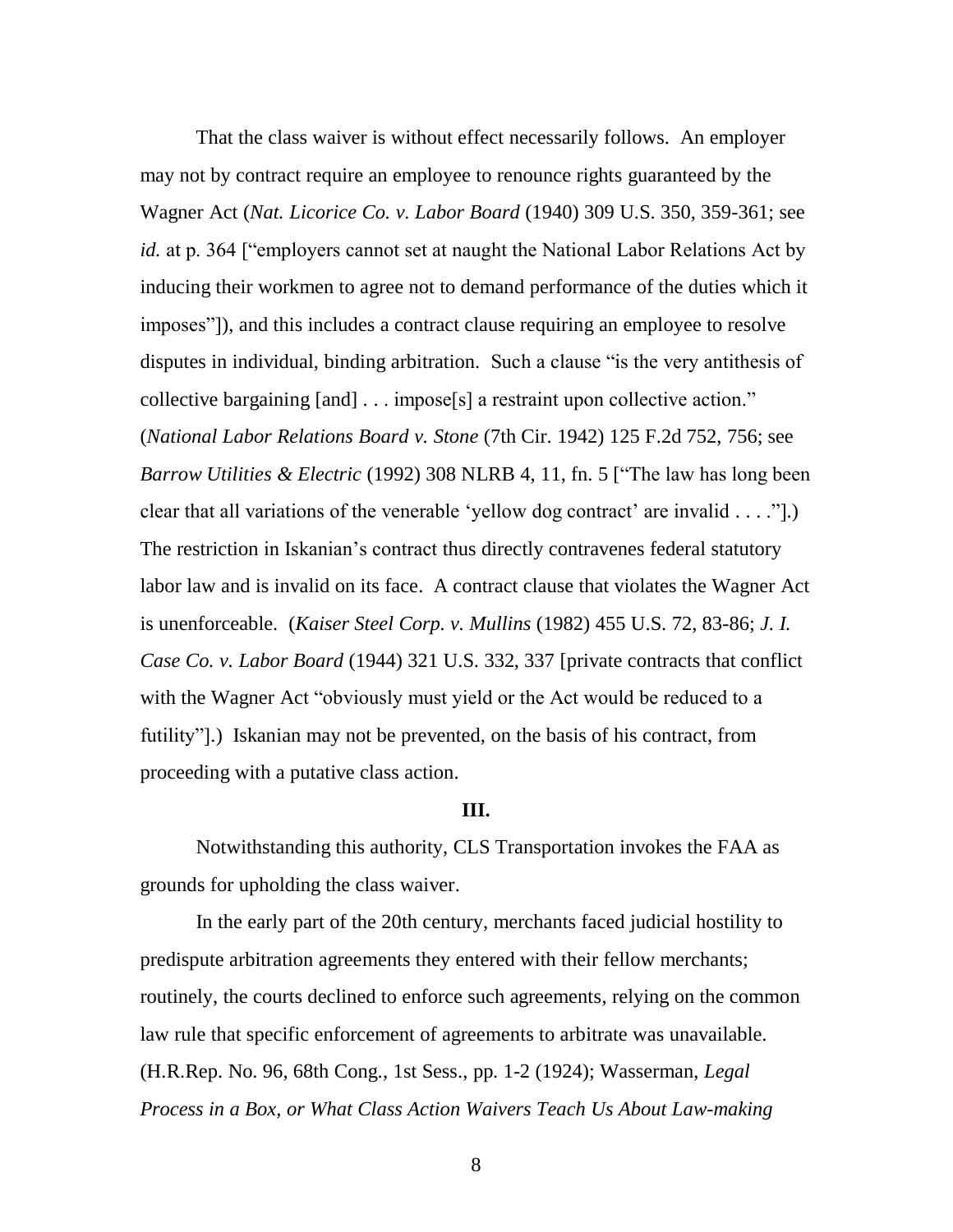(2012) 44 Loy. U. Chi. L.J. 391, 395.) In 1925, Congress enacted the FAA in response. Its purpose was to have arbitration agreements "placed upon the same footing as other contracts." (H.R.Rep. No. 96, at p. 1)

Section 2 of the FAA, its "primary substantive provision" (*Moses H. Cone Hospital v. Mercury Constr. Corp.* (1983) 460 U.S. 1, 24), makes this point explicit: An arbitration agreement "shall be valid, irrevocable, and enforceable, *save upon such grounds as exist at law or in equity for the revocation of any contract*" (9 U.S.C. § 2, italics added). Here, we deal with a provision—the waiver of the statutorily protected right to engage in collective action—that would be unenforceable in any contract, whether as part of an arbitration clause or otherwise. The FAA codifies a nondiscrimination principle; "[a]s the 'saving clause' in § 2 indicates, the purpose of Congress in 1925 was to make arbitration agreements as enforceable as other contracts, but not more so." (*Prima Paint v. Flood & Conklin* (1967) 388 U.S. 395, 404, fn. 12.) That purpose is not upset by precluding, in arbitration clauses and employment contracts alike, mandatory class waivers forfeiting the right to engage in collective action, a right foreshadowed by section 3 of the Norris-LaGuardia Act and guaranteed by section 7 of the Wagner Act. Accordingly, there is no conflict between the FAA and the Norris-LaGuardia and Wagner Acts, nor is there anything in the FAA that would permit disregard of the substantive rights guaranteed by those later enactments.

Were one to perceive a conflict, the express text of the Norris-LaGuardia Act would resolve it. The 1932 act supersedes prior law, including any contrary provisions in the 1925 FAA: "All acts and parts of acts in conflict with the provisions of this chapter are repealed."  $(29 \text{ U.S.C.} \S 115.)$  The effect of this provision, in combination with section 3 (29 U.S.C. § 103) banning yellow dog contracts and the FAA's section 2 (9 U.S.C. § 2), subjecting arbitration agreements to the same limits as other contracts, is to render equally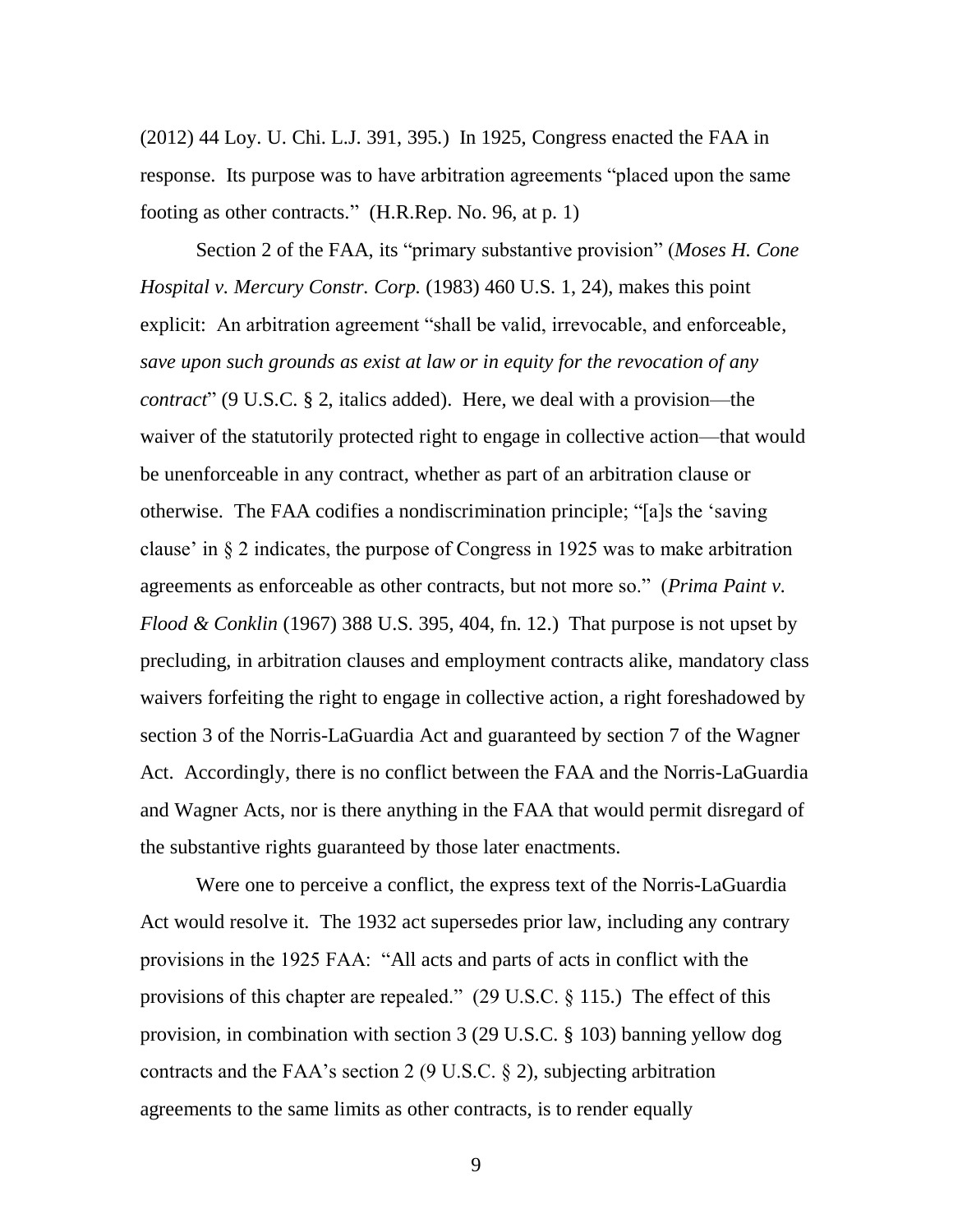unenforceable contractual obligations to forswear collective action in regular employment agreements and in employment arbitration agreements.

Brief reflection on the purposes underlying the Norris-LaGuardia Act and Wagner Act demonstrates why this must be so. A strike for better wages and working conditions is core protected activity. (*Labor Board v. Erie Resistor Corp.* (1963) 373 U.S. 221, 233-235; *Automobile Workers v. O'Brien* (1950) 339 U.S. 454, 456-457.) So too is a walkout. (*Labor Bd. v. Washington Aluminum Co.* (1962) 370 U.S. 9, 14-17; *N.L.R.B. v. McEver Engineering, Inc.* (5th Cir. 1986) 784 F.2d 634, 639; *Vic Tanny Intern., Inc. v. N.L.R.B.* (6th Cir. 1980) 622 F.2d 237, 240-241.) But the expressly declared fundamental purpose of the Wagner Act is to minimize industrial strife.  $(29 \text{ U.S.C.} \S 151 \text{ [``]}$ P]rotection by law of the right of employees to organize and bargain" is necessary to "promote<sup>[]</sup> the flow of commerce by removing certain recognized sources of industrial strife and unrest"]; see *Brooks v. Labor Board* (1954) 348 U.S. 96, 103 ["The underlying purpose of [the Wagner Act] is industrial peace."]; Atleson, Values and Assumptions in American Labor Law (1983) p. 40 ["The most common argument in favor of the Wagner Act was that it would reduce industrial strife."[1]. The Wagner Act "seeks, to borrow a phrase of the United States Supreme Court, ‗to make the appropriate collective action (of employees) an instrument of peace rather than of strife.' " (H.R.Rep. No. 1147, 74th Cong., 1st Sess., *supra*, at p. 9.) If a class waiver provision in an arbitration agreement were deemed enforceable, Iskanian and other employees would be protected if they elected to protest through strikes or walkouts but precluded from resolving grievances through peaceable collective action—a result precisely opposite to the reduction in industrial strife at the heart of the Wagner Act's goals. Congress would not have favored less peaceable means over more peaceable ones.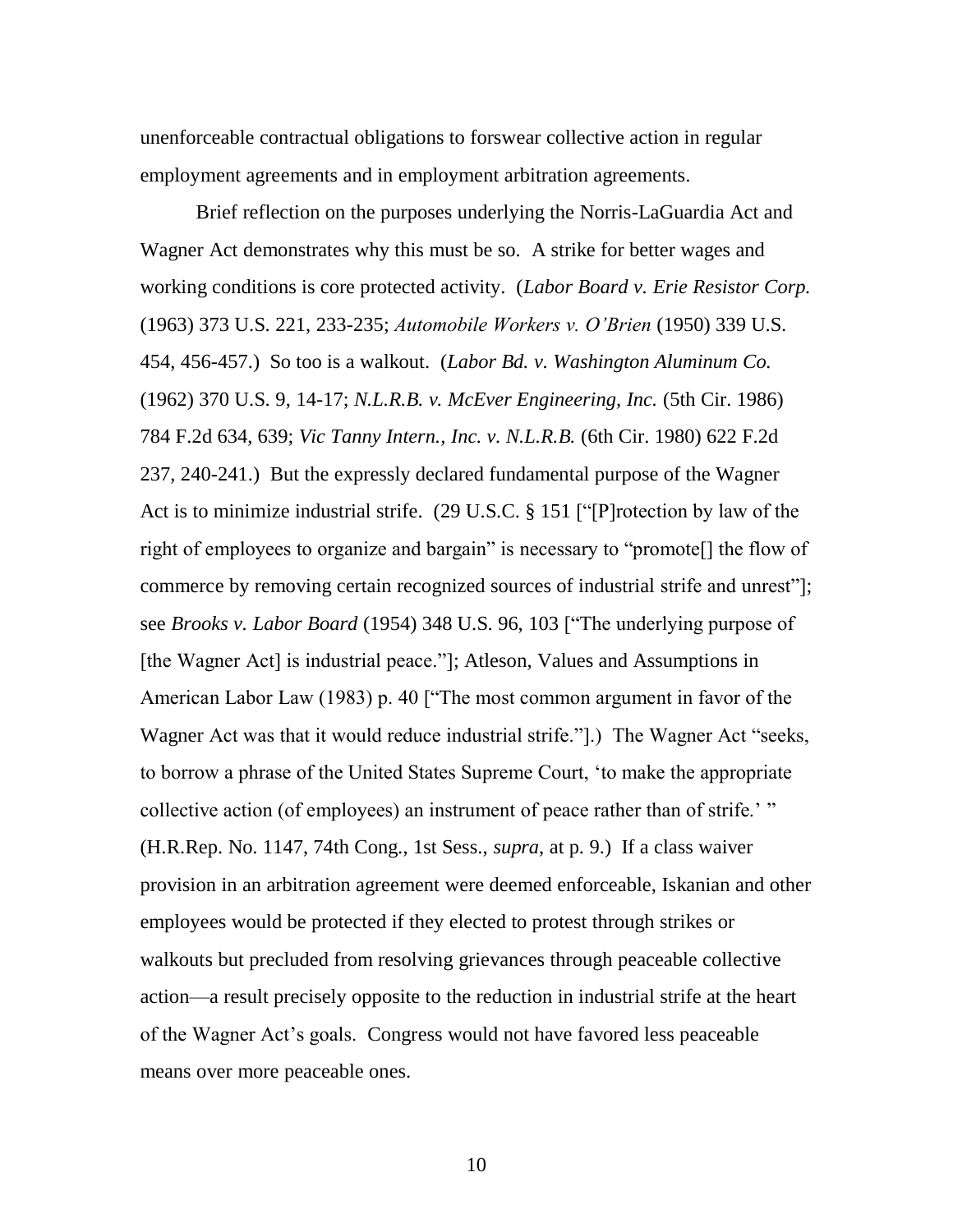Alternatively, if the device of inserting a collective action ban in an arbitration clause were enough to insulate the ban from the Norris-LaGuardia and Wagner Acts' proscriptions, employers could include in every adhesive employment contract a requirement that *all* disputes and controversies, not just wage and hour claims, be resolved through arbitration and thus effectively ban the full range of collective activities Congress intended those acts to protect. Such a purported harmonizing of the various acts would gut the labor laws; the right to " 'collective action would be a mockery.' " (H.R.Rep. No. 669, 72d Cong., 1st Sess., *supra*, at p. 7.) When Congress invalidated yellow dog contracts and protected the right to engage in collective action, it could not have believed it was conveying rights enforceable only at the grace of employers, who could at their election erase them by the simple expedient of a compelled waiver inserted in an arbitration agreement.

CLS Transportation argues *AT&T Mobility LLC v. Concepcion* (2011) 563 U.S. 321 [179 L.Ed.2d 742, 131 S.Ct. 1740] and *CompuCredit Corp. v. Greenwood* (2012) 565 U.S. \_\_\_ [181 L.Ed.2d. 586, 132 S.Ct. 665] save its class waiver. Neither does.

*Concepcion* considered whether as a matter of obstacle preemption the FAA foreclosed a state-law unconscionability rule applicable to class waivers in consumer contracts. (*AT&T Mobility LLC v. Concepcion*, *supra*, 563 U.S. at p. \_\_\_ [131 S.Ct. at p. 1746].) It did not speak to the considerations entailed in reconciling the FAA with other coequal federal statutes. Nor did it address any of the particulars of Congress's subsequent labor legislation codifying employees' substantive rights to engage in collective action, rights not shared by consumers.

*CompuCredit Corp. v. Greenwood*, *supra*, 565 U.S. \_\_\_ [132 S.Ct. 665] is similarly of no assistance. There, the Supreme Court reaffirmed that to determine whether the FAA's presumption in favor of enforcing arbitration clauses applies to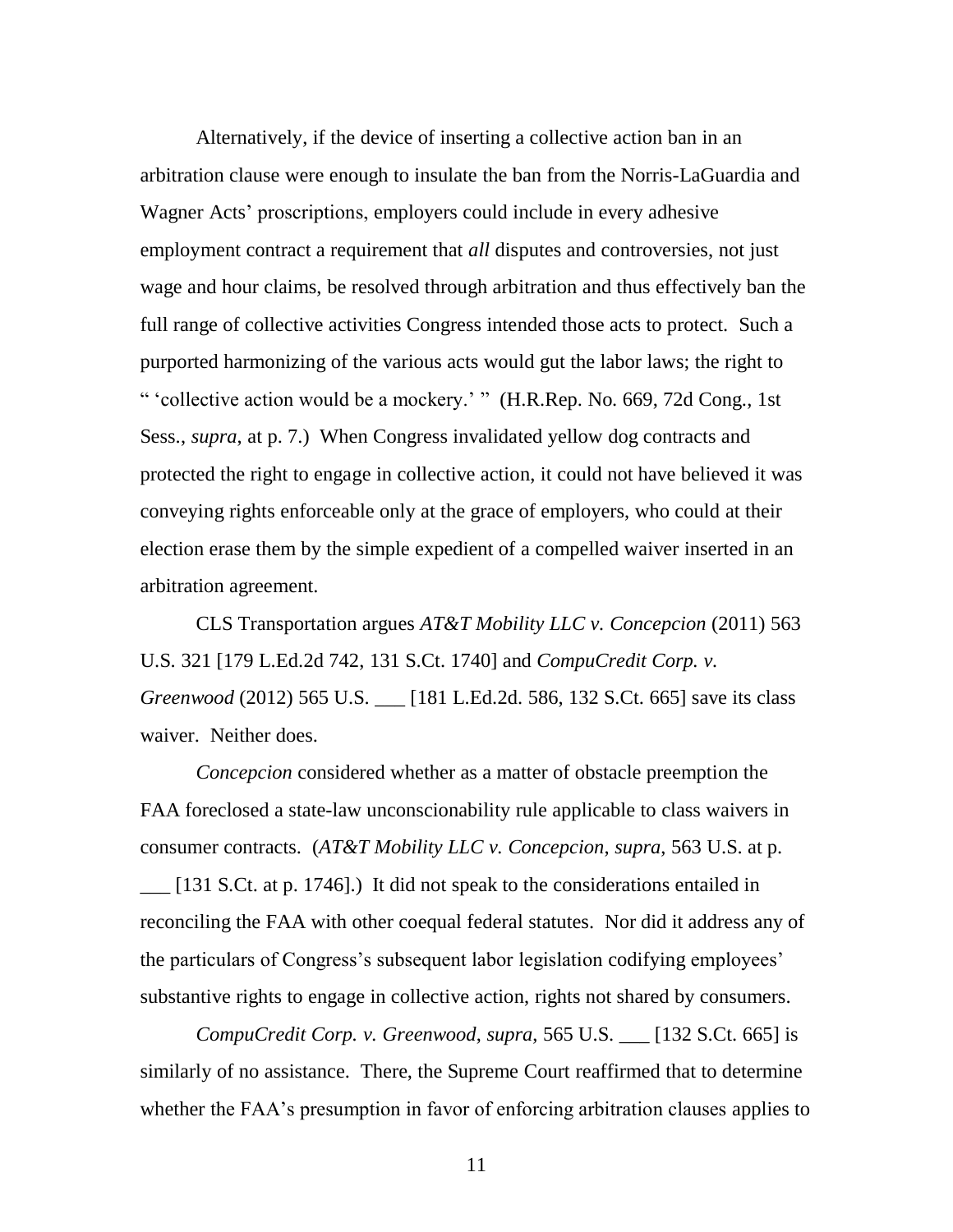a given claim, one must ask whether the presumption has been "verridden by a contrary congressional command' " in other federal law. (*Id.* at p. \_\_ [132 S.Ct. at p. 669].) The claims at issue there arose under a federal law that guaranteed consumers notice of a " ' "right to sue." ' " (*Ibid.*, quoting 15 U.S.C.  $\S$  1679c(a).) Had Congress intended to preclude arbitration as a suitable forum under the applicable act, "it would have done so in a manner less obtuse" than one offhand reference to a right to sue. (*CompuCredit*, at p. \_\_\_ [132 S.Ct. at p. 672].) In contrast, the Norris-LaGuardia Act and Wagner Act present no similar difficulties for discerning a contrary congressional command. Such a command may be evident from "the text of the [other statute], its legislative history, or an 'inherent conflict' between arbitration and the [other statute's] underlying purposes." (*Gilmer v. Interstate/Johnson Lane Corp.* (1991) 500 U.S. 20, 26.) Each such source supplies support here: the conclusion that class waivers are foreclosed arises not from inferences gleaned from a lone phrase, as in *CompuCredit*, but from the explicit text, legislative history and core purpose of the acts, all establishing the right to collective action and the illegality of compelled contractual waivers of that right. (See *ante*, pts. I. & II.)

Refusing to enforce a National Labor Relations Board order finding a class waiver violative of the Wagner Act, a divided Fifth Circuit reached a contrary conclusion. (*D.R. Horton, Inc. v. N.L.R.B.* (5th Cir. 2013) 737 F.3d 344 (*Horton II*), declining to enforce *D.R. Horton & Cuda*, *supra*, 357 NLRB No. 184.) The majority's analysis assumed a congressional command superseding the FAA could come only from "the general thrust of the [Wagner Act]—how it operates, its goal of equalizing bargaining power" (*Horton II*, at p. 360) and the "congressional intent to 'level the playing field' between workers and employers'' *(id.* at p. 361), sources the majority found insufficient. One need not look to such generalized and abstract indications. As discussed, the FAA subordinates arbitration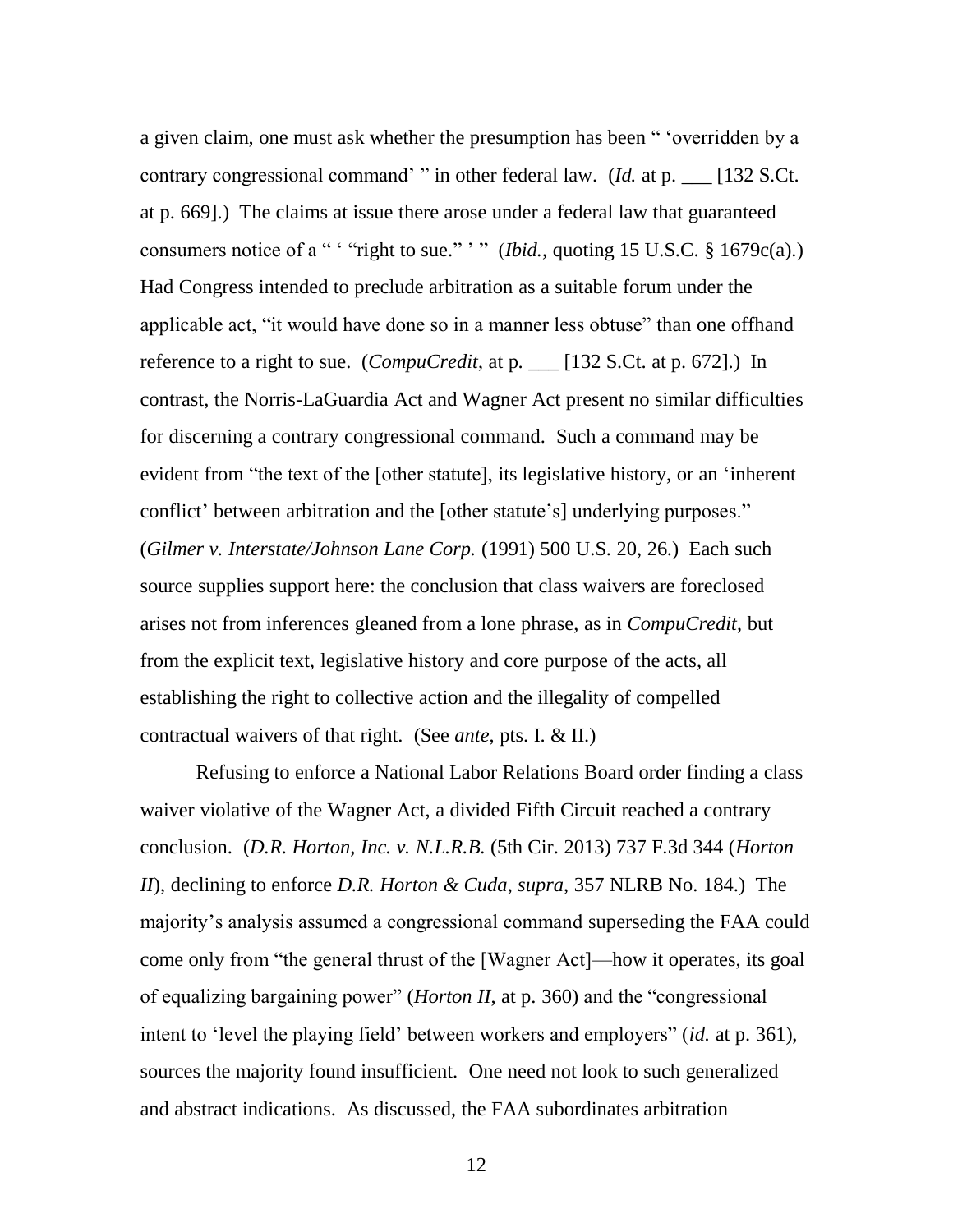agreements to generally applicable bars against contract enforcement (9 U.S.C. § 2), and the Wagner Act by its text bars employers from contractually conditioning employment on waiver of the right to engage in collective action (29 U.S.C. §§ 157, 158(a)(1); see *Nat. Licorice Co. v. Labor Board*, *supra*, 309 U.S. at pp. 359-361).

*Horton II* also took comfort in the fact rule 23 of the Federal Rules of Civil Procedure (28 U.S.C.), governing class actions, was not adopted until 1966. (*Horton II*, *supra*, 737 F.3d at p. 362.) But that the most prevalent current form of collective litigation is recent does not mean the Wagner Act at its inception did not shield from waiver the right to collective litigation in whatever manner available. Collective actions via the common law doctrine of virtual representation, based on equity principles, are of much older vintage than rule 23. (*Arias v. Superior Court* (2009) 46 Cal.4th 969, 988-989 (conc. opn. of Werdegar, J.).) "The 74th Congress knew well enough that labor's cause often is advanced on fronts other than collective bargaining and grievance settlement within the immediate employment context. It recognized this fact by choosing, as the language of § 7 makes clear, to protect concerted activities for the somewhat broader purpose of ‗mutual aid or protection' as well as for the narrower purposes of ‗self-organization' and ‗collective bargaining.' ‖ (*Eastex, Inc. v. NLRB*, *supra*, 437 U.S. at p. 565.) The broad language of the Wagner Act shields concerted activity for mutual aid or protection by whatever means pursued, including through peaceable collective suits.

In the end, CLS Transportation's argument rests on the notion that the FAA should be interpreted to operate as a super-statute, limiting the application of both past and future enactments in every particular. "[M]en may construe things after their fashion/Clean from the purpose of the things themselves.‖ (Shakespeare, Julius Caesar, act I, scene 3, lines 34-35.) So it is with this view of the FAA. The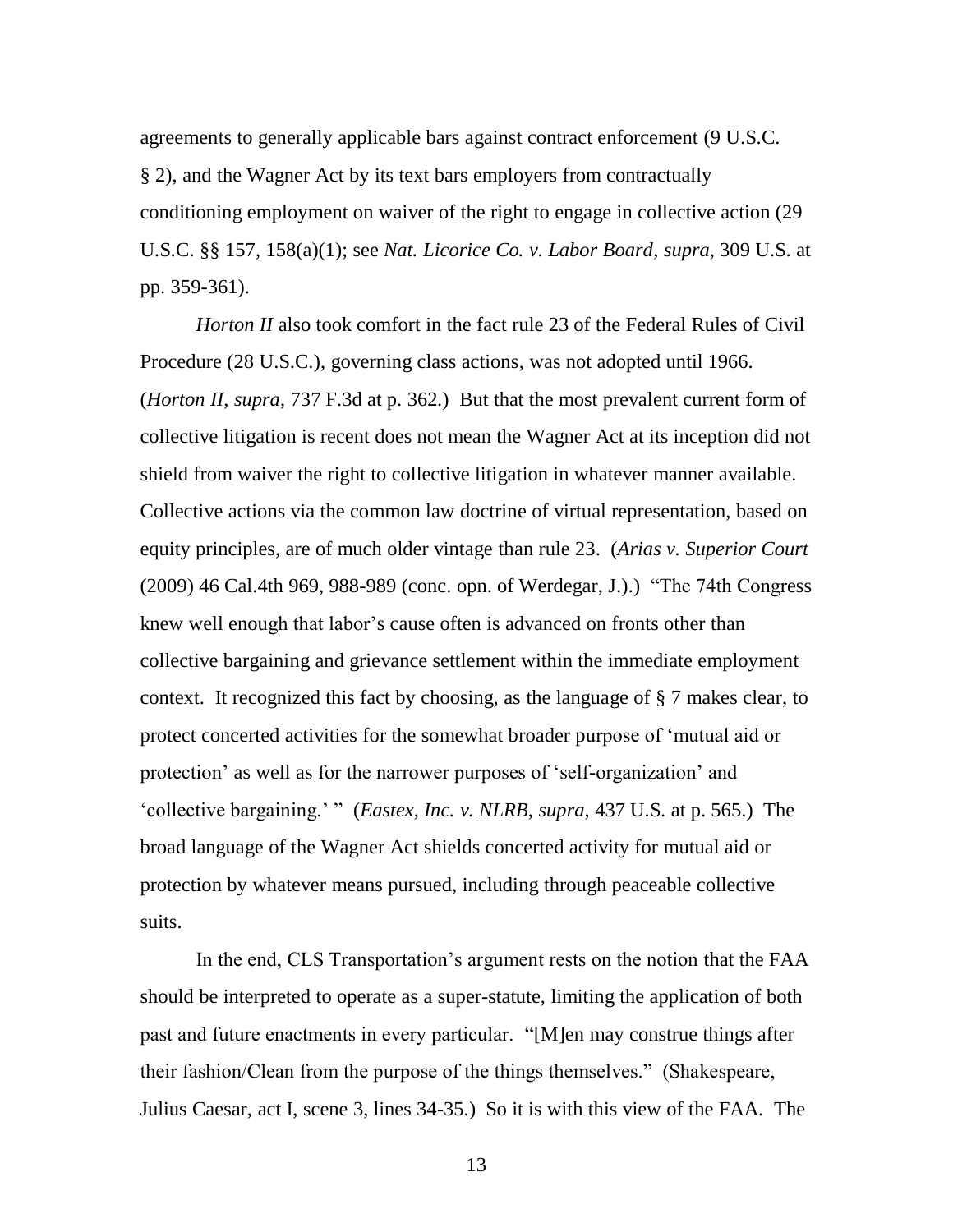text and legislative history of the Norris-LaGuardia and Wagner Acts, passed by legislators far closer in time to the FAA than our current vantage point, show no such deference. The right of collective action they codify need not yield.

I respectfully dissent.

**WERDEGAR, J.**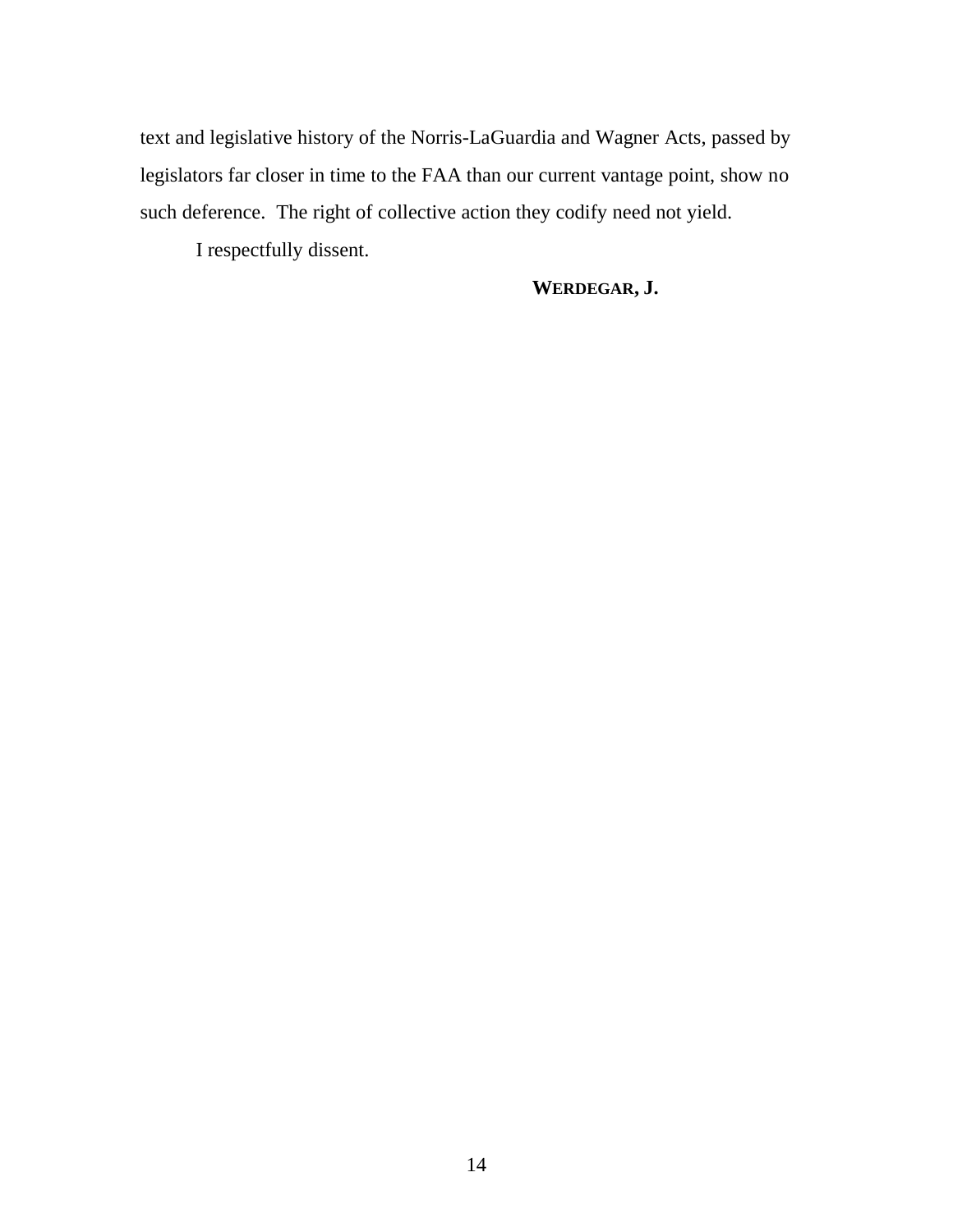*See last page for addresses and telephone numbers for counsel who argued in Supreme Court.*

**\_\_\_\_\_\_\_\_\_\_\_\_\_\_\_\_\_\_\_\_\_\_\_\_\_\_\_\_\_\_\_\_\_\_\_\_\_\_\_\_\_\_\_\_\_\_\_\_\_\_\_\_\_\_\_\_\_\_\_\_\_\_\_\_\_\_\_\_\_\_\_\_\_\_\_\_\_\_\_\_\_\_**

**\_\_\_\_\_\_\_\_\_\_\_\_\_\_\_\_\_\_\_\_\_\_\_\_\_\_\_\_\_\_\_\_\_\_\_\_\_\_\_\_\_\_\_\_\_\_\_\_\_\_\_\_\_\_\_\_\_\_\_\_\_\_\_\_\_\_\_\_\_\_\_\_\_\_\_\_\_\_\_\_\_\_**

**\_\_\_\_\_\_\_\_\_\_\_\_\_\_\_\_\_\_\_\_\_\_\_\_\_\_\_\_\_\_\_\_\_\_\_\_\_\_\_\_\_\_\_\_\_\_\_\_\_\_\_\_\_\_\_\_\_\_\_\_\_\_\_\_\_\_\_\_\_\_\_\_\_\_\_\_\_\_\_\_\_\_**

**Name of Opinion** Iskanian v. CLS Transportation Los Angeles, LLC

**Unpublished Opinion Original Appeal Original Proceeding Review Granted** XXX 206 Cal.App.4th 949 **Rehearing Granted**

**Opinion No.** S204032 **Date Filed:** June 23, 2014

**Court:** Superior **County:** Los Angeles **Judge:** Robert L. Hess

#### **Counsel:**

Initiative Legal Group, Raul Perez, Katherine W. Kehr; Capstone Law, Glenn A. Danas, Ryan H. Wu; Pubic Citizen Litigation Group and Scott L. Nelson for Plaintiff and Appellant.

**\_\_\_\_\_\_\_\_\_\_\_\_\_\_\_\_\_\_\_\_\_\_\_\_\_\_\_\_\_\_\_\_\_\_\_\_\_\_\_\_\_\_\_\_\_\_\_\_\_\_\_\_\_\_\_\_\_\_\_\_\_\_\_\_\_\_\_\_\_\_\_\_\_\_\_\_\_\_\_\_\_\_**

Julie L. Montgomery and Cynthia L. Rice for California Rural Legal Assistance Foundation as Amicus Curiae on behalf of Plaintiff and Appellant.

Altshuler Berzon, Michael Rubin; McGuinn, Hillsman & Palefsky and Cliff Palefsky for Service Employees International Union and California Employment Lawyers Association as Amici Curiae on behalf of Plaintiff and Appellant.

Rosen Law Firm and Glenn Rosen for California Association of Public Insurance Adjusters as Amicus Curiae on behalf of Plaintiff and Appellant.

Amy Bach; The Bernheim Law Firm, Steven Jay Bernheim and Nazo S. Semerjian for United Policyholders as Amicus Curiae on behalf of Plaintiff and Appellant.

Sanford Heisler, Janette Wipper, Felicia Medina, Chioma Chukwu; Barbara A. Jones; Melvin Radowitz; Della Barnet; and Jennifer Reisch for Timothy Sandquist, AARP, Equal Rights Advocates and The Impact Fund as Amici Curiae on behalf of Plaintiff and Appellant.

Arbogast Bowen, David M. Arbogast and Chumahan B. Bowen for Consumer Attorneys of California as Amicus Curiae on behalf of Plaintiff and Appellant.

Fox Rothschild, David F. Faustman, Yesenia M. Gallegos, Cristina Armstrong, Namal Tantula; Cole, Schotz, Meisel, Forman & Leonard and Leo V. Leyva for Defendant and Respondent.

Jones Day, George S. Howard, Jr., and Mhairi L. Whitton for Retail Litigation Center, Inc., and California Retailers Association as Amici Curiae on behalf of Defendant and Respondent.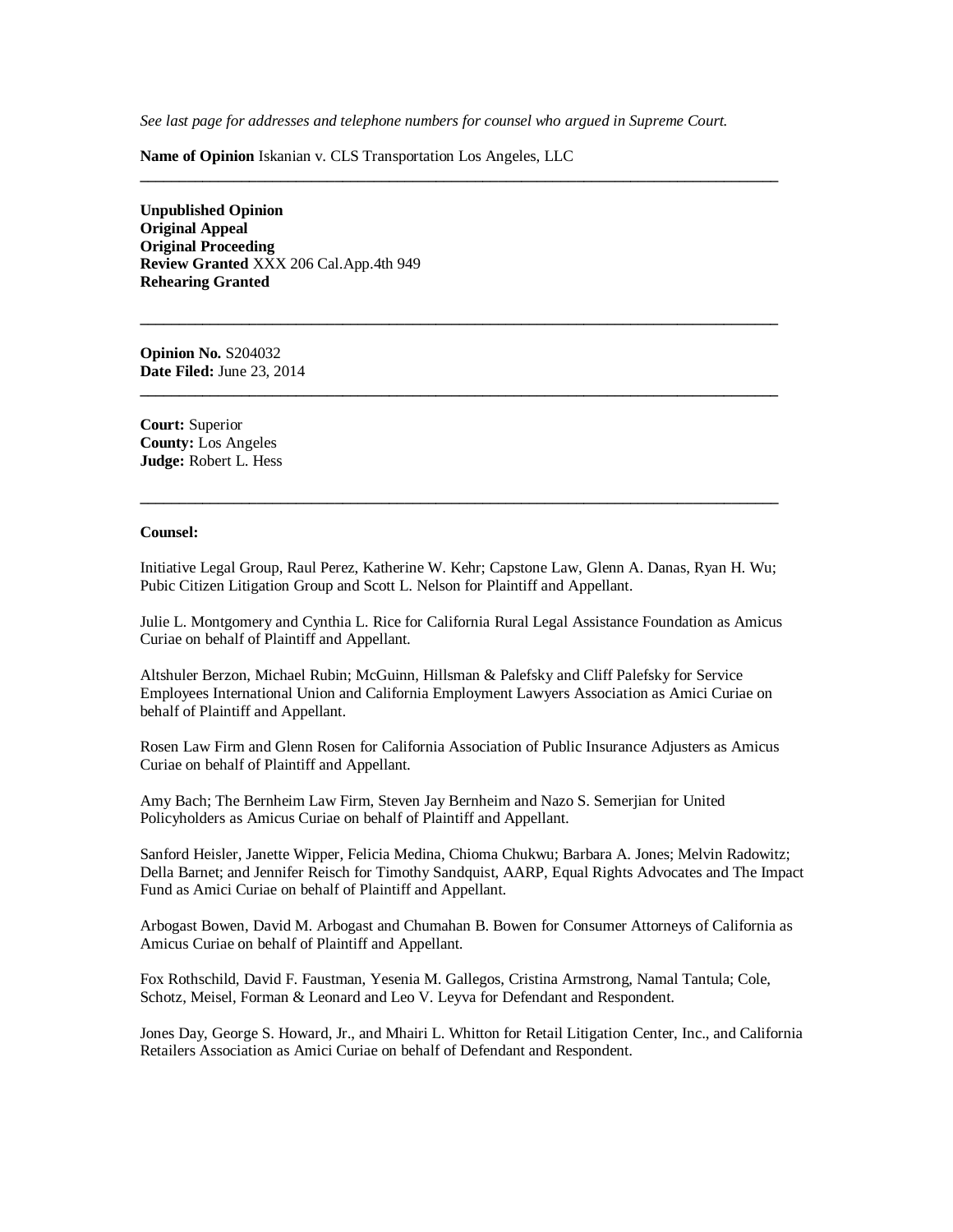#### **Page 2 – S204032 – counsel continued**

#### **Counsel:**

Deborah J. La Fetra for Pacific Legal Foundation as Amicus Curiae on behalf of Defendant and Respondent.

Sheppard, Mullin, Richter & Hampton, Richard J. Simmons, Karin Dougan Vogel and Matthew M. Sonne for Employers Group as Amicus Curiae on behalf of Defendant and Respondent.

Amar D. Sarwal, Evan P. Schultz and Allen C. Peters for Association of Corporate Counsel as Amicus Curiae on behalf of Defendant and Respondent.

Littler Mendelson, Henry D. Lederman, Alexa L. Woerner, Robert Friedman and Edward Berbarie for The National Retail Federation and Rent-A-Center, Inc., as Amici Curiae on behalf of Defendant and Respondent.

Erika C. Frank; and Fred J. Hiestand for The California Chamber of Commerce and The Civil Justice Association of California as Amici Curiae on behalf of Defendant and Respondent.

Horvitz & Levy, Lisa Perrochet, John F. Querio and Felix Shafir for California New Car Dealers Association as Amicus Curiae on behalf of Defendant and Respondent.

Mayer Brown, Andrew J. Pincus, Archis A. Parasharami, Scott M. Noveck and Donald M. Falk for The Chamber of Commerce of the United State of America as Amicus Curiae on behalf of Defendant and Respondent.